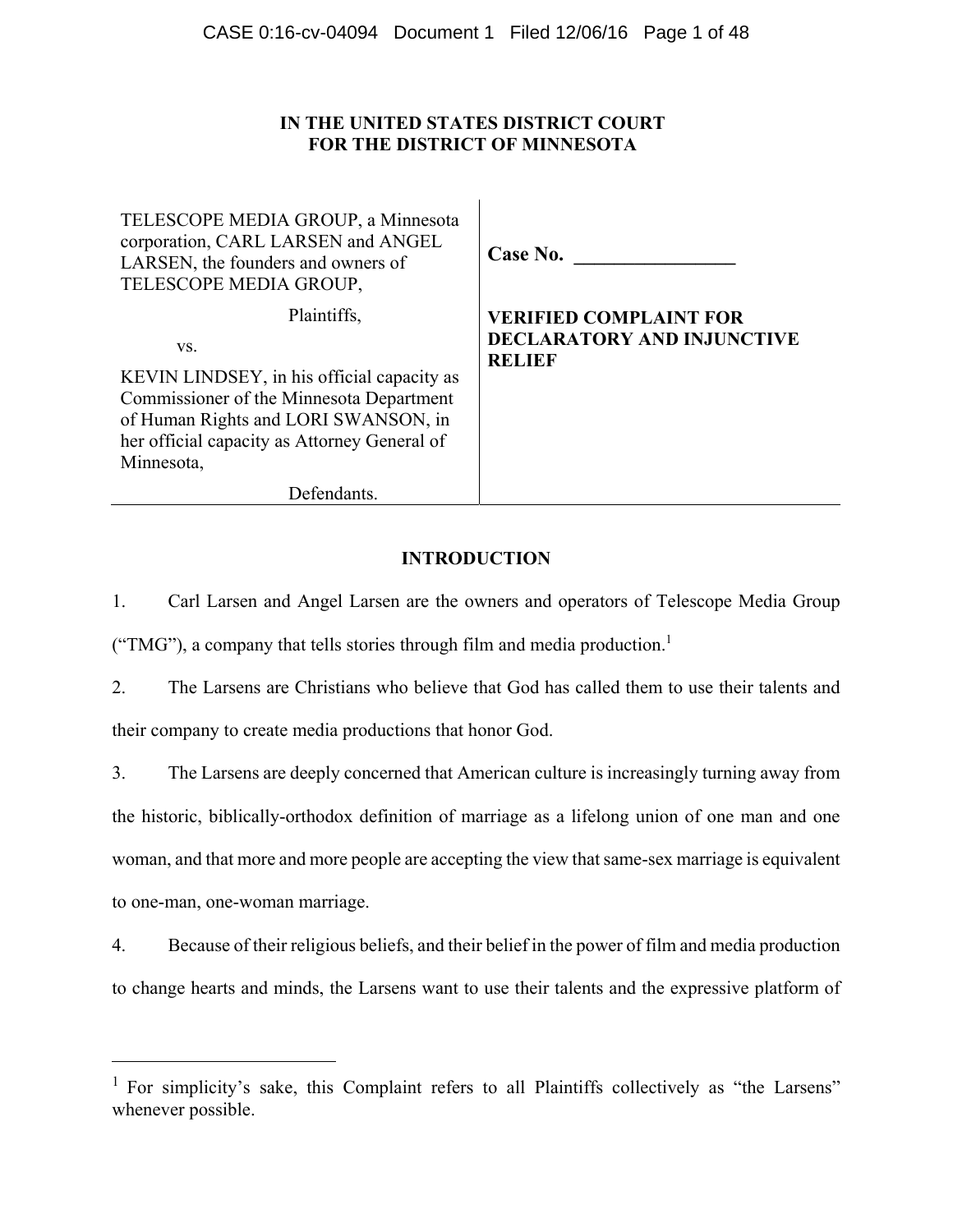## CASE 0:16-cv-04094 Document 1 Filed 12/06/16 Page 2 of 48

TMG to celebrate and promote God's design for marriage as a lifelong union of one man and one woman.

5. Specifically, the Larsens desire to counteract the current cultural narrative undermining the historic, biblically-orthodox definition of marriage by using their media production and filmmaking talents to tell stories of marriages between one man and one woman that magnify and honor God's design and purpose for marriage.

6. The Larsens would violate their religious beliefs about marriage by using their media production and filmmaking talents to produce a video promoting or communicating the idea that marriage can exist between anyone but one man and one woman.

7. But Minnesota law forces the Larsens to produce videos promoting a conception of marriage that directly contradicts their religious beliefs if they produce videos promoting marriages between one man and one woman.

8. Defendant Kevin Lindsey and those under his direction at the Minnesota Department of Human Rights, have repeatedly stated that private businesses violate the Minnesota Human Rights Act (Minnesota Statutes Chapter 363) if they decline to create expressive wedding-related services celebrating same sex weddings.

9. According to Commissioner Lindsey and his agents at the Minnesota Department of Human Rights, Minnesota law requires business owners, like the Larsens who produce videos telling the story of marriages between one man and one woman, to also produce videos celebrating marriages between two men or two women, and to contract in a way to celebrate these marriages. *See* Minn*.* Stat. Ann. § 363A.11(1) and § 363A.17(3).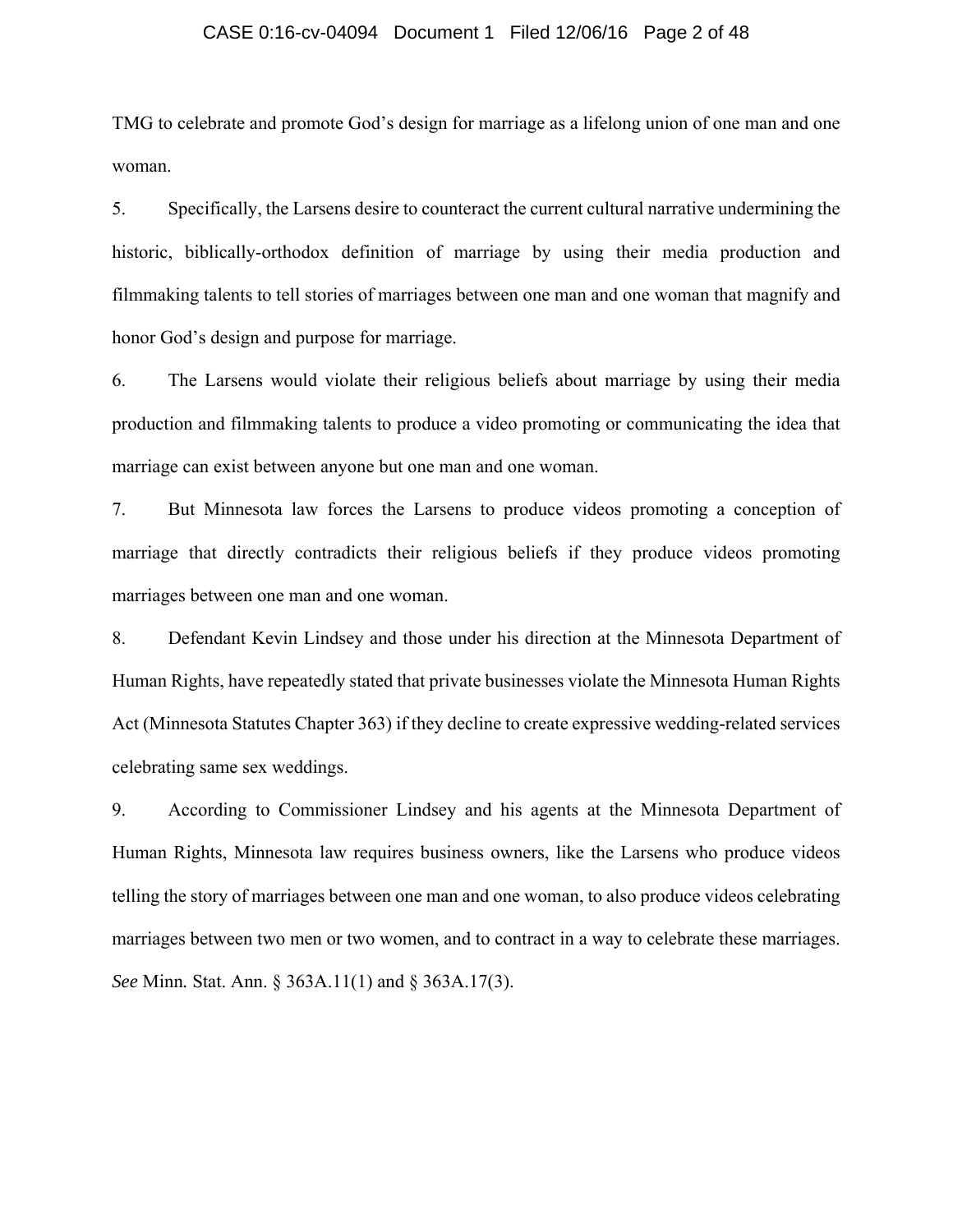## CASE 0:16-cv-04094 Document 1 Filed 12/06/16 Page 3 of 48

10. Commissioner Lindsey investigates charges that a business has violated the Minnesota Human Rights Act, and, if he finds probable cause, has the matter litigated against the business, usually by Attorney General Swanson and her attorneys.

11. Commissioner Lindsey may also himself initiate a charge of discrimination whenever he has "reason to believe that a person is engaging in an unfair discriminatory practice." Minn. Stat. Ann. § 363A.28(2).

12. If the Larsens were to convey their desired messages about marriage, and decline to convey messages that contradict their religious views, they would face costly and onerous investigations and prosecutions by Commissioner Lindsey and Attorney General Swanson, and their agents, that could result in the payment of a civil penalty to the state, as well as treble compensatory damages and punitive damages up to \$25,000 to the aggrieved party. Minn. Stat. Ann. § 363A.29(4).

13. In addition, if the State finds the Plaintiffs liable for discrimination under Minn*.* Stat. Ann. § 363A.11(1), they "shall be guilty of a misdemeanor," a criminal offense. Minn*.* Stat. Ann. § 363A.30(4).

14. Under Minnesota law, a misdemeanor is punishable by a fine of up to \$1,000, up to 90 days in jail, or both. Minn. Stat. Ann. § 609.02(3).

15. Thus, solely because of Minnesota law, the Larsens are refraining from exercising their First Amendment right to publicly promote their cinematic, story-telling services for weddings and to film and tell stories that promote and magnify the historic, biblically-orthodox definition of marriage as a union between one man and one woman.

16. To restore their constitutional freedoms, the Larsens ask this Court to enjoin Defendants from applying Minnesota Statutes Annotated §363A.11(1) and §363A.17(3) to their expressive activity, and to declare that those provisions violate their First and Fourteenth Amendment rights.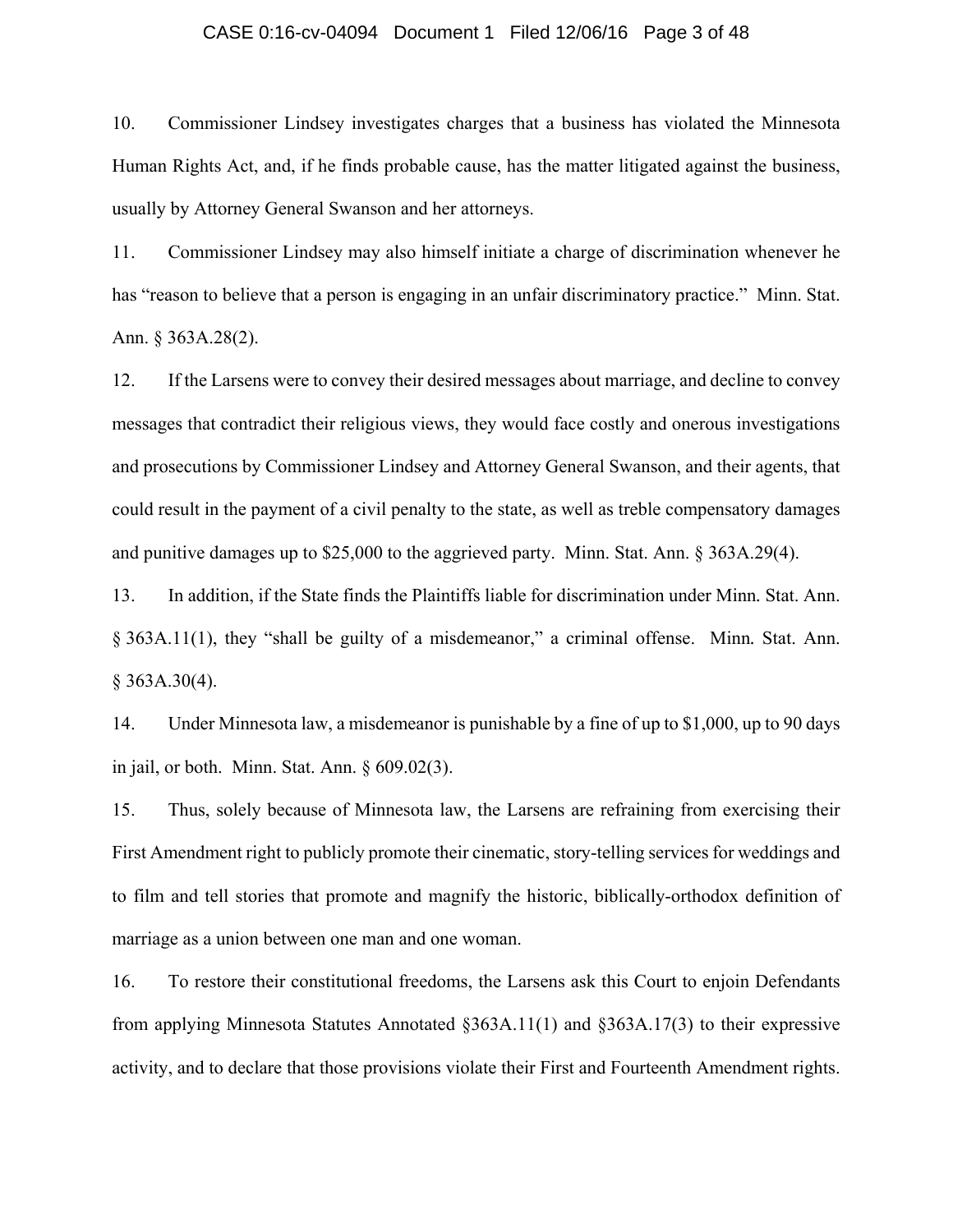## **JURISDICTION AND VENUE**

17. This civil rights action raises federal questions under the United States Constitution, particularly the First and Fourteenth Amendments, and the Civil Rights Act of 1871, 42 U.S.C. § 1983.

18. This Court has original jurisdiction under 28 U.S.C. §§ 1331 and 1343.

19. This Court has authority to award the requested declaratory relief under 28 U.S.C. §§ 2201- 02 and Federal Rule of Civil Procedure 57; the requested injunctive relief under 28 U.S.C. § 1343 and Federal Rule of Civil Procedure 65; and costs and attorneys' fees under 42 U.S.C. § 1988.

20. Venue is proper in this Court pursuant to 28 U.S.C. § 1391(b) because all events giving rise to the claims detailed here occurred within the District of Minnesota and all Defendants reside in the District of Minnesota.

## **IDENTIFICATION OF PLAINTIFFS**

21. Plaintiffs Carl Larsen and Angel Larsen are Christians who base their beliefs on the Bible.

22. Carl Larsen and Angel Larsen are married to each other. They are both residents of the State of Minnesota and citizens of the United States of America.

23. Both of them are the founders and owners of Telescope Media Group, Inc.

24. Telescope Media Group, Inc. is a for-profit corporation organized under Minnesota law.

25. TMG's principal place of business is located in Minnesota.

### **IDENTIFICATION OF DEFENDANTS**

26. Kevin Lindsey is the Commissioner of the Minnesota Department of Human Rights, as established by Minn. Stat. Ann. § 363A.05(1) and granted powers under Minn. Stat. Ann. § 363A.06, including the authority to "issue complaints, receive and investigate charges alleging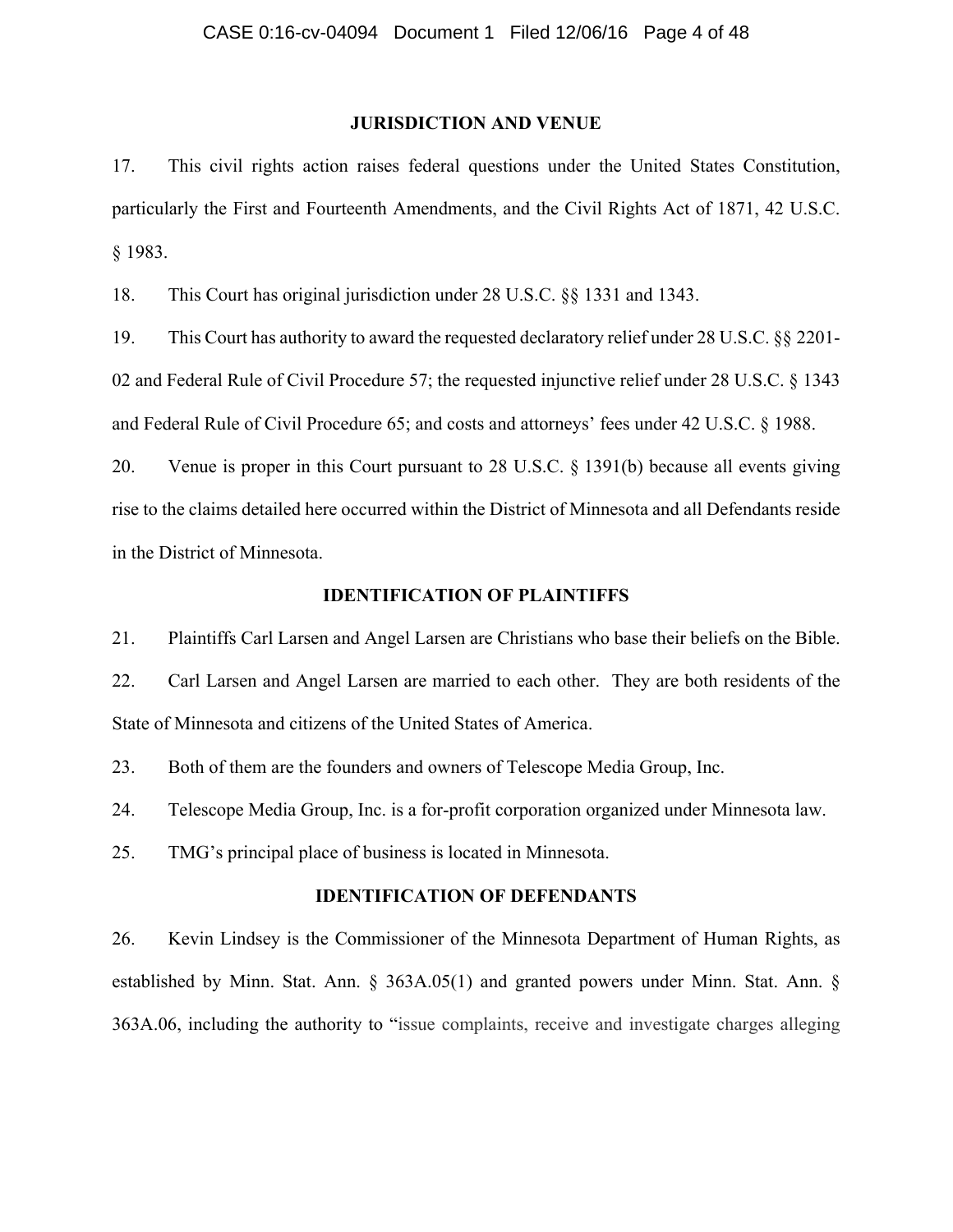## CASE 0:16-cv-04094 Document 1 Filed 12/06/16 Page 5 of 48

unfair discriminatory practices, and determine whether or not probable cause exists for hearing." Minn. Stat. Ann. § 363A.06(8).

27. Commissioner Lindsay may also "issue a charge" for a perceived violation of the Minnesota Human Rights Act without having received a charge from an aggrieved party. Minn. Stat. Ann. § 363A.28(2).

28. Commissioner Lindsey is named as a defendant in his official capacity.

29. Lori Swanson is the Attorney General of Minnesota. Attorney General Swanson is the attorney for the Minnesota Department of Human Rights. Minn. Stat. Ann. § 363A.32(1).

30. Attorney General Swanson is named as a defendant in her official capacity.

31. The Defendants reside in the District of Minnesota.

## **STATEMENT OF FACTS**

### **MHRA's Provisions Compelling Speech**

32. Minnesota's Human Rights Act ("MHRA") makes it illegal "to deny any person the full and equal enjoyment of the goods, services, facilities, privileges, advantages, and accommodations of a place of public accommodation because of race, color, creed, religion, disability, national origin, marital status, sexual orientation, or sex." Minn. Stat. Ann. § 363A.11(1).

33. The MHRA defines a "place of public accommodation" as "a business, accommodation, refreshment, entertainment, recreation, or transportation facility of any kind, whether licensed or not, whose goods, services, facilities, privileges, advantages or accommodations are extended, offered, sold, or otherwise made available to the public." Minn. Stat. Ann. § 363A.03(34).

34. The MHRA also makes it illegal for businesses "engaged in a trade or business or in the provision of a service" to "intentionally refuse to do business with, to refuse to contract with, or to discriminate in the basic terms, conditions, or performance of the contract because of a person's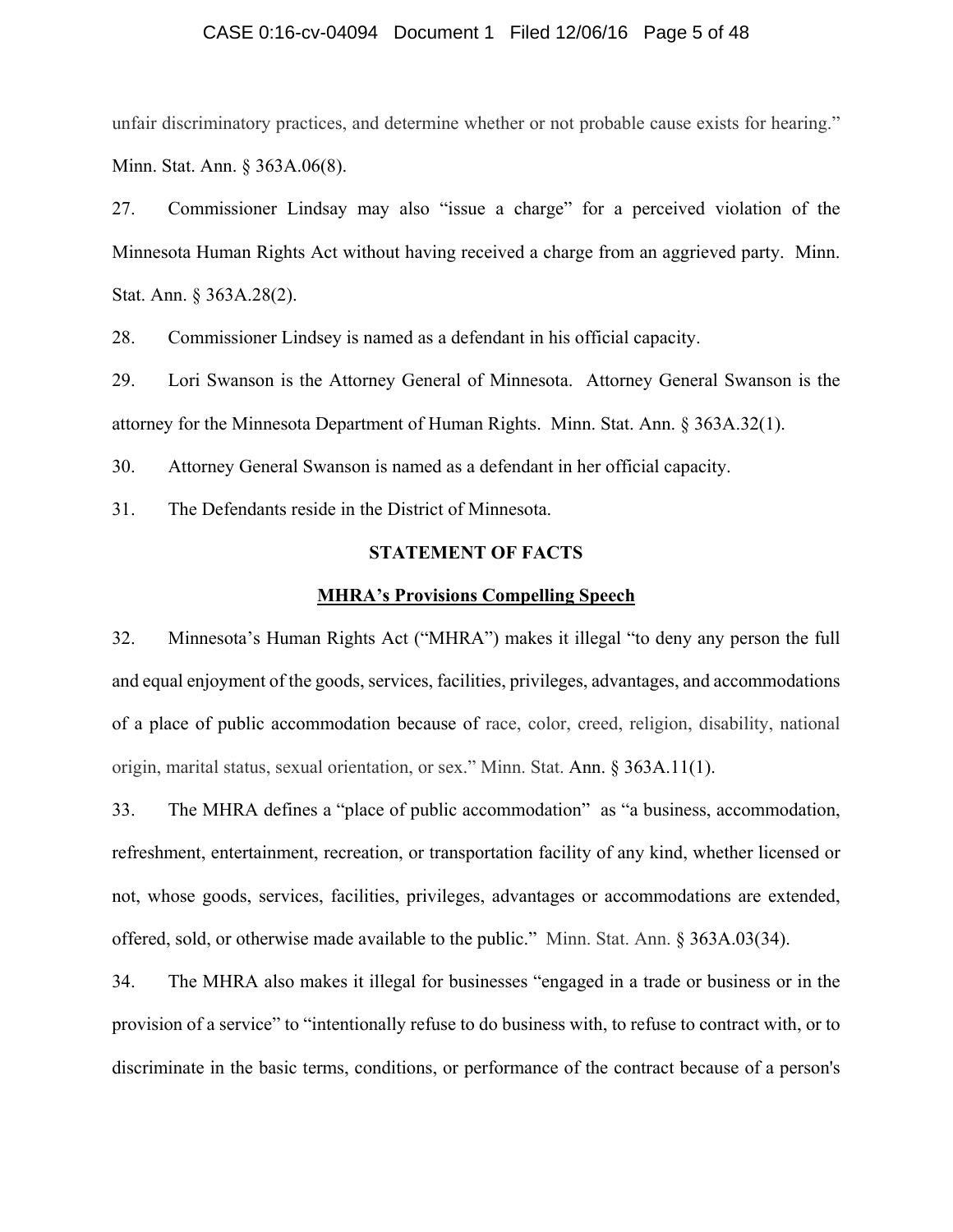## CASE 0:16-cv-04094 Document 1 Filed 12/06/16 Page 6 of 48

race, national origin, color, sex, sexual orientation, or disability, unless the alleged refusal or discrimination is because of a legitimate business purpose." Minn. Stat. Ann. § 363A.17(3).

35. Minnesota statute § 363A.17(3) provides individualized exemptions from prohibited forms of discrimination for "legitimate business purpose[s]."

36. The MHRA does not define "legitimate business purpose."

37. The MHRA does not include any guidelines or criteria for Defendants to abide by in applying the "legitimate business purpose" exemption.

38. The MHRA also contains several other pertinent exemptions.

39. For example, Minnesota Statute Annotated § 363A.26 states that nothing in the MHRA, including § 363A.11(1) and § 363A.17(3), prohibits any "religious association, religious corporation, or religious society that is not organized for private profit" from "taking any action with respect to education, employment, housing and real property, or use of facilities" in "matters" relating to sexual orientation." Minn. Stat. Ann. § 363A.26.

40. In addition, Minnesota statute § 363A.24 states that § 363A.11 as it relates to sex "shall not apply to such facilities as restrooms, locker rooms, and other similar places."

41. Minnesota statute § 363A.24 further states that the provisions of § 363A.11 "do not apply to employees or volunteers of a nonpublic service organization whose primary function is providing occasional services to minors, such as youth sports organizations, scouting organizations, boys' or girls' clubs, programs providing friends, counselors, or role models for minors, youth theater, dance, music or artistic organizations, agricultural organizations for minors, and other youth organizations, with respect to qualifications based on sexual orientation."

42. If Commissioner Lindsey or his agents become aware of an alleged violation of the MHRA, they will investigate the alleged violation.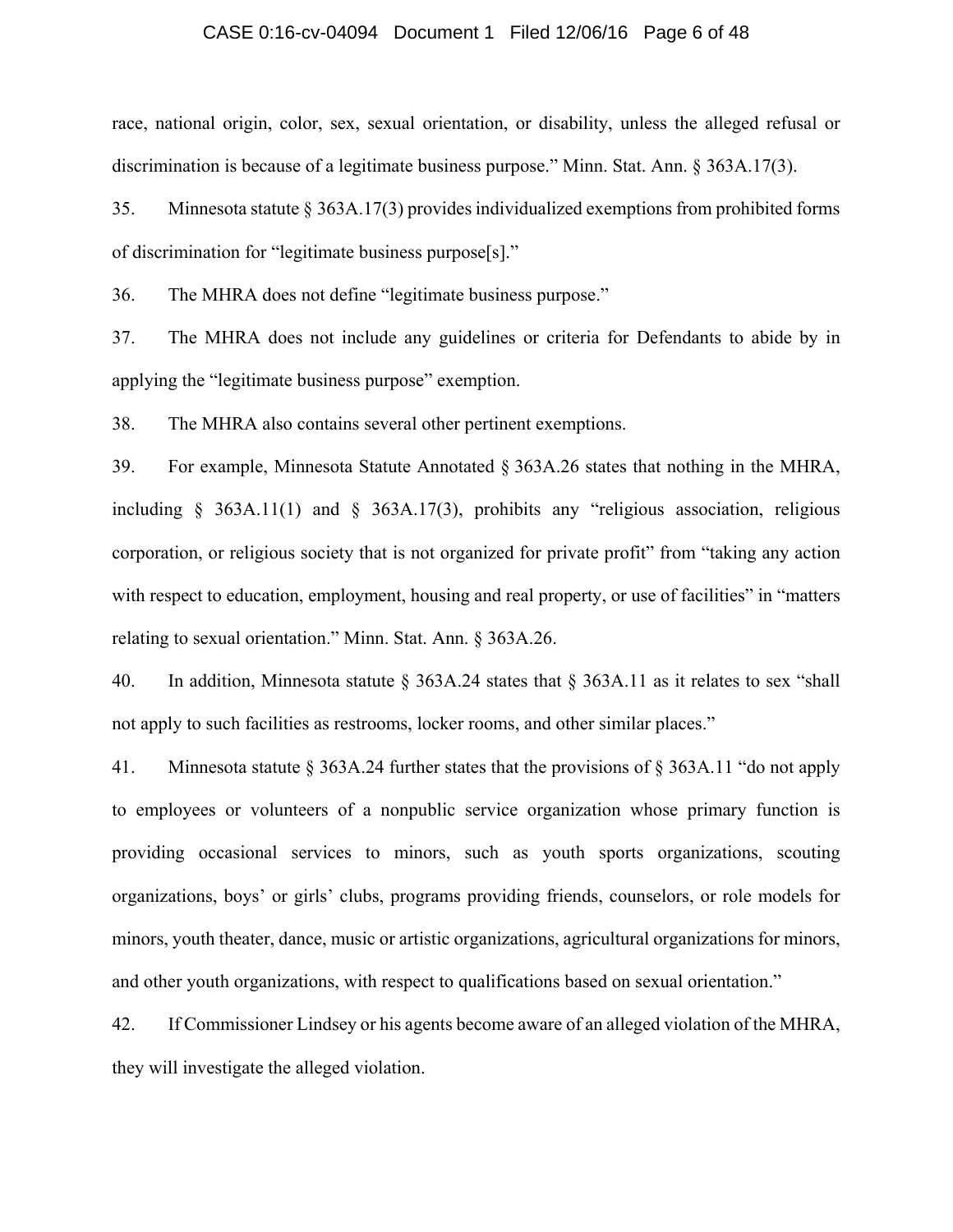## CASE 0:16-cv-04094 Document 1 Filed 12/06/16 Page 7 of 48

43. Commissioner Lindsey has the authority to use Department officials as "testers" to investigate charges of discrimination.

44. These "testers" present themselves to the business as prospective clients to test whether the business is violating the law.

45. Defendant Lindsey used a tester to investigate a charge of sexual orientation discrimination against a wedding venue that had allegedly declined to host a same-sex wedding.

46. The tester posed as part of a same-sex couple seeking services for their wedding.

47. Defendants relied heavily on the interaction between the tester and the business owner in determining there was probable cause to find that the business violated the MHRA.

48. If Defendants conclude from their investigation that a business has violated the MHRA, Defendants will use their authority under MHRA to prosecute the violation.

49. The Commissioner's power under the MHRA includes the ability to investigate a charge alleging that an individual or business engaged in illegal discrimination under the Minnesota Human Rights Act. Minn. Stat. Ann. § 363.06(8).

50. The Commissioner may issue a charge sua sponte without having received a charge of discrimination from a third party. Minn. Stat. Ann. § 363A.28(2) ("Whenever the commissioner has reason to believe that a person is engaging in an unfair discriminatory practice, the commissioner may issue a charge stating in statutory language an alleged violation of subdivision 10 and sections 363A.08 to 363A.19.").

51. The Commissioner's power under the MHRA includes the ability to determine whether probable cause exists for a charge of discrimination. Minn. Stat. Ann. § 363.06(8).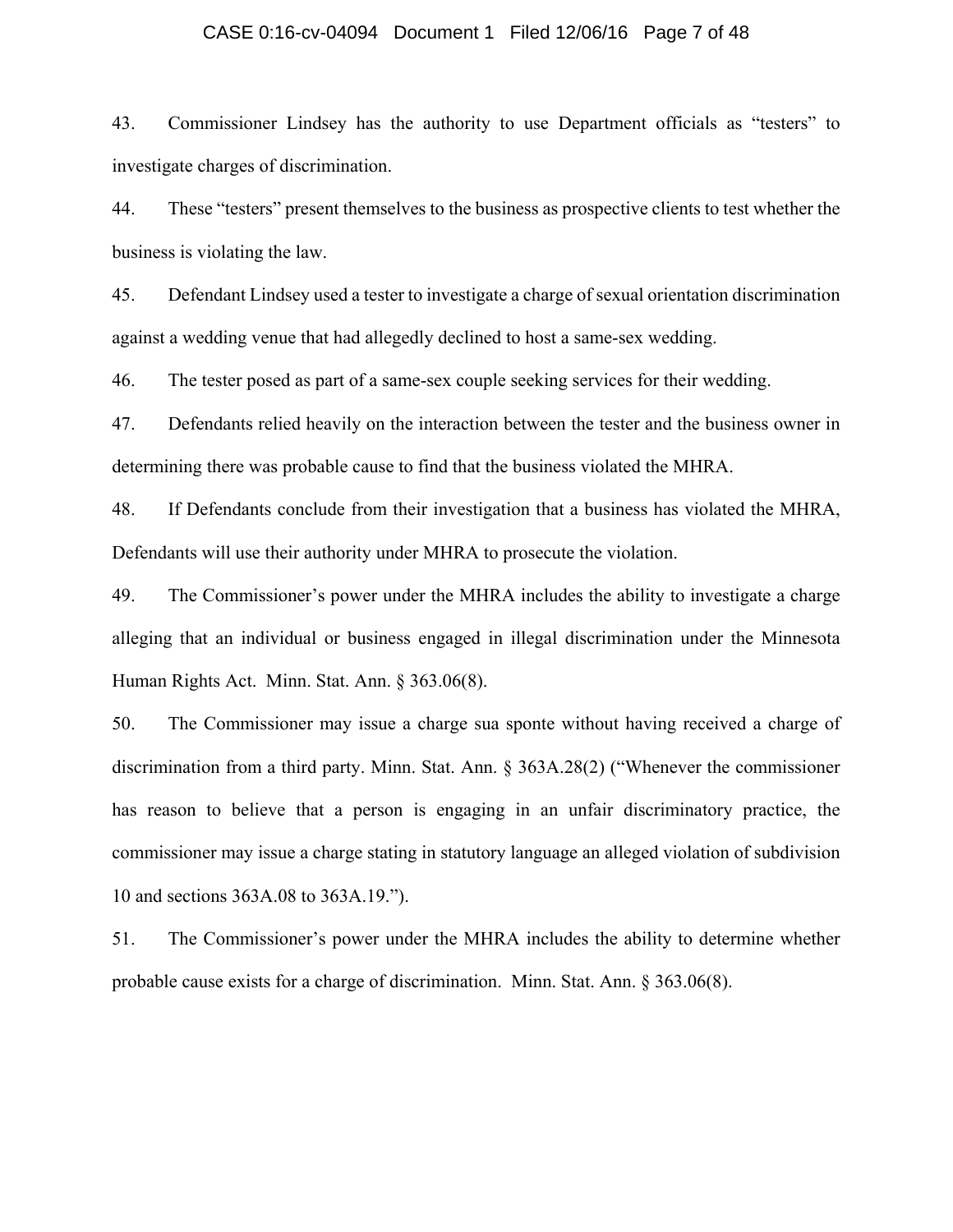## CASE 0:16-cv-04094 Document 1 Filed 12/06/16 Page 8 of 48

52. The Commissioner's power under the MHRA includes the ability to subject those accused to administrative hearings regarding charges of discrimination. Minn. Stat. Ann. § 363A.06(9); Minn. Stat. Ann. § 363A.29(1).

53. The Commissioner's power under the MHRA includes the ability to issue subpoenas when evaluating charges of discrimination. Minn. Stat. Ann. § 363A.06(9).

54. The Commissioner's power under the MHRA includes the ability to compel mediation regarding charges of discrimination. Minn. Stat. Ann. § 363A.06(10).

55. The Commissioner's power under the MHRA also includes the ability to issue notices of a right to sue to those alleging a violation of the MHRA. Minn. Stat. Ann. § 363A.28(6).

56. The Commissioner's power under the MHRA includes the ability to file a complaint in state district court to determine whether a business or public accommodation engaged in a practice that violates the MHRA. Minn. Stat. Ann. § 363A.33(1).

57. If Commissioner Lindsey determines to sue a business for discrimination, he turns the case over to Attorney General Swanson and her agents, who then litigate the discrimination case against the business. Minn. Stat. Ann. § 363A.32.

58. If the State finds a business liable for discrimination under Minn*.* Stat. Ann. § 363A.11(1), they "shall be guilty of a misdemeanor," a criminal offense. Minn. Stat. Ann. § 363A.30(4).

59. Under Minnesota law, a misdemeanor is punishable by a fine of up to \$1,000, up to 90 days in jail, or both. Minn. Stat. Ann. § 609.02(3).

## **Defendants Equate Opposing Same-Sex Marriage with Sexual Orientation Discrimination**

60. Defendants interpret the MHRA's prohibition on sexual orientation discrimination as prohibiting businesses from declining to provide services celebrating same-sex marriage because of the business owner's political, moral, social, or religious objections to same-sex marriage.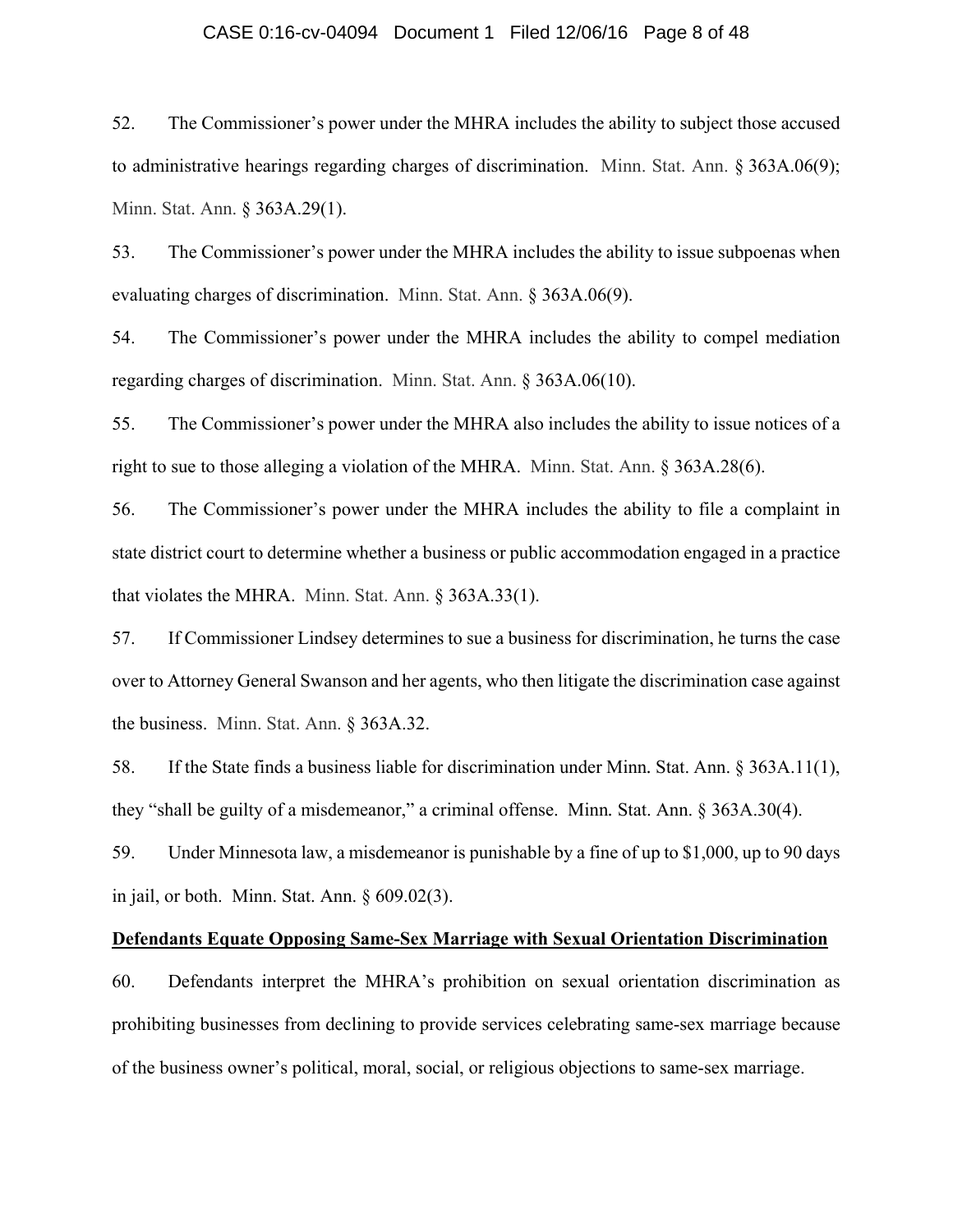## CASE 0:16-cv-04094 Document 1 Filed 12/06/16 Page 9 of 48

61. The website of the Minnesota Department of Human Rights, in a section dealing with "Minnesota's New Same-Sex Marriage Law," which went into effect August 1, 2013, states in part:

The law does not exempt individuals, businesses, nonprofits, or the secular business activities of religious entities from non-discrimination laws based on religious beliefs regarding same-sex marriage.

Therefore, a business that provides wedding services such as cake decorating, wedding planning or catering services may not deny services to a same-sex couple based on their sexual orientation.

To do so would violate protections for sexual orientation laid out in the Minnesota Human Rights Act. The individuals denied services could file a claim with the Minnesota Department of Human Rights against the entity that discriminated against them.

MINNESOTA DEP'T OF HUMAN RIGHTS, *Minnesota's Same-Sex Marriage Law,*

https://mn.gov/mdhr/yourrights/who-is-protected/sexual-orientation/same-sex-marriage/ (last

visited Dec. 2, 2016).

62. On June 28, 2013, the Minnesota Department of Human Rights issued a press release

entitled, "MDHR Offers Toolkit on Minnesota's New Same Sex Marriage Law." The press release

states in part:

However, the law does not exempt individuals, businesses, nonprofits or the secular business activities of religious entities from non-discrimination laws based on religious beliefs regarding same-sex marriage. Therefore, a business that provides wedding services such as cake decorating, wedding planning or catering services may not deny services to a same-sex couple based on their sexual orientation.

MINNESOTA DEP'T OF HUMAN RIGHTS, *MDHR Offers Toolkit on Minnesota's New Same Sex* 

*Marriage Law, http://mn.gov/mdhr/news-community/news-releases/news-releases.jsp?id=1061-*

242752 (last visited Dec. 2, 2016).

63. The Minnesota Department of Human Rights publishes on its website, "Frequently Asked

Questions about Minnesota's New Same-Sex Marriage Law," which state in part: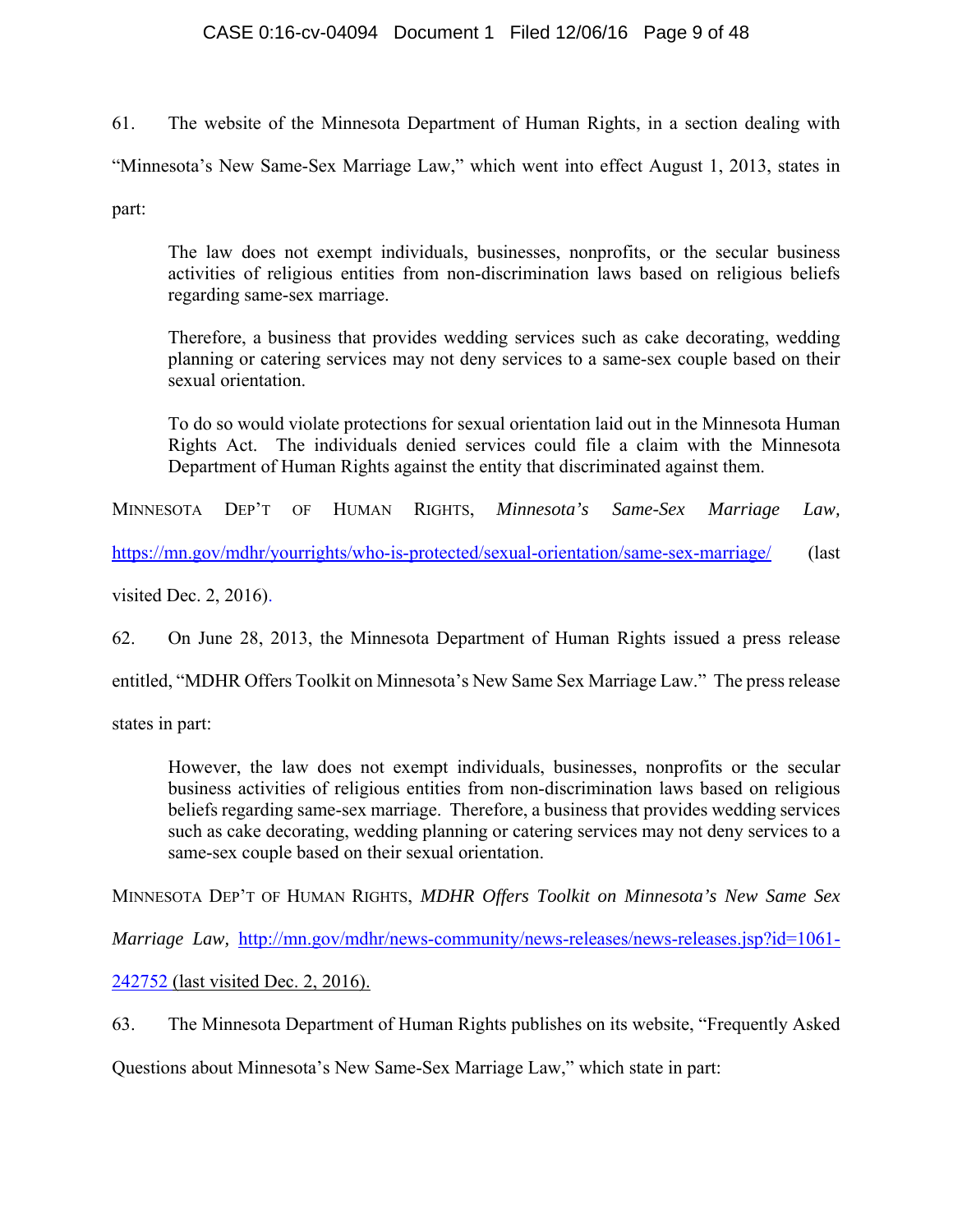## **Can a business owner refuse to provide services to me for my same-sex wedding?**

No. Denying commercial activity or refusing to enter into a commercial contract with someone on the basis of their sexual orientation has been against the law in Minnesota for more than 20 years under the Minnesota Human Rights Act. A business that provides wedding services such as cake decorating, wedding planning or services may not deny its services to a same-sex couple. Individuals denied any of the above services can file a charge with the Minnesota Department of Human Rights.

MINNESOTA DEP'T OF HUMAN RIGHTS, *Frequently Asked Questions about Minnesota's New Same-*

*Sex Marriage Law,* https://mn.gov/mdhr/yourrights/what-is-protected/publicaccomodations/pubaccom-faq.jsp (last visited Dec. 2, 2016).

64. On its YouTube channel, https://www.youtube.com/user/mnhumanrights, the Minnesota

Department of Human Rights published a video of Commissioner Lindsey speaking about

Minnesota law and same-sex marriage. In the video,

https://www.youtube.com/watch?v=rVoyfrN6DMM, Commissioner Lindsey says:

On May 14, 2013, Governor Dayton signed a bill into law legalizing same sex marriage in the State of Minnesota. What that means is that beginning on August 1 [2013], when the law goes into effect, two individuals of the same gender can become lawfully wedded in the State of Minnesota.

….

Let me take one more moment though and explain something else as it relates to some of the comments when we were going around the state having conversations with various Minnesotans about the impact of this potential new law. And that is this: It has been the case in the State of Minnesota since 1993, under Minnesota law, to prohibit discrimination on the basis of sexual orientation. So that means that businesses that are engaged in commercial enterprise, such as cake making, photography, uh, wedding hall planning, they cannot discriminate against an individual on the basis of their sexual orientation. So, that we're all clear, nothing has changed as it relates to those prohibitions under the law. Denying commercial activity, or denying entering into a commercial contract with someone on the basis of their sexual orientation has been against the law and has been prohibited in Minnesota since 1993, and it continues going forward.... (emphasis added).

Kevin Lindsey, *Commissioner Lindsey on Same Sex Marriage,* YOUTUBE (May 14, 2013),

https://www.youtube.com/watch?v=rVoyfrN6DMM.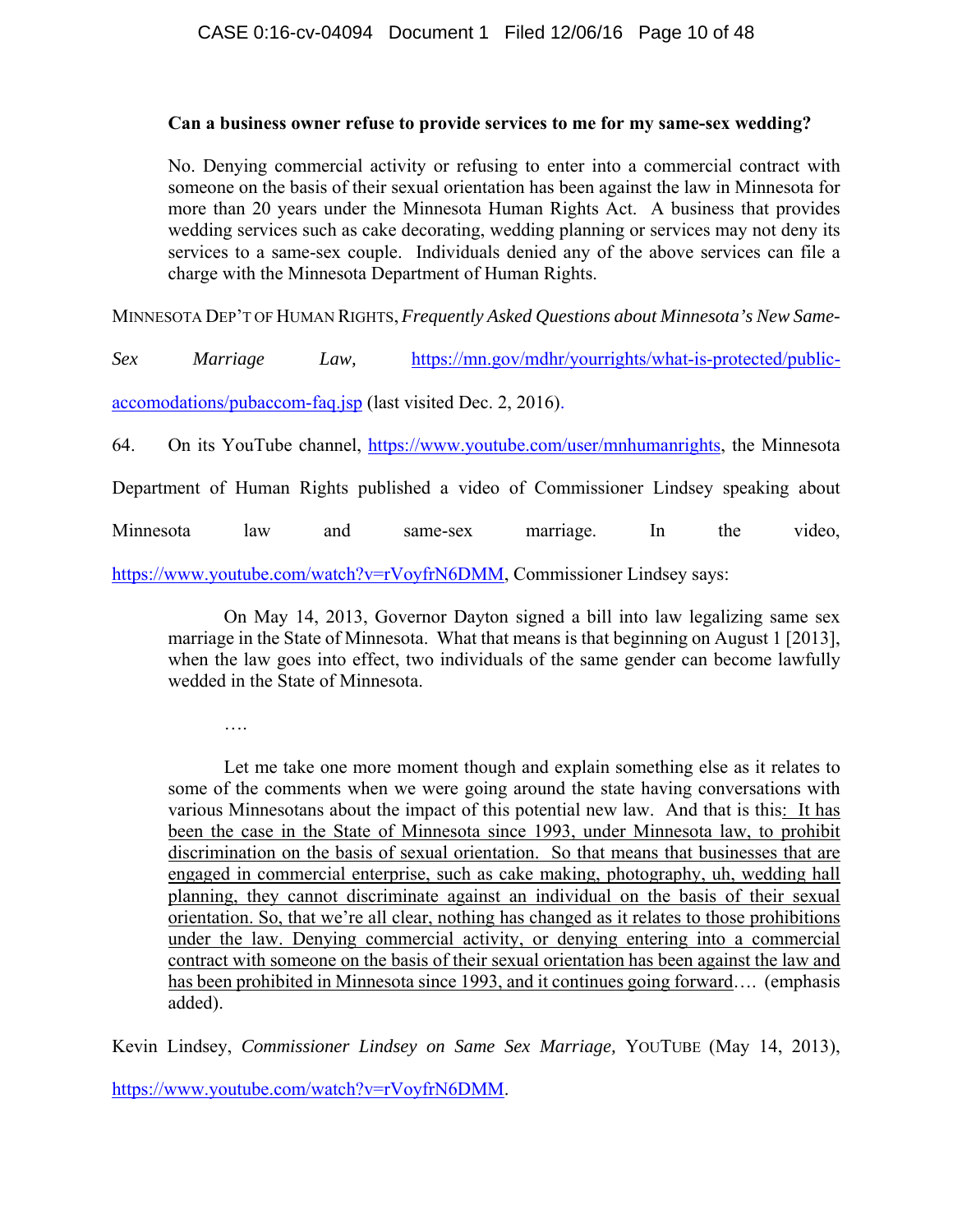## CASE 0:16-cv-04094 Document 1 Filed 12/06/16 Page 11 of 48

65. Defendants have publicly taken this same position in official proceedings.

66. On August 22, 2014, the Minnesota Department of Human Rights announced a settlement against a "Little Falls wedding venue that had refused to rent to [a same sex couple] a few months earlier." The name of the company sued by the Department was Rice Creek Hunting and Recreation, Inc.

67. This case was the "Minnesota Department of Human Rights' first same-sex wedding case involving discrimination in public accommodation based on sexual orientation since same-sex marriage was legalized on Aug. 1, 2013," according to the press release issued by the Minnesota Department of Human Rights. MINNESOTA DEP'T OF HUMAN RIGHTS, *MDHR Negotiates Settlement Agreement with Same-Sex Couple, Wedding Venue That Denied Service,* http://mn.gov/mdhr/news-community/case-histories/case-spotlight/?id=1061-242750 (last visited Dec. 2, 2016).

68. Commissioner Lindsey stated that the case "serves as a reminder that businesses may not deny services based on a person's sexual orientation, . . . which is prohibited by the Minnesota Human Rights Act," according to the press release.

69. The Minnesota Department of Human Rights also stated in that press release the following:

While the same-sex law passed by the Legislature in 2013 provides specific exemptions for religious entities from taking part in the solemnization of same-sex marriages, it does not exempt individuals, businesses, nonprofits, or the secular business activities of religious entities from non-discrimination laws based on religious beliefs regarding samesex marriage. (emphasis added)

70. The Minnesota Department of Human Rights used a tester in this case who pretended to be seeking a venue for a same-sex wedding.

71. According to the press release referenced above, "[a]s part of the Minnesota Human Rights investigation, the Department posed as a potential customer. The conversation between the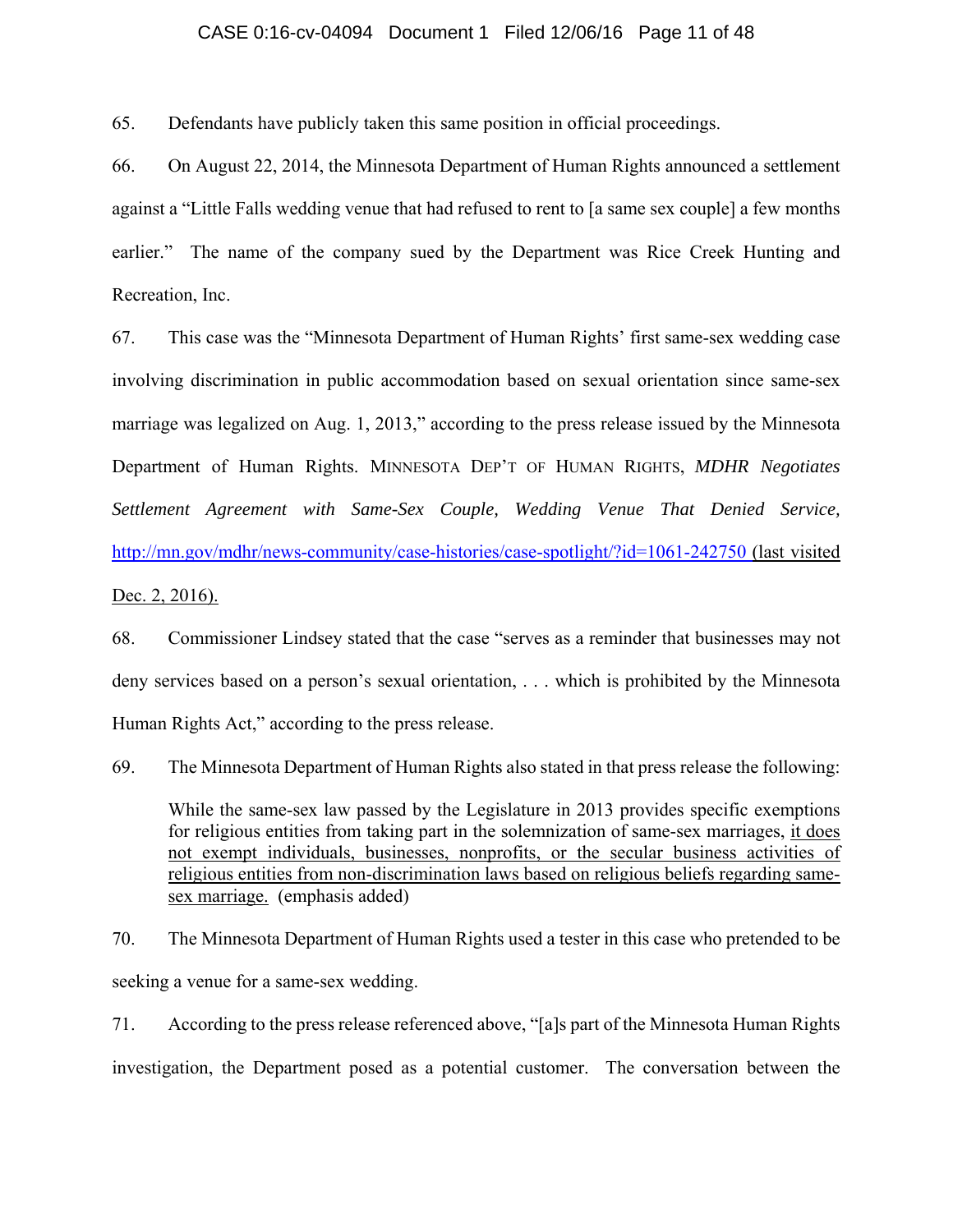## CASE 0:16-cv-04094 Document 1 Filed 12/06/16 Page 12 of 48

hunting lodge representative and the test caller was very similar to [the complainant's] conversation."

## **Carl and Angel Larsen and Their Faith**

72. Carl and Angel Larsen are Bible-believing Christians who live in St. Cloud, Minnesota.

73. The Larsen's religious beliefs are central to their identity, their understanding of existence, and their conception of their personal dignity and autonomy.

74. As Christians, the Larsens believe that their lives are not their own, but that their lives belong to God (1 Corinthians 6:19-20).

75. The Larsens believe that everything they do—personally and professionally—should be done in a manner that glorifies God. (1 Corinthians 10:31; 2 Corinthians 5:15; Colossians 3:17; 1 Peter 4:11.)

76. The Larsens believe that one day they will give an account to God regarding the choices they made in life, both good and bad. (2 Corinthians 5:10; Romans 14:12.)

77. The Larsens believe that God instructs Christians to steward the gifts He has given them in a way that glorifies and honors Him. (1 Peter 4:10-11.)

78. Therefore, the Larsens believe that they must use the creative talents God has given to them in a manner that honors God and that they may not use them in a way that dishonors God.

## **Telescope Media Group and its Media Production**

79. The Larsens are the sole owners of TMG, a company they started in 2008 and formally incorporated in Minnesota on November 13, 2012.

80. The Larsens offer a wide variety of video and media production related services to the public, including live-event production, commercials, short films, short documentaries, audio/visual messages in various formats, motion graphics, and more.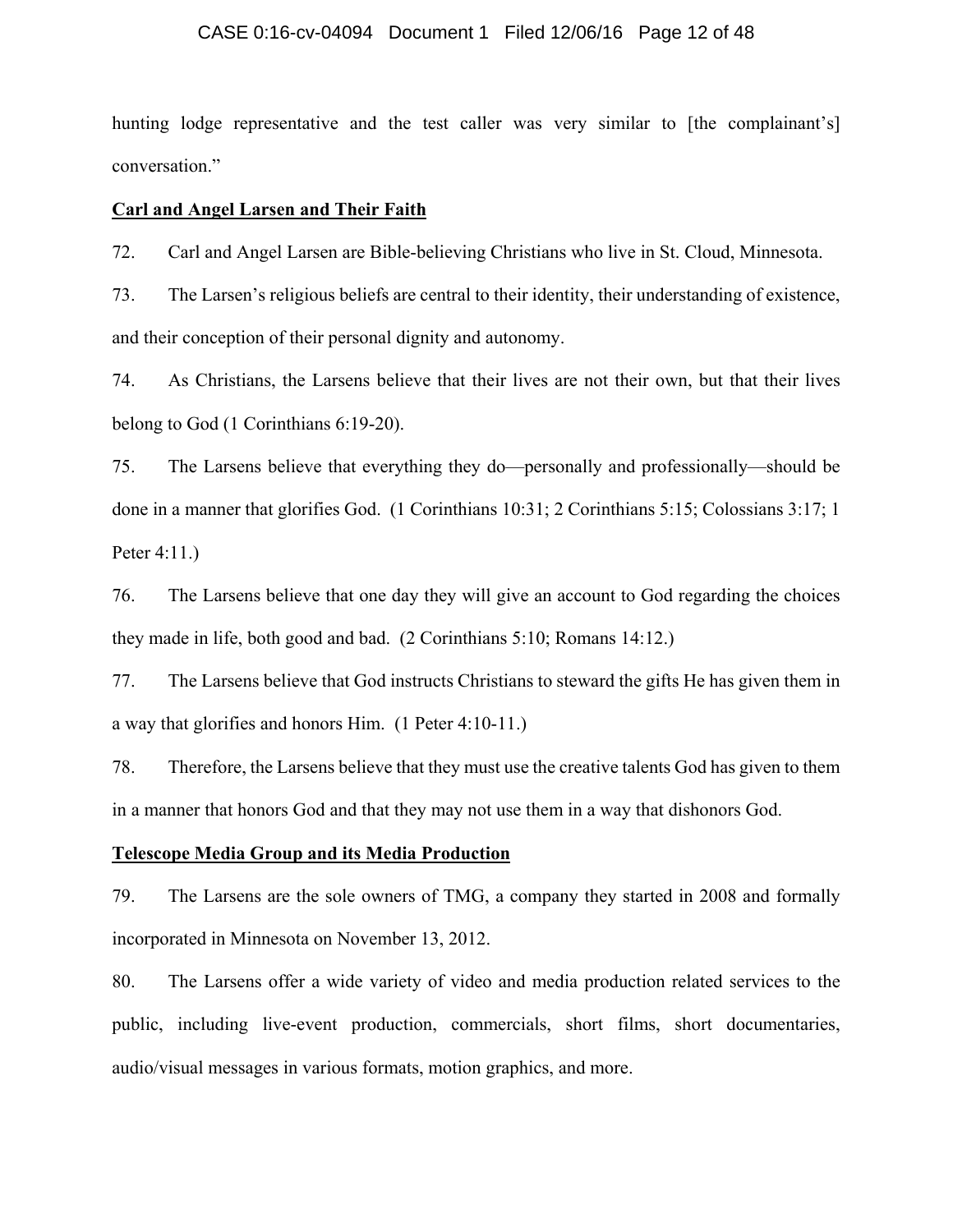## CASE 0:16-cv-04094 Document 1 Filed 12/06/16 Page 13 of 48

81. As a business in Minnesota that offers its services to the general public, TMG is a "place of public accommodation" subject to MHRA, Minn. Stat. Ann. § 363A.03(34), and specifically to  $§$  363A.11(1).

82. As a business that is in "engaged in a trade or business or in the provision of a service," and that enters into contracts with its clients to collaboratively create video productions, TMG is also subject to Minn. Stat. Ann. § 363A.17(3), which governs discrimination in contracts.

83. As stated on its website, "Telescope Media Group exists to glorify God through top quality media production." *See* TELESCOPE MEDIA GROUP*,* https://telescopemediagroup.net/about/ (last visited Dec. 2. 2016).

84. As the Larsens explain on TMG's website, they decided to use the word "Telescope" in their company's name because of Christian theologian John Piper's observation that "God created the universe to magnify His glory the way a telescope magnifies stars."

85. The Larsens proclaim on TMG's website that their aim is "to make God look more like He really is through our lives, business, and actions."

86. The Larsens' specialties are extensive and varied.

87. Carl Larsen is the chief storyteller of TMG and of its creations, and plays roles such as artistic director, producer, cinematographer, animator, scriptwriter, and editor.

88. The Larsens use their unique vision and skills to tell stories in effective, appealing, and impactful ways.

89. To accomplish this mission, the Larsens work closely with their clients to fully understand them, their goals, and their reasons for requesting the Larsens' creative services so that they can tell stories and convey messages in their productions that satisfy their clients while also honoring their religious beliefs.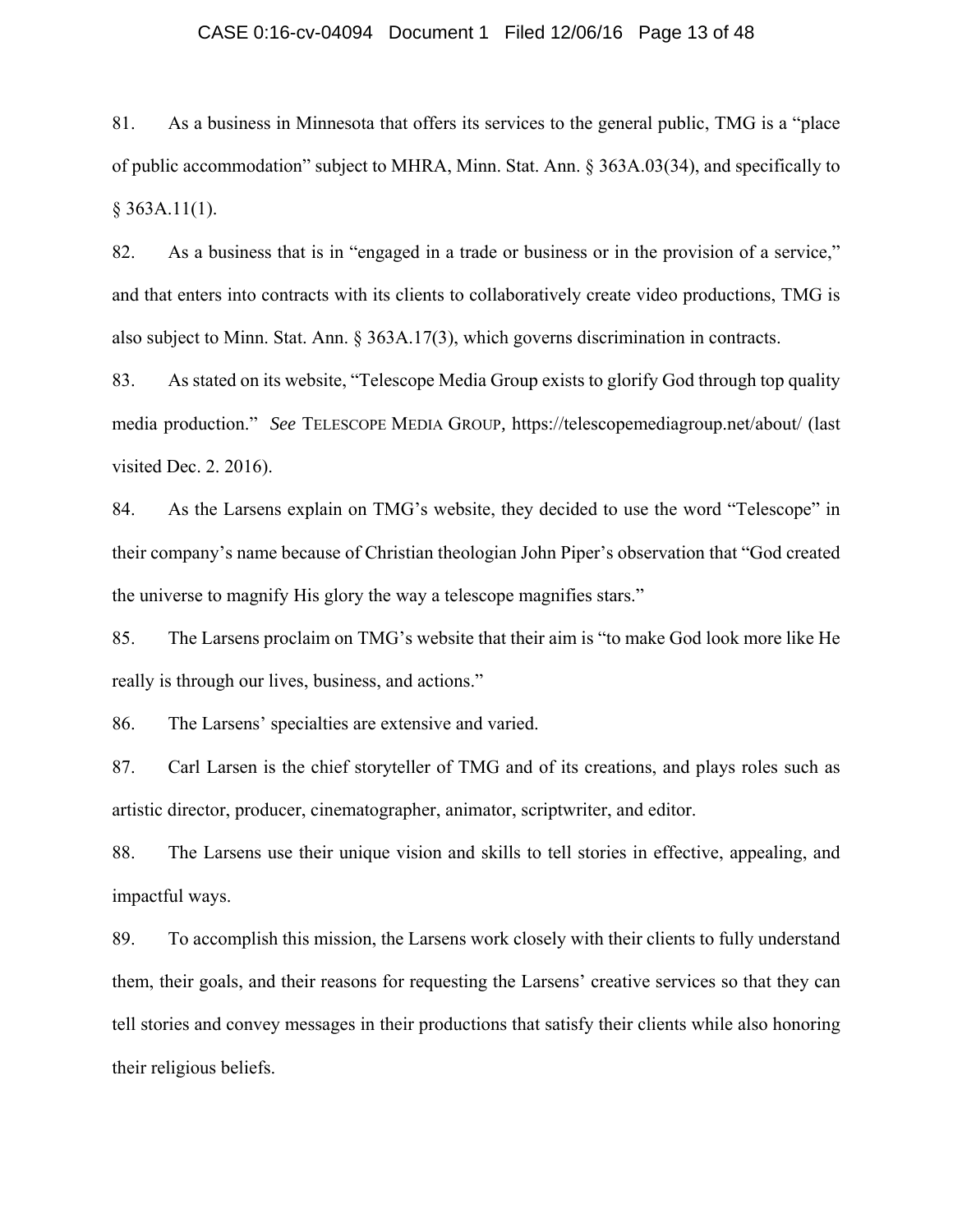### CASE 0:16-cv-04094 Document 1 Filed 12/06/16 Page 14 of 48

90. Persons and entities that seek the Larsens' services often have only a very basic idea of the video production they would like them to produce.

91. While the video productions the Larsens produce are often collaborative endeavors between the Larsens and their clients, their clients rely heavily on Carl's unique skill to identify and tell compelling stories through video and film productions and give him substantial freedom to craft and tell that story.

92. Because the Larsens believe that every human is made in the image of God and is loved by God, they gladly work with all people—regardless of their race, sexual orientation, sex, religious beliefs, or any other classification. (Gen. 1:27.)

93. The Larsens simply desire to use their unique storytelling and promotional talents to convey messages that promote aspects of their sincerely-held religious beliefs, or that at least are not inconsistent with them.

94. It is standard practice for the owners of video and film production companies to decline to produce videos that contain or promote messages that the owners do not want to support or that violate or compromise their beliefs in some way.

95. Unless the Larsens believe they can use their story-telling talents and editorial control to convey only messages they are comfortable conveying given their religious beliefs, they will respectfully decline requests for their creative services.

96. Among other things, the Larsens will decline any request to design and create media productions that: contradict biblical truth; promote sexual immorality; support the destruction of unborn children; promote racism or racial division; incite violence; degrade women; or promote any conception of marriage other than as a lifelong institution between one man and one woman.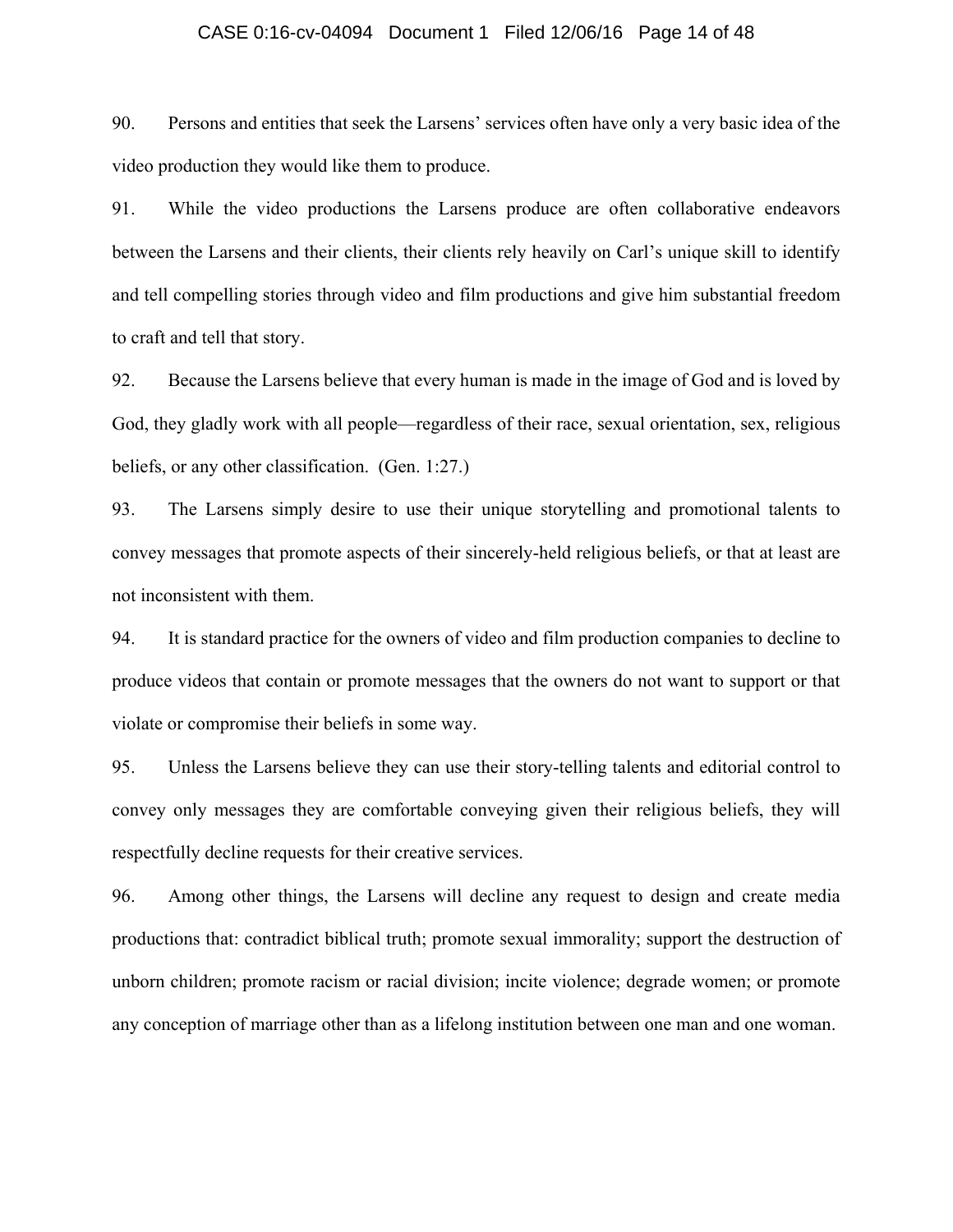## CASE 0:16-cv-04094 Document 1 Filed 12/06/16 Page 15 of 48

97. If the Larsens determine that accepting a project would require them to promote messages that contradict or are inconsistent with their beliefs, they endeavor to refer the prospective client to another artistic specialist who can assist them.

98. The Larsens receive more requests than they have the capacity to complete, given their desired size, so even when they are not asked to tell a story that violates their beliefs, they decline to tell certain stories simply so they have the time to create and communicate stories they find more interesting, inspiring, or a better creative fit.

99. Some of the Larsens' work involves storytelling for live event productions.

100. Unlike stationary security cameras capturing footage reflecting events that occurred, the Larsens influence the overarching story of the events, the story portrayed by the events, the media surrounding the events, and how the events are remembered.

101. For example, in designing and creating engaging media to promote events, the Larsens express the message, takeaway, or story that people should seek and find when they attend the events.

102. The Larsens also frequently design and create media content—such as short films—for use at the live events themselves, thereby designing and telling the expressive narrative and message that captivates and moves the audience.

103. At many live events, the Larsens also choose which of the many facets of the event to emphasize on the large screens at the venue and in live streaming to a broader audience through real-time editorial judgments about the focus, scope, and positioning of their cameras and the camera feeds to use.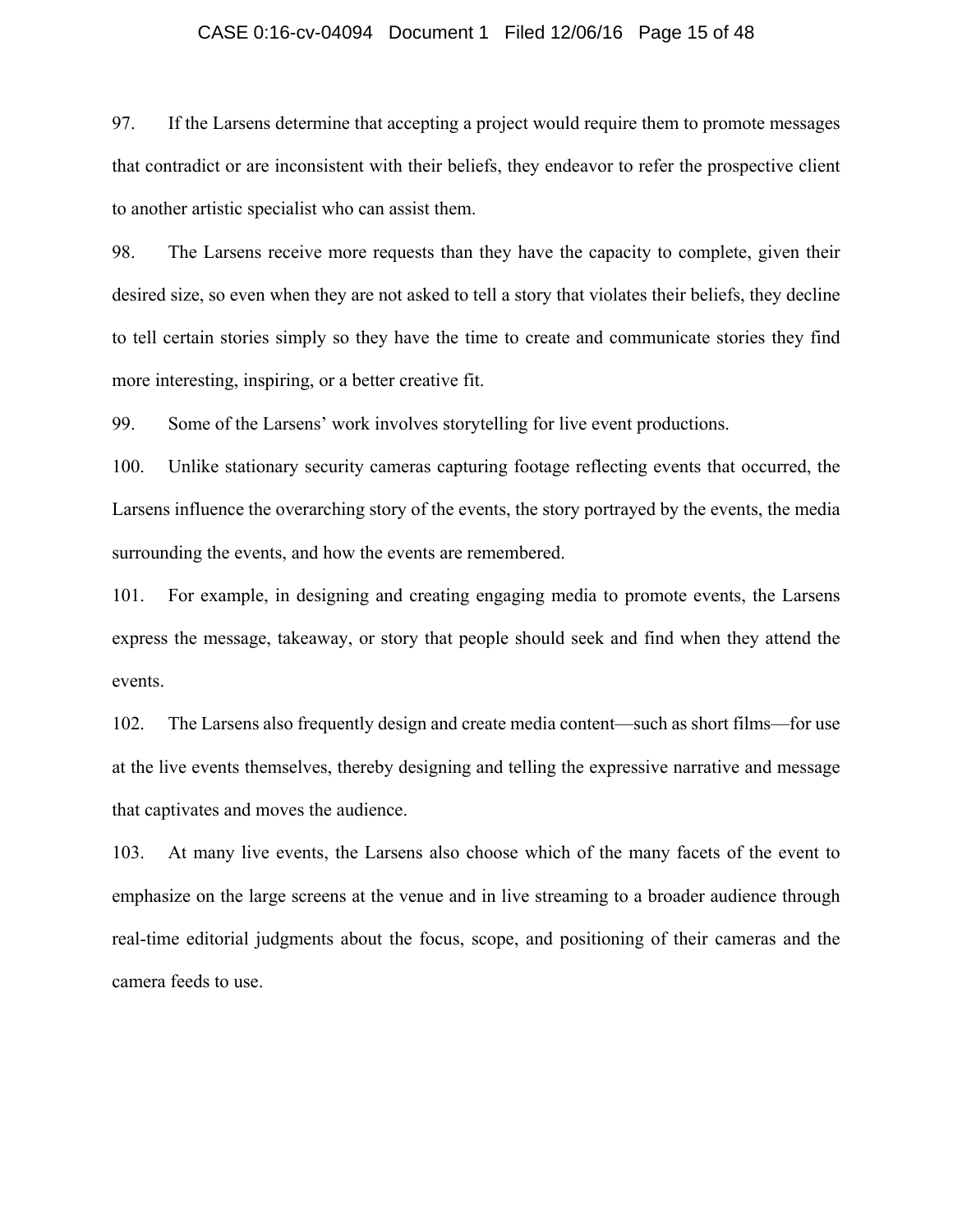## CASE 0:16-cv-04094 Document 1 Filed 12/06/16 Page 16 of 48

104. After events, the Larsens often have an opportunity to edit, design and create media content telling a story about the event, choosing which aspects of the events to emphasize and exclude so that they convey the story in a compelling way that is consistent with their religious beliefs.

105. In reviewing footage after events to compose media about the event, the Larsens make numerous editorial judgments from a vast amount of content—sometimes captured from over a dozen videographers simultaneously—to convey their intended message.

106. The Larsens' editorial judgments in crafting and conveying a story often include decisions about what events to take on, what video content to use, what audio content to use, what text to use in a video, the order in which to present content, whether to use voiceovers, what music—if any—to use as an audio track, whether to include animation, whether to include visual effects, whether to use still shots within a video, lighting and color adjustments, and audio mixing and mastering.

107. Each of these decisions affects the story that is produced.

108. Outside of the live-events context, some of the Larsens' work involves promotional media for companies and organizations.

109. Consistent with its mission, the Larsens use their creative expertise and vision to promote messages that promote, or at least are not inconsistent with, their religious beliefs through their multimedia content.

110. For example, the Larsens have created original content for Billy Graham Evangelistic Association, Desiring God (a ministry of John Piper), Secret Church (a ministry of David Platt), Lifelight (the largest outdoor Christian music festival in the nation), Multiply Movement, and other Christian ministries.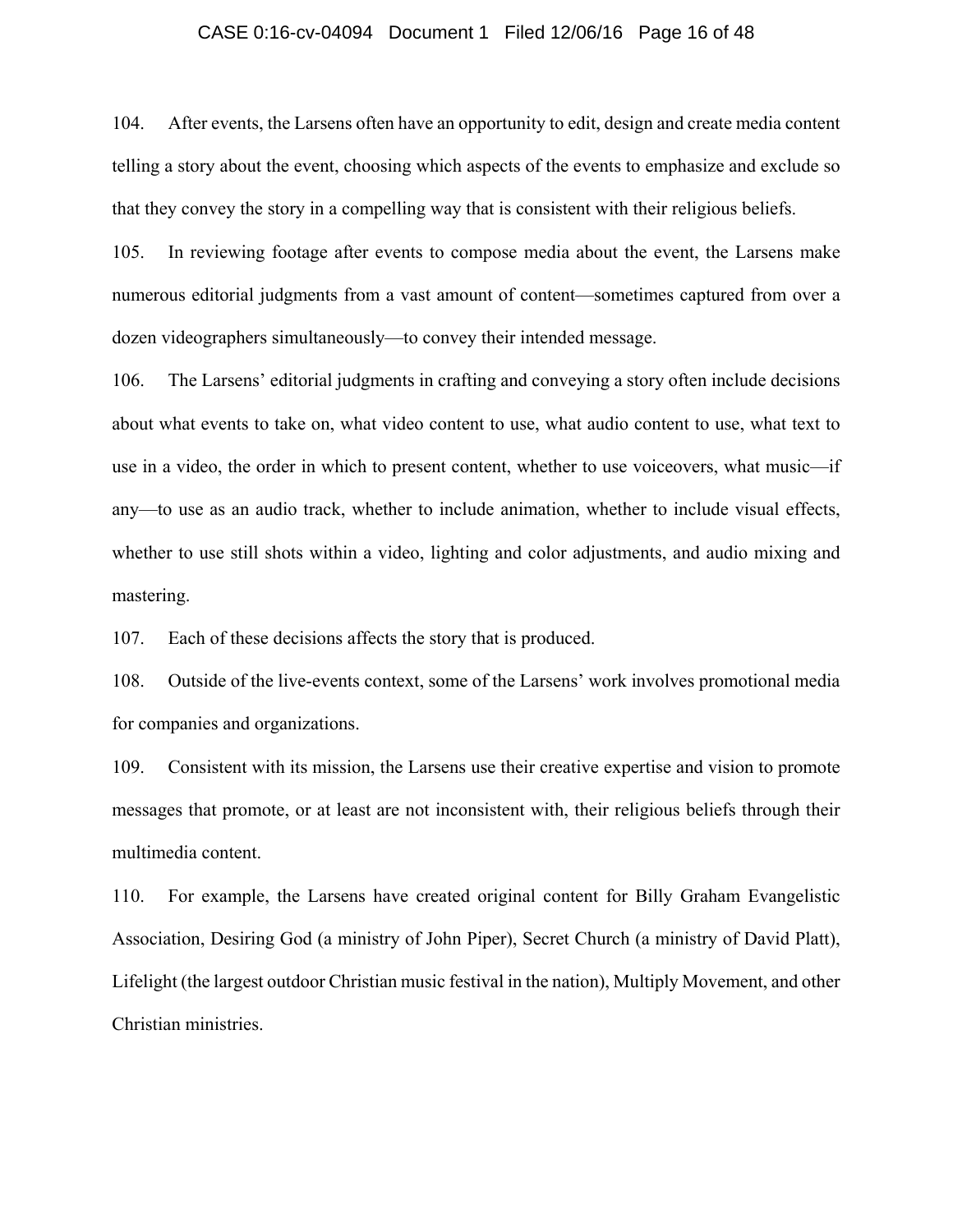## CASE 0:16-cv-04094 Document 1 Filed 12/06/16 Page 17 of 48

111. In addition to creating original media content expressing certain messages, the Larsens sometimes promote that media online and through other mediums.

112. The Larsens promote their original media content online and through other mediums to reach and impact the broadest number of people possible with their message and the stories they tell.

## **The Larsens Desire to Tell Compelling Stories Promoting God's Design for Marriage**

113. The Larsens are saddened and concerned about American culture's current views about marriage.

114. The Larsens believe that many see marriage as a punch line for jokes, a means for personal gratification, an arrangement of convenience, or a method of achieving social status.

115. The Larsens are also deeply troubled by the Supreme Court's *Obergefell v. Hodges* decision, which held that there is a constitutional right to same-sex marriage.

116. The Larsens disagree with the view and message that same-sex marriage is morally equivalent to the historic, biblically-orthodox definition of marriage as between one man and one woman.

117. This view and message about marriage is prevalent in our society and culture today.

118. This view and message about marriage is being promoted by powerful cultural and political forces, including federal governmental officials (up to and including the president), Fortune 500 companies, and media production companies through movies, commercials, short films, and more.

119. The Larsens believe that marriage is a God-ordained, lifelong, sacrificial covenant between one man and one woman with profound spiritual and societal implications.

120. Carl Larsen has even officiated two marriages because of his passion to see strong marriages form and flourish.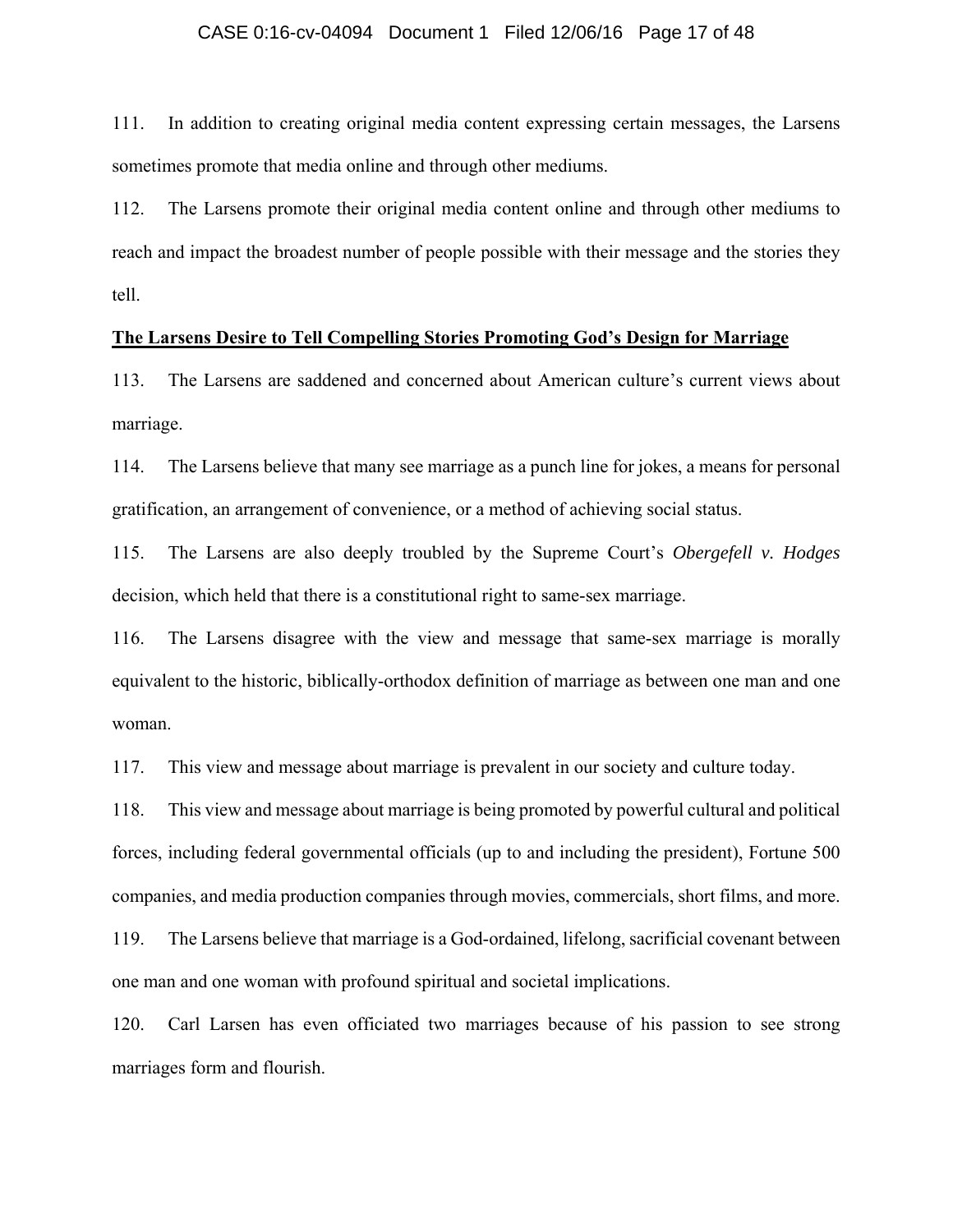## CASE 0:16-cv-04094 Document 1 Filed 12/06/16 Page 18 of 48

121. Because of their passion for strong marriages, Carl and Angel also provided marriage counseling and mentorship to the couples Carl married, and regularly provide marriage advice and mentoring to other married couples as well.

122. The Larsens desire to counteract the current powerful cultural narrative undermining the historic, biblically-orthodox definition of marriage as between one man and one woman by magnifying God's beautiful design and purpose for marriage through their creative storytelling and promotional talents.

123. Films and other media productions are an important medium for communicating ideas.

124. Historically, films and other media productions have been used by their creators to challenge accepted notions of politics, religion, and morality.

125. The Larsens know the power of film — of great story-telling — to change hearts and minds, and they want to impact religious, social, and cultural views about marriage by creating compelling stories celebrating God's design for the institution.

126. In all of its film and media productions, the Larsens use their clients and their events as the raw material to tell the stories and express the messages the Larsens seek to convey.

127. The Larsens cannot convey the message they desire in their film productions if they do not have the freedom to choose the underlying subject matter depicted in the film production.

128. In other words, the Larsens' clients and events are akin to the paint for a portrait artist and the clay for a potter—each affects the creative output and is necessary for it, but the artist crafts the final masterpiece.

129. Thus, to convey its religiously-motivated messages about marriage, the Larsens wish to, and are ready to, use their filmmaking skills to highlight and portray healthy stories of sacrificial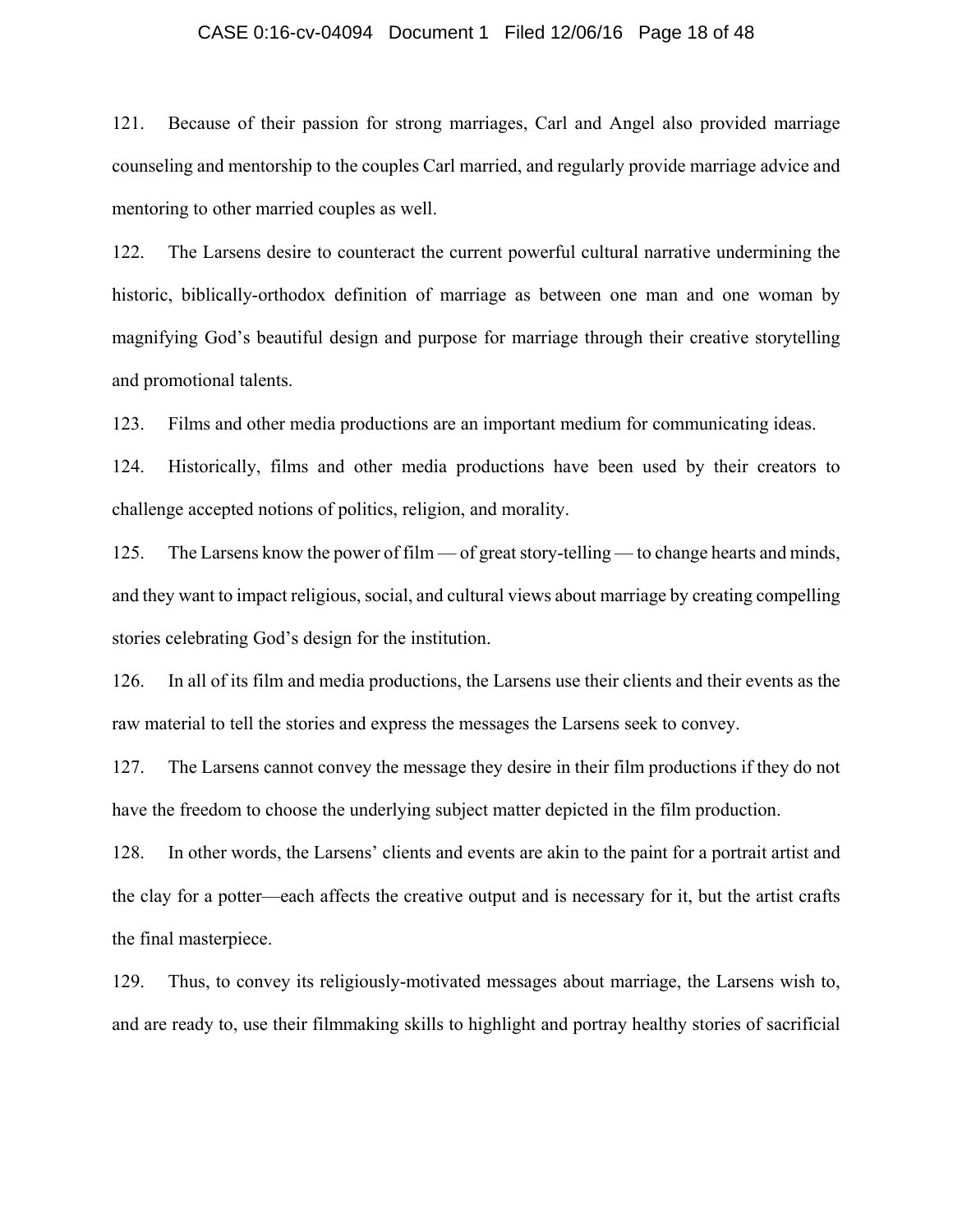## CASE 0:16-cv-04094 Document 1 Filed 12/06/16 Page 19 of 48

love and commitment between a man and a woman to counter current cultural narratives about marriage with which they disagree.

130. The Larsens desire to use their filmmaking skills to capture the background stories of the couples' love leading to commitment, the joy of the couple and the sacredness of their sacrificial vows at the altar, and even the following chapters of the couples' lives to convey a message about marriage that brings hope and clarity to society about God's design and purpose for marriage.

131. When an engaged couple asks the Larsens to help them celebrate their marriage, the Larsens want to tell a story of their love and commitment that changes hearts and minds.

132. The Larsens wish to do so, for example, by directing and compiling a cinematic piece for use at the wedding that tells a story of love, commitment, and vision for the future that encourages the audience to see marriage as the beautiful covenant God designed it to be.

133. The Larsens also plan to perform on-site editing to weave a story using the perfect clips of the wedding ceremony video, captured audio, and music and then show that film at the wedding reception to enhance the wedding celebration and ensure that those in attendance go home dwelling on the aspects of marriage that the Larsens wish to proclaim and reinforce.

134. The Larsens also desire to use their artistic vision and talents to capture each aspect of the wedding that furthers their desired narrative and then apply their editing and storytelling skills to create a lengthier wedding film that will strengthen the subject couple's marriage and affect the viewers' conception of marriage.

135. The Larsens also desire to not just create these cinematic stories proclaiming God's design for marriage for the couple getting married and those celebrating with them, but to also use their marketing talents to promote these films to a broader audience to achieve maximum cultural impact.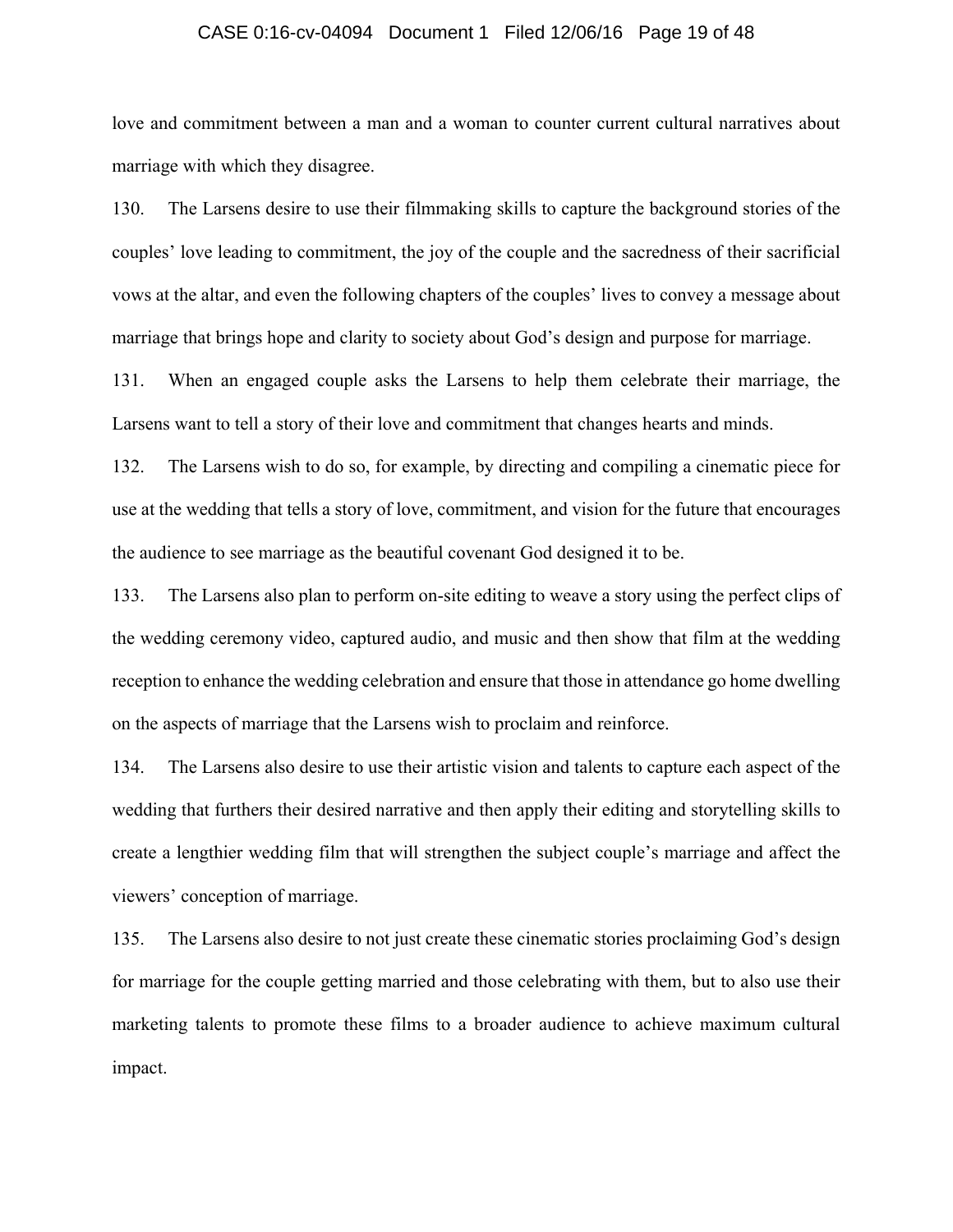## CASE 0:16-cv-04094 Document 1 Filed 12/06/16 Page 20 of 48

136. For example, the Larsens will publish the wedding videos they create on the TMG website and through their other internet mediums, like Twitter and Facebook, to ensure that the general public can see the Larsens' marriage-related productions.

137. These are just a few examples of the Larsens' plan to affect the cultural narrative regarding marriage.

138. Public promotion of the wedding videos as described in ¶¶ 135-36 will be mandatory in every wedding videography contract into which the Larsens enter.

139. Other than the public promotion of the wedding videos the Larsens produce, clients will be able to select one or more of the additional wedding-related services specified above.

140. But the Larsens cannot offer their services to express their message about marriage in the manner described above because Minnesota has closed the marriage field to those with the Larsens' religious beliefs regarding marriage.

141. By requiring that the Larsens celebrate same-sex weddings if they celebrate weddings between one man and one woman, Minnesota denies to the Larsens the means to convey their creative, religiously-motivated message about God's design for marriage and compels the Larsens to express the precise message they wish to counter and with which they disagree.

142. Given the nature of the wedding industry and the fact that weddings are typically not open to the general public, the Larsens would not have access to and be able to capture weddings if couples did not hire them for their weddings.

143. Not only would creating films celebrating a same-sex wedding express a message that Plaintiffs are unwilling to express, but it would also undercut the effectiveness of Plaintiffs' desired expression promoting marriage as a union between one man and one woman, harm Plaintiffs'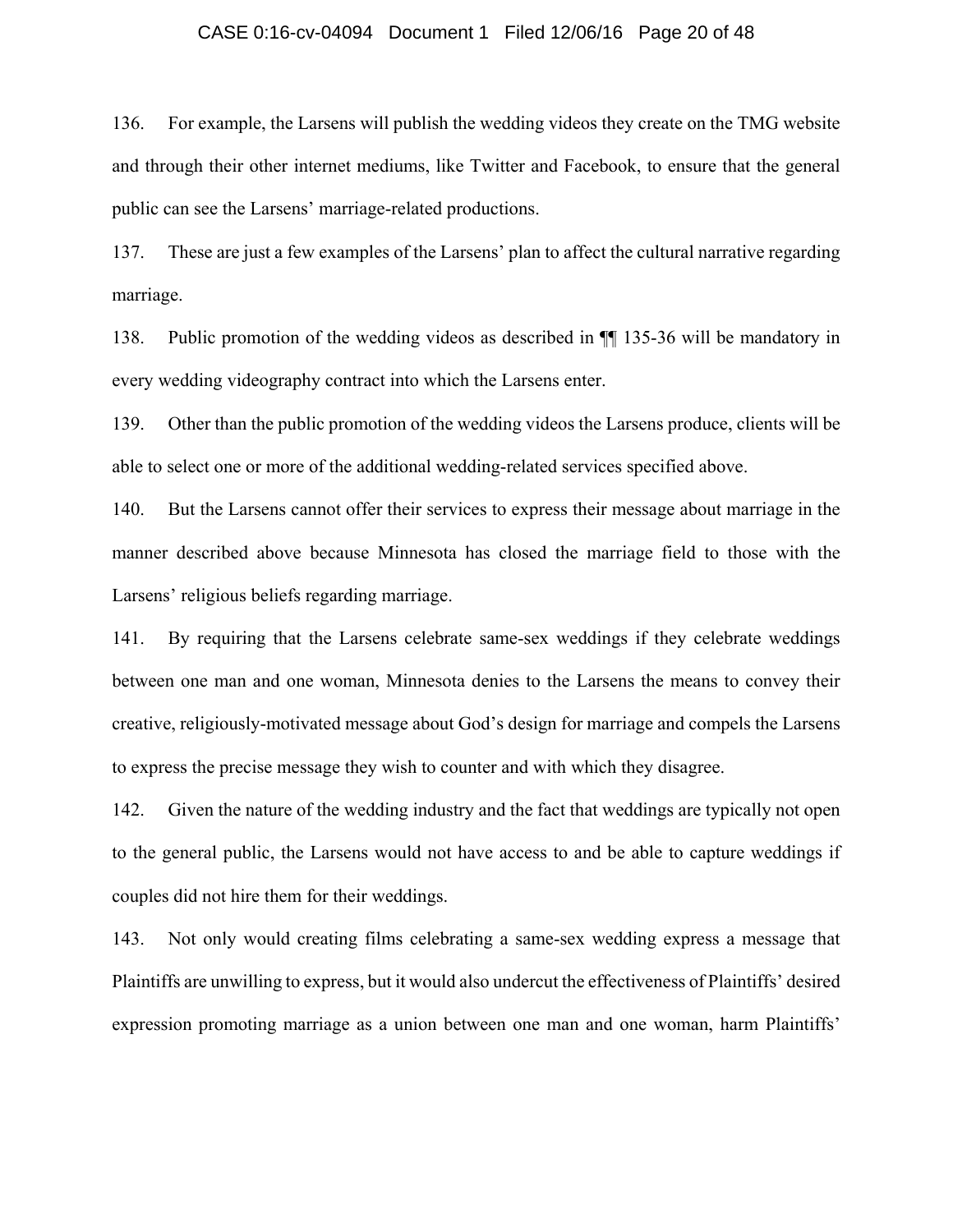## CASE 0:16-cv-04094 Document 1 Filed 12/06/16 Page 21 of 48

reputation among their Christian clients and friends, and adversely impact Plaintiffs' ability to share additional biblical truths with others.

144. Plaintiffs understand that it is very common to analogize opposition to same-sex marriage to opposition to interracial marriage.

145. Plaintiffs abhor opposition to interracial marriage and would gladly use their video production skills to tell the story of an interracial marriage.

146. Plaintiffs reject any argument that the Bible bars interracial marriage.

147. Plaintiffs believe that interracial marriage is entirely consistent with the Bible because it teaches that all humans are created in the image of God and that all humans in all ethnic groups are descendants of two people – Adam and Eve. (Gen. 1:27, 5:1-3, Acts 17:26.)

148. Plaintiffs simply hold to the historic and biblically-orthodox view that marriage is between one man and one woman, and desire to avoid communicating a contradictory message.

## **The Larsens' Expression Is Being Chilled and Silenced by MHRA**

149. Plaintiffs desire to immediately begin promoting the availability of their cinematic, storytelling services for weddings, and to immediately start providing those services.

150. Specifically, Plaintiffs desire to announce their cinematic, story-telling services for weddings on TMG's website, at wedding expos—where vendors promote their wedding services to future brides, grooms, wedding advisors and others, and through other channels, such as popular wedding-planning websites like The Knot and Wedding Wire.

151. For example, the Larsens desire to participate in the St. Cloud annual wedding expo scheduled for January 15, 2017. But they are unable to plan, prepare for, or participate in this wedding expo until they know whether they can operate in the wedding industry in accordance with their religious beliefs. The Larsens have put their planning and preparation for this expo on hold because the MHRA makes illegal what they desire to do and say.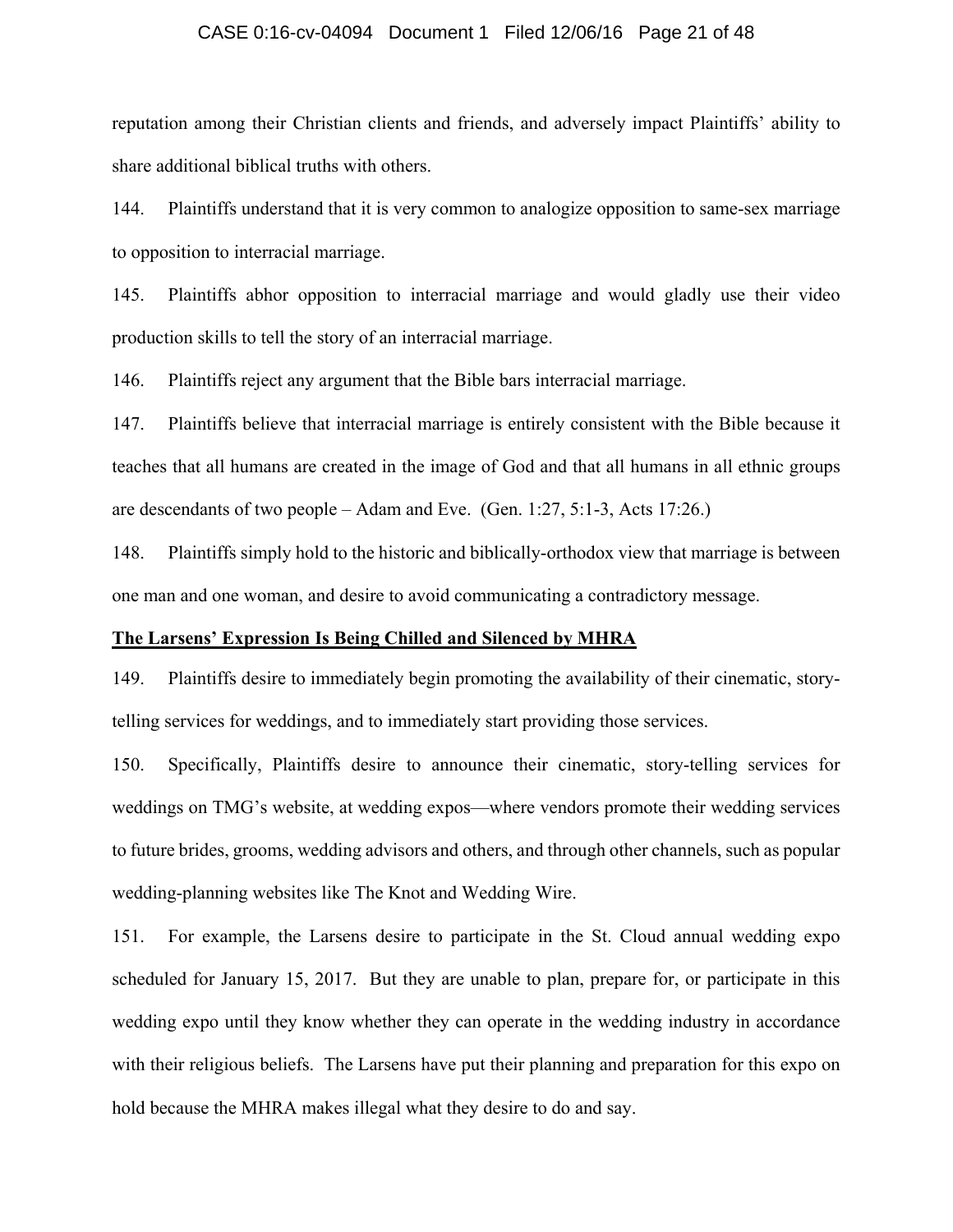## CASE 0:16-cv-04094 Document 1 Filed 12/06/16 Page 22 of 48

152. On their website and other promotional materials, Plaintiffs desire and intend to state that their religious beliefs require them to celebrate, promote, and tell the story of marriages between one man and one woman and prevent them from celebrating, promoting, and telling the story of any other type of marriage, including same-sex marriages.

153. Specifically, the Larsens desire to include the following statement on their website announcing their cinematic, story-telling services for weddings and on other promotional materials for their wedding services:

Telescope Media Group exists to glorify God through top-quality media production. Because of TMG's owners' religious beliefs and expressive purposes, it cannot make films promoting any conception of marriage that contradicts its religious beliefs that marriage is between one man and one woman, including films celebrating same-sex marriages.

154. Plaintiffs also desire to immediately start filming and telling marriage stories that conform to their religious beliefs so that they can impact the culture with powerful and compelling stories celebrating God's design for marriage.

155. Plaintiffs are refraining from promoting and providing their cinematic, story-telling services for weddings in the manner stated above because the MHRA prohibits them from doing so.

156. Plaintiffs know that violating MHRA carries heavy penalties and is a mandatory misdemeanor—which is punishable by criminal fines and even jail time.

157. Plaintiffs are aware of the statements by Commissioner Lindsey and others on the website of the Minnesota Department of Human Rights and thus understand the Defendants stated intent to apply the MHRA to expressive wedding service providers like the Larsens, which would require them to create media promoting same-sex weddings if they do so for opposite-sex weddings.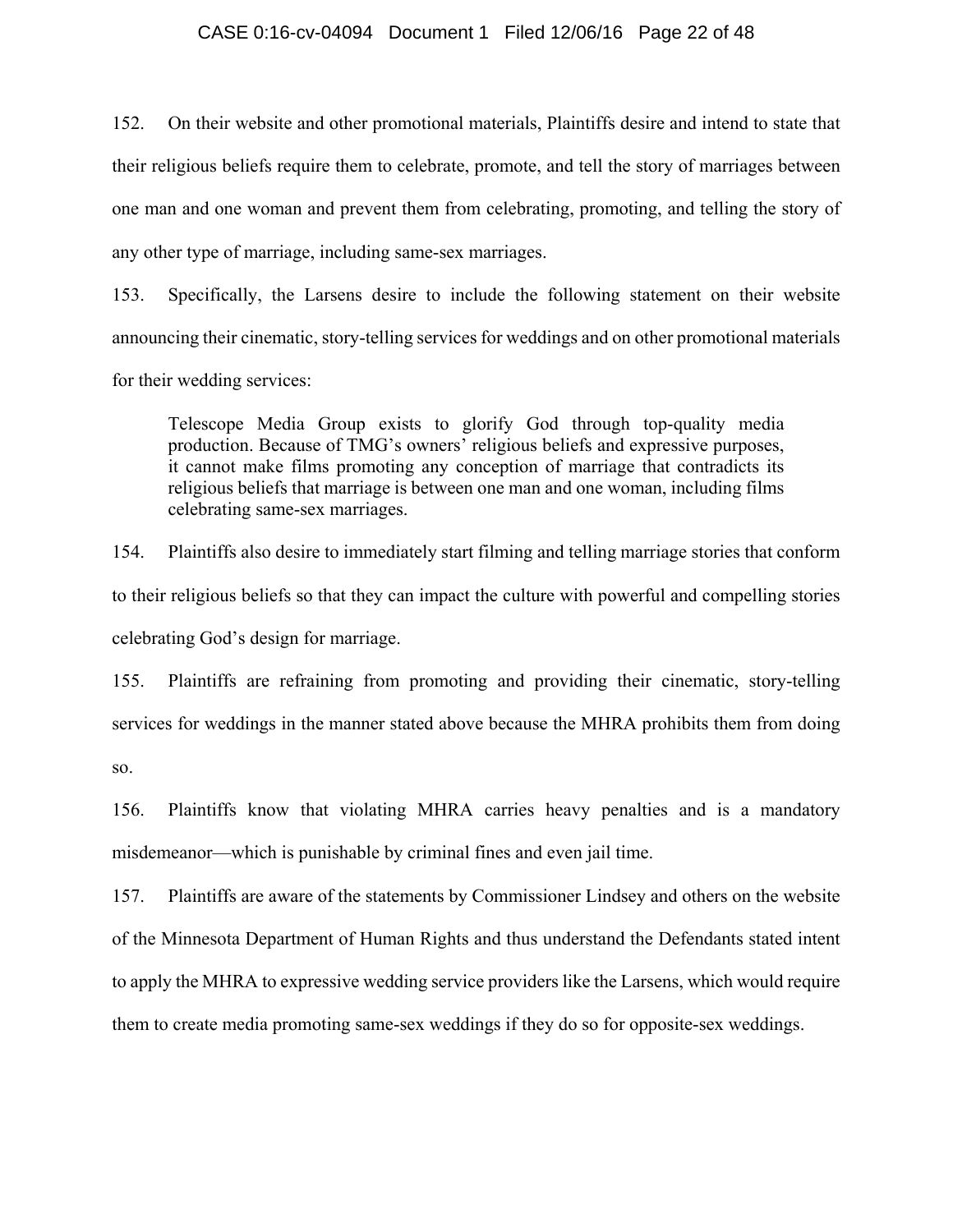## CASE 0:16-cv-04094 Document 1 Filed 12/06/16 Page 23 of 48

158. The statements of Commissioner Lindsey and his agents that it is illegal for wedding vendors to decline to tell a positive message about a same-sex wedding inflicts stigma on Plaintiffs and their faith and denies them dignity as equal citizens.

159. The Plaintiffs are aware that Commissioner Lindsey uses testers, and has had testers pose as potential customers in relation to a wedding venue business that declined to rent its facilities for a same-sex wedding.

160. In light of MHRA, the severe penalties for violating it, the statements by the Defendants, the Defendants' power to file a charge sua sponte, and the Defendants use of testers, the Plaintiffs have refrained from promoting or providing their cinematic, story-telling services for weddings in any of the ways described above.

161. If Plaintiffs publicly promote their cinematic, story-telling services by communicating that they will only tell the stories of marriages between one man and one woman, and not those of same-sex marriages, they will be engaging in business practices that Defendants have categorically stated violate MHRA.

162. If Plaintiffs publicly promote their cinematic, story-telling services for weddings they will receive requests to provide those expressive services for same-sex weddings.

163. Pursuant to their religious beliefs and expressive purposes, Plaintiffs will decline those requests, which the Defendants have categorically stated violates MHRA.

164. If not for MHRA and Defendants' interpretation and past enforcement of it, Plaintiffs would have already announced their cinematic, story-telling services for weddings on their website and through other channels and begun filming and telling the stories of marriages between one man and one woman.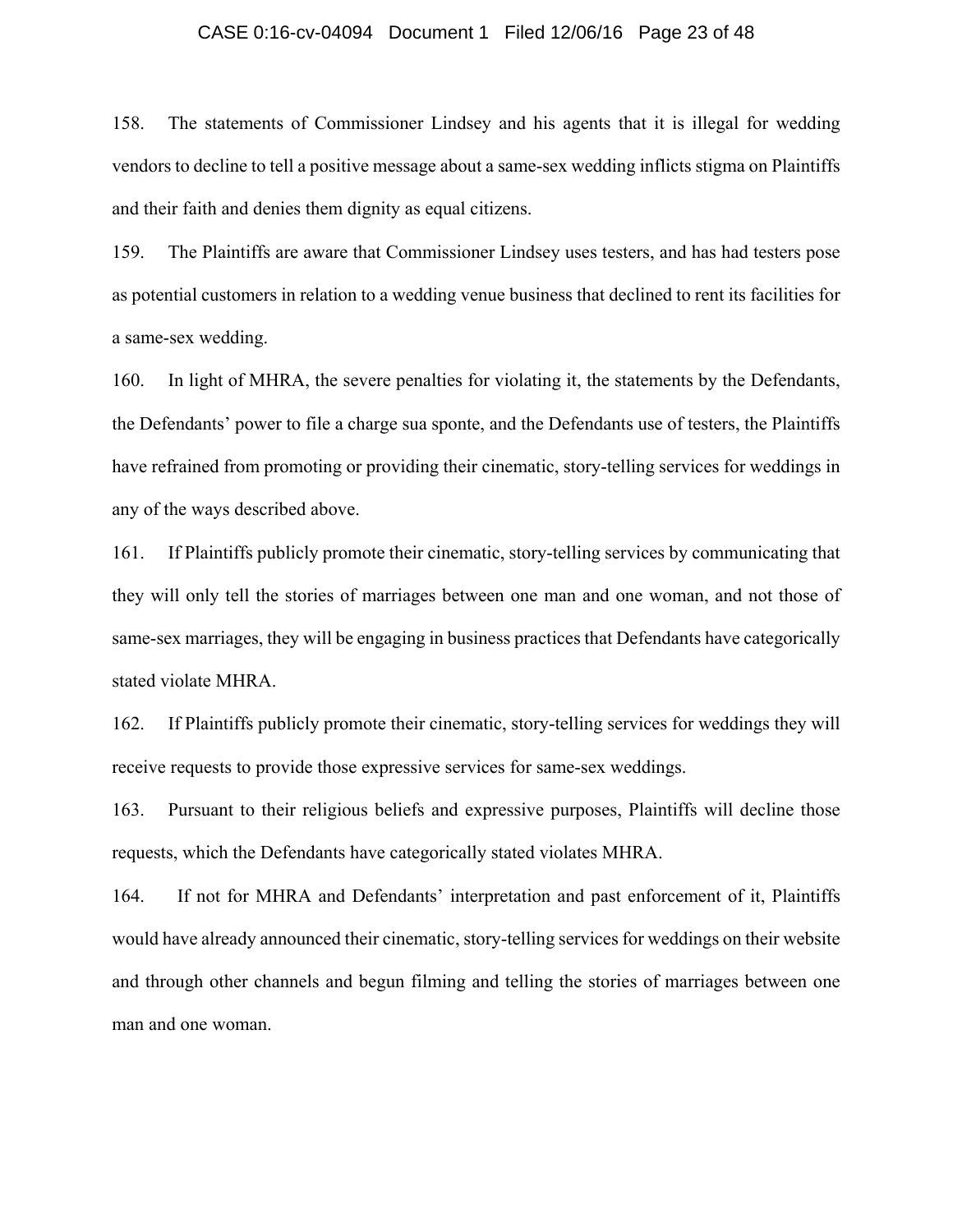### CASE 0:16-cv-04094 Document 1 Filed 12/06/16 Page 24 of 48

165. If Plaintiffs obtain the relief requested in this Complaint, they will immediately begin promoting and providing their cinematic, story-telling services for weddings in the manner stated above.

166. Video production celebrating same-sex marriage is widely available from businesses in the State of Minnesota and across the nation.

167. For example, the online directory http://weddingequalitymn.com/ lists approximately 100 MN businesses under its "Photo/Video" category that are willing to tell the story of same-sex marriages through photographs or video productions.

168. Likewise, the online directory http://gayweddings.com lists approximately 40 MN businesses that are willing to create video productions celebrating same-sex marriages.

169. Other video production specialists offer cinematic, story-telling services for weddings that are similar to those the Larsens desire to offer.

170. For example, Anthony Begley Cinematography is listed on http://gayweddings.com as a company that serves Minnesota and that is happy to tell the stories of same-sex marriages through film.

171. On its website, http://anthonybegley.com/, Anthony Begley Cinematography describes its services as "cinematic wedding videography and visual storytelling." ANTHONY BEGLEY CINEMATOGRAPHY, http://anthonybegley.com/ (last visited Dec. 2, 2016).

172. Anthony Begley Cinematography's website states that "Cinematic Videography" is "a movie-like method to capture your wedding," and as part of its services offers a "Feature Wedding Film," a "Cinematic Wedding Highlight" film, and a "Wedding Teaser" film.

173. Accordingly, persons will be able to easily access video production services to promote and celebrate their same-sex marriages if Plaintiffs are permitted to follow their convictions by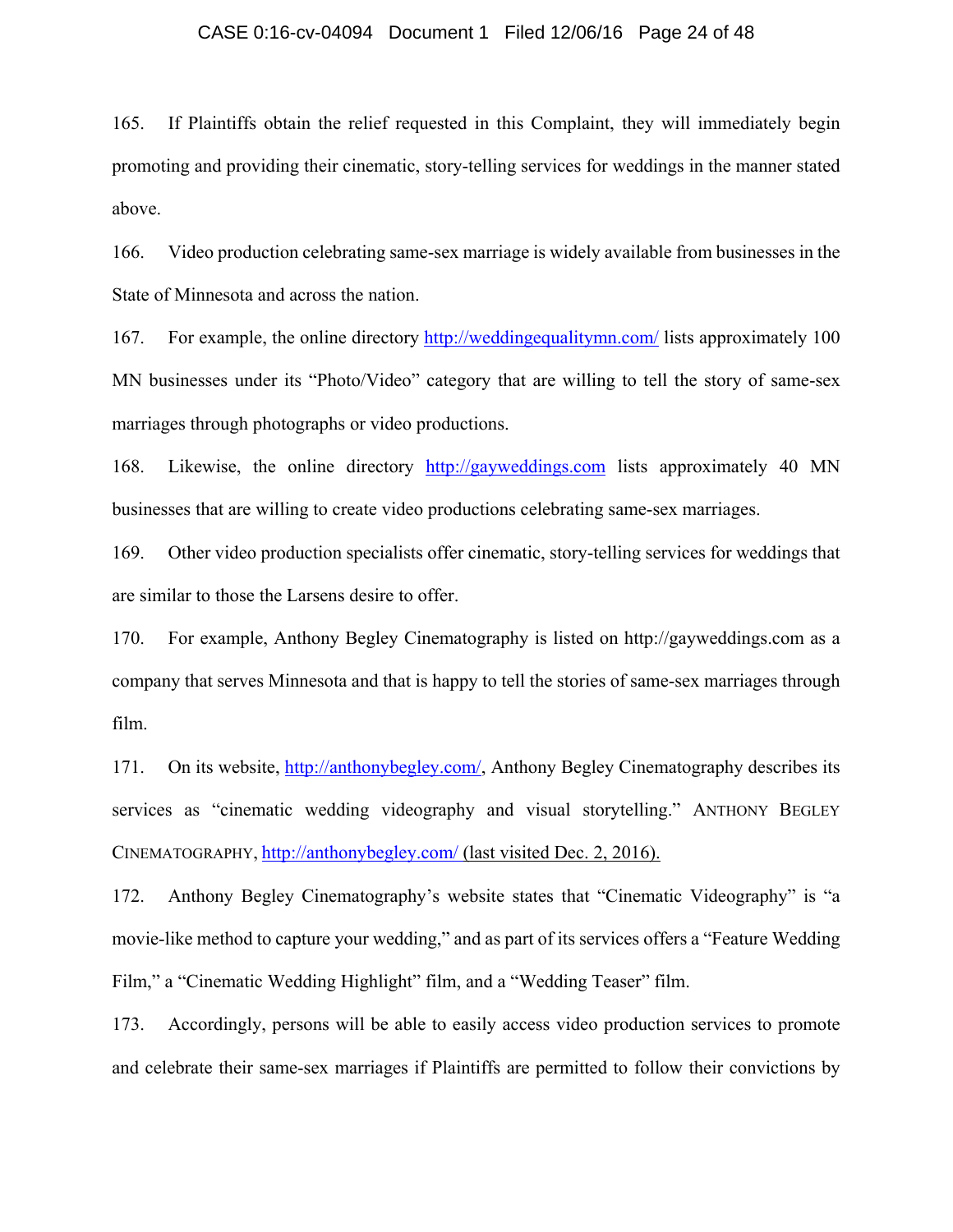## CASE 0:16-cv-04094 Document 1 Filed 12/06/16 Page 25 of 48

declining to promote same-sex marriages while promoting marriages between one man and one woman.

174. Defendants permit these other photography and video production businesses to advocate for and create expression celebrating same-sex marriages.

175. For example, in announcing their desire to provide video and photography services for same-sex marriages on http://weddingequalitymn.com/, Kay Michael Photography & Video states: "As ardent supporters of Minnesotans Unite, we are overjoyed that all loving couples in Minnesota are now free to marry." WEDDING EQUALITY MN, *Kay Michael Photograph & Video*, http://weddingequalitymn.com/businesses/kay-michael-photography-video/ (last visited Dec. 2, 2016).

176. Minnesotans Unite was the political organization that successfully advocated for the legalization of same-sex marriage in MN.

177. In announcing their video services for same-sex marriages on http://weddingequalitymn.com/, Vivid Eye Productions states: "We are overjoyed that ALL Minnesotans finally have the right to marry. Let us help you relive your wedding day over and over again by capturing every precious moment in beautiful HD." WEDDING EQUALITY MN, *Vivid Eye Productions*, http://weddingequalitymn.com/businesses/vivid-eye-productions/ (last visited Dec. 2, 2016).

178. As explained, MHRA is preventing Plaintiffs from celebrating and promoting their religious views about marriage in a similar manner as the businesses above.

179. Plaintiffs support the rights of these expressive businesses and their owners to express their beliefs and conduct their businesses in a way that promotes those beliefs and does not promote contrary beliefs. Plaintiffs simply wish to enjoy those same freedoms. Yet MHRA strips Plaintiffs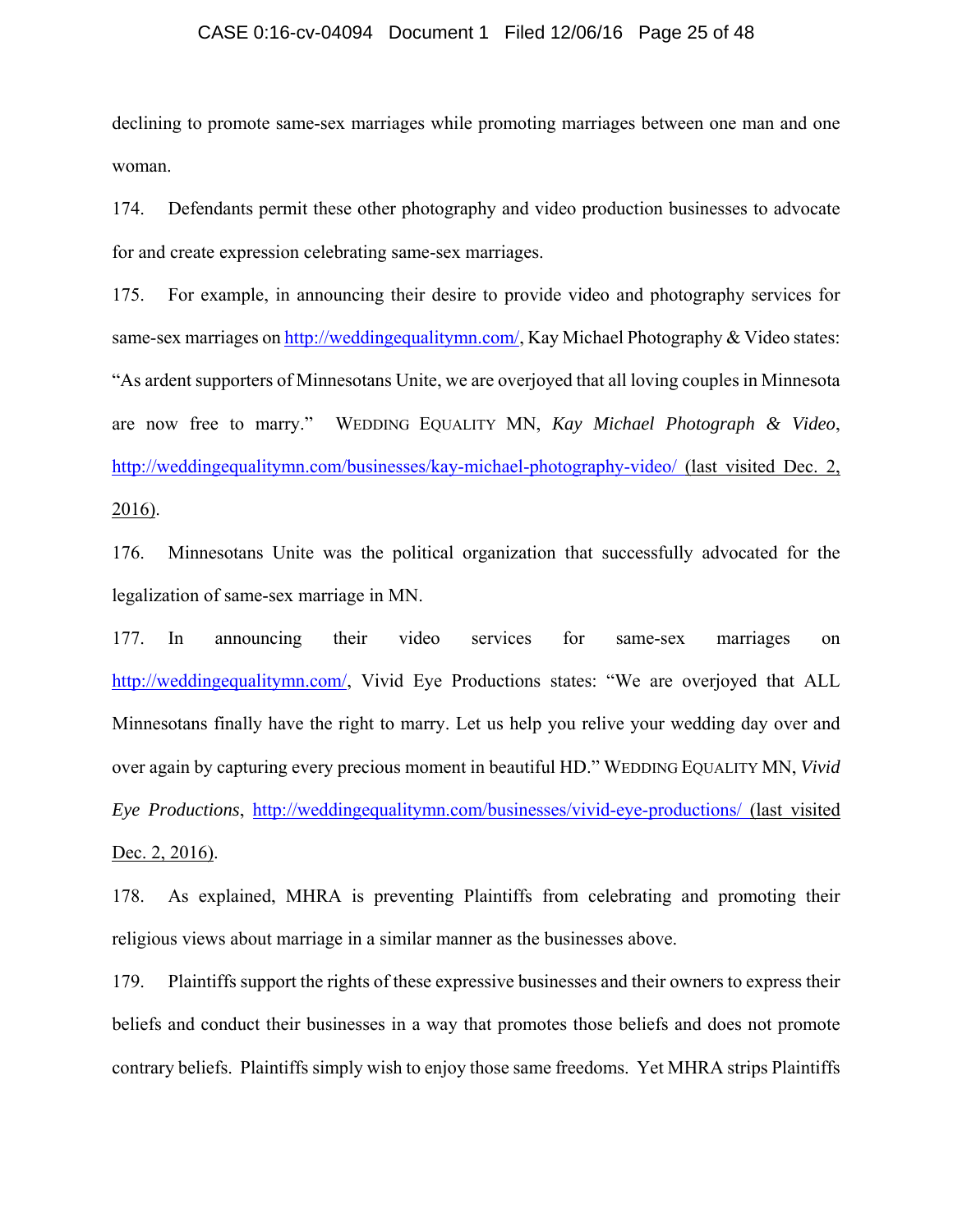of these freedoms. That is the foundational reason for this lawsuit – to restore Plaintiffs to an equal footing with other expressive business owners in regard to their right to express messages that are consistent with their beliefs, and to avoid expressing those messages that are not.

## **ALLEGATIONS OF LAW**

180. Plaintiffs are subject to Minnesota laws, including Minnesota Statutes Annotated § 363A.11(1) and § 363A.17(3).

181. At all times relevant to this Complaint, each and all of the acts alleged here are attributable to Defendants, who acted under color of a statute, regulation, custom, or usage of the State of Minnesota.

182. The impact of chilling and deterring Plaintiffs Carl and Angel Larsen, and Telescope Media Group from exercising their constitutional rights constitutes imminent and irreparable harm to Plaintiffs.

183. Plaintiffs have no adequate or speedy remedy at law to correct or redress the deprivation of their rights under the United States Constitution by Defendants.

184. Unless the conduct of Defendants is enjoined, Plaintiffs will continue to suffer irreparable injury.

## **CAUSES OF ACTION**

## **I. First Cause of Action: Minnesota Statutes Annotated § 363A.11(1) and § 363A.17(3) Violate the First Amendment of the United States Constitution's Right to Free Speech.**

185. Plaintiffs repeat and reallege each of the allegations contained in paragraphs 1-184 of this Complaint.

186. Plaintiffs express messages through their video productions.

187. The messages Plaintiffs express through their video productions are their own speech.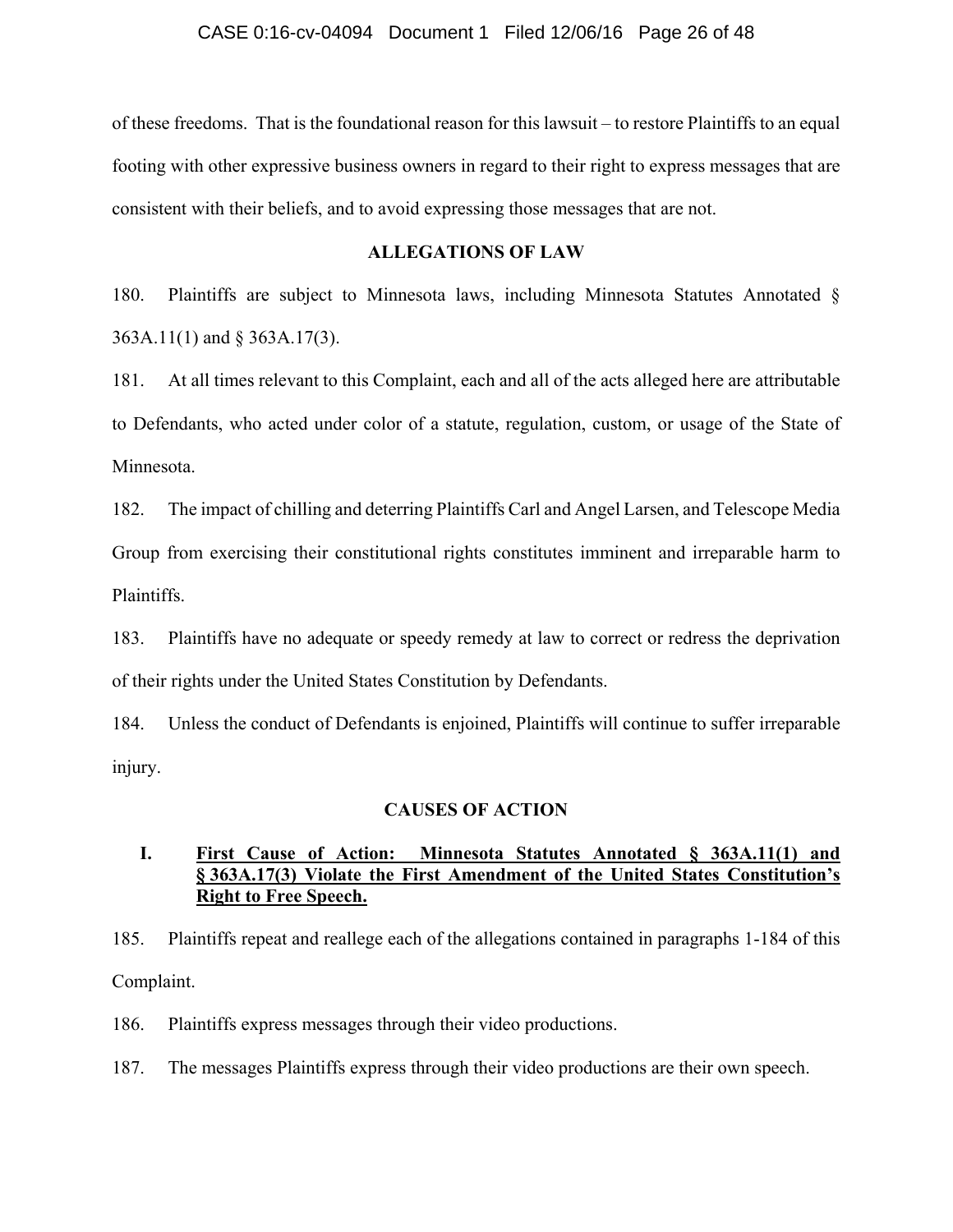### CASE 0:16-cv-04094 Document 1 Filed 12/06/16 Page 27 of 48

188. Plaintiffs intend, through their video productions, to promote and express the beauty of marriage as the exclusive union of one man and one woman.

189. Plaintiffs desire to tell the stories of marriages through their video productions to celebrate and promote their religious understanding of marriage as an institution between one man and one woman and as a fundamental building block of society.

190. It would violate Plaintiffs' religious beliefs and conflict with their message about marriage to force them to tell the story through film of any marriage that conflicts with their religious beliefs that marriage is between one man and one woman, such as a same-sex marriage.

191. Plaintiffs' production of films telling the stories of marriages between one man and one woman, and their decision to decline to produce films promoting any other conception of marriage, are protected by the First Amendment.

192. The First Amendment prevents the government from compelling people to create, express, support, or promote a message not of their own choosing or to speak when they would rather remain silent.

193. Minnesota Statutes Annotated § 363A.11(1) and § 363A.17(3) require that if Plaintiffs express the message that marriage is and should be the union of one man and one woman through wedding video productions they must also express the contradictory message that marriage is the union of two people of the same sex.

194. Thus, Minnesota Statutes Annotated § 363A.11(1) and § 363A.17(3) require Plaintiffs to engage in expression that they do not desire to convey—expression that violates their core religious beliefs—by requiring them to create films celebrating and promoting same-sex marriage. 195. If Plaintiffs begin producing films promoting marriages between one man and one woman, as they desire to do immediately, they will be subject to the severe penalties under Minnesota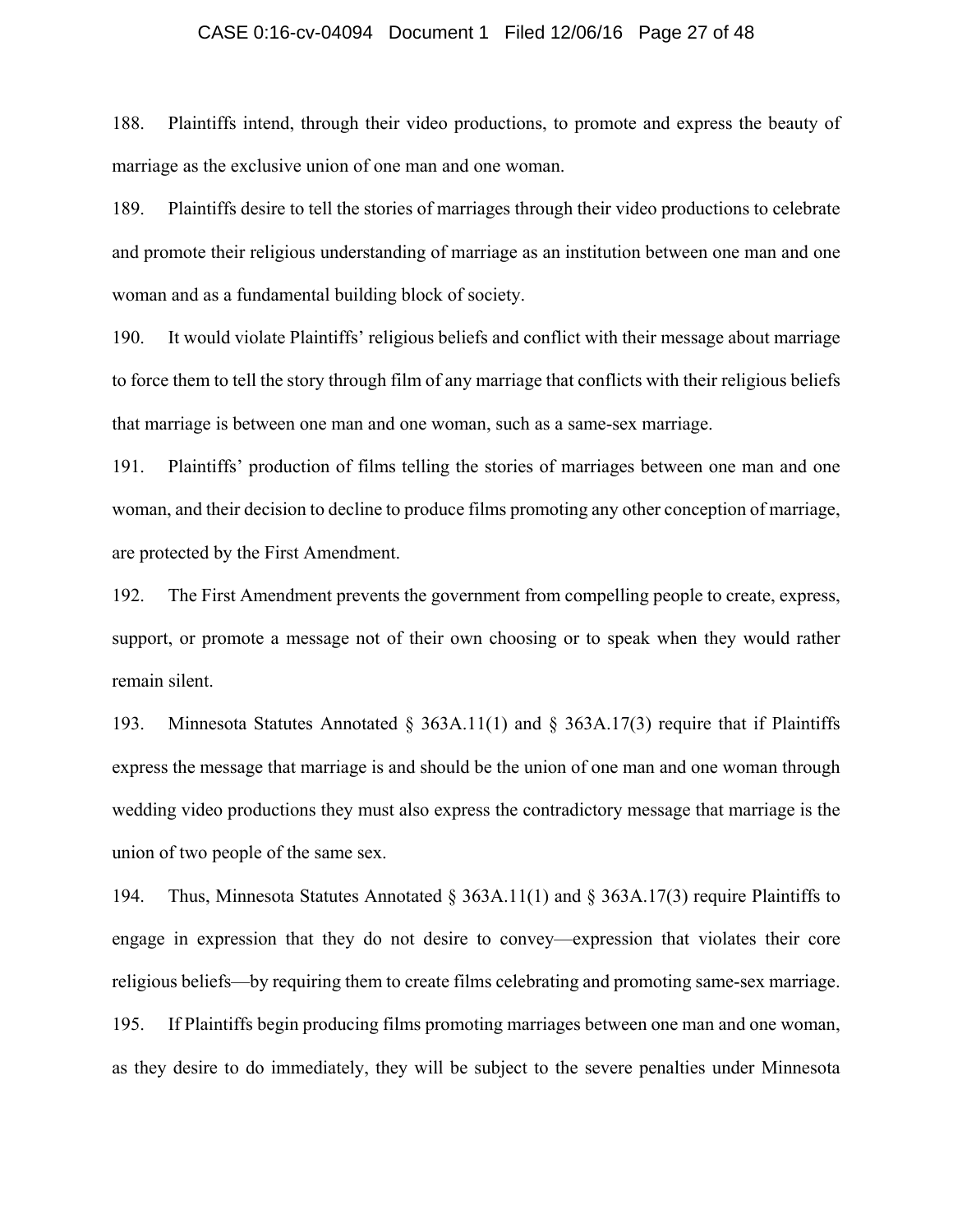### CASE 0:16-cv-04094 Document 1 Filed 12/06/16 Page 28 of 48

Statutes Annotated § 363A.11(1) and § 363A.17(3), up to and including 90 days in jail, for declining to produce films celebrating and promoting a conception of marriage that violates their deeply held religious beliefs.

196. The First Amendment's Free Speech Clause also prohibits laws that regulate protected speech based on its content or viewpoint.

197. Minnesota Statutes Annotated § 363A.11(1) and § 363A.17(3) are content based because they regulate speech about a handful of topics—specifically disability, race, color, creed, religion, disability, national origin, marital status, sexual orientation, and sex—while leaving unregulated speech on the virtually unlimited number of other topics not listed therein.

198. For example, Minnesota Statutes Annotated § 363A.11(1) and § 363A.17(3) do not require a Democrat speech writer to draft a speech for a Republican because political affiliation is not a protected characteristic but sexual orientation is protected and Defendants' interpret its inclusion to require Plaintiffs to produce films telling stories that celebrate and promote same-sex marriages.

199. This is content-based discrimination forbidden by the First Amendment.

200. Minnesota Statutes Annotated § 363A.11(1) and § 363A.17(3) are also viewpoint discriminatory.

201. Defendants enforce § 363A.11(1) and § 363A.17(3) in a viewpoint discriminatory manner at least in relation to the topic of marriage.

202. According to Defendants' interpretation and enforcement of § 363A.11(1) and § 363A.17(3), whether an expressive business may decline a commission based on its message depends solely on its view of same-sex marriage.

203. For example, expressive businesses that oppose same-sex marriage and decline an order based on its opposing message violate  $\S$  363A.11(1) and  $\S$  363A.17(3), whereas expressive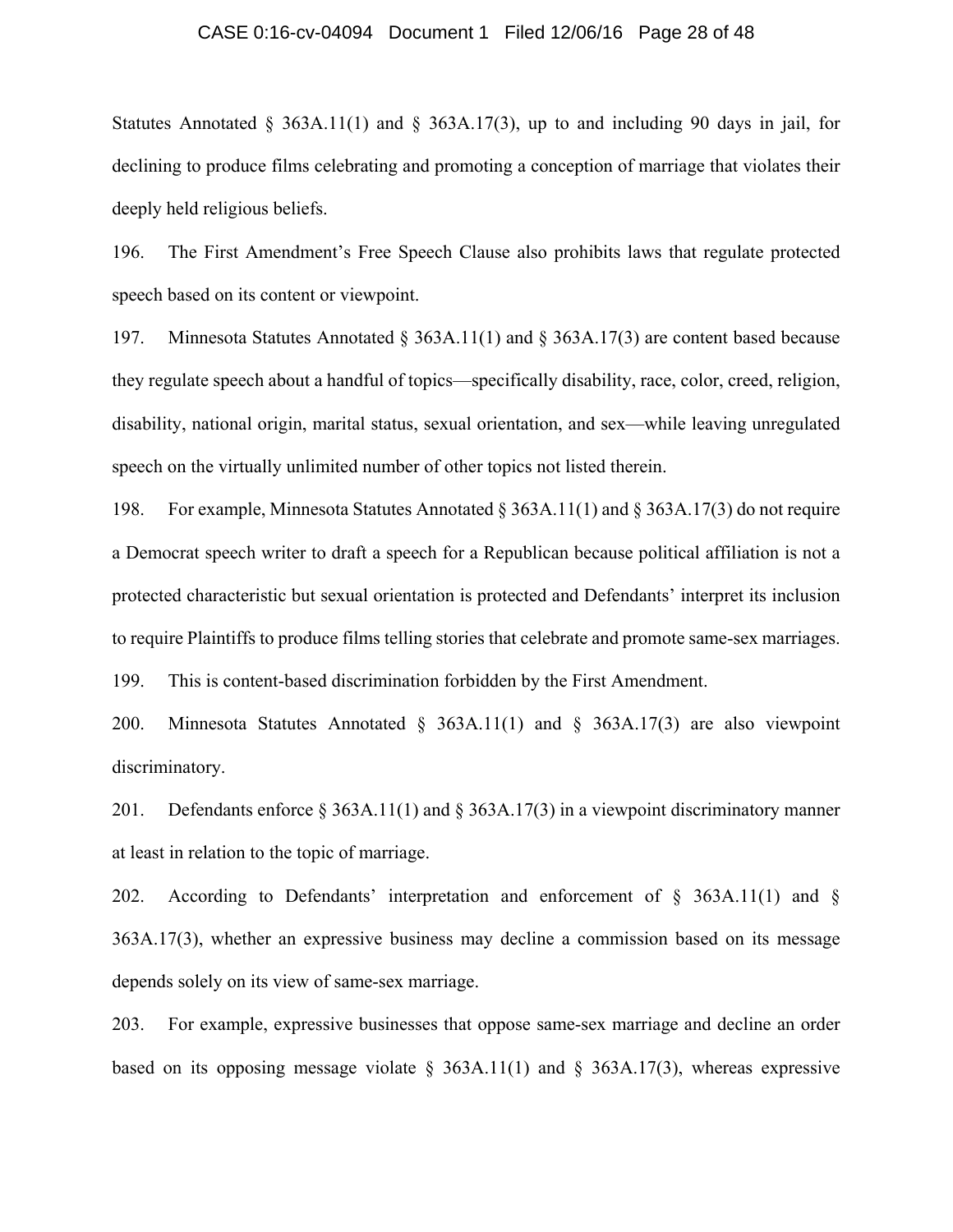### CASE 0:16-cv-04094 Document 1 Filed 12/06/16 Page 29 of 48

businesses that support same-sex marriage and decline an order based on its opposing message do not.

204. The fact that Defendants enforce  $\&$  363A.11(1) and  $\&$  363A.17(3) in a manner that requires businesses to express messages consistent with government orthodoxy about same-sex marriage, while allowing them to decline to express messages contrary to such orthodoxy, is rank content and viewpoint discrimination.

205. Minnesota Statutes Annotated § 363A.17(3) is additionally constitutionally infirm under the Free Speech Clause because its "legitimate business purpose" exception to prohibited forms of discrimination grants Defendants unbridled discretion to enforce it.

206. Section 363A.17(3) contains no guidelines to govern the decisions of the Defendants in applying and enforcing the "legitimate business purpose" exception to prohibited forms of discrimination, thereby permitting Defendants to use their unbounded discretion to punish disfavored speech and viewpoints.

207. Defendants have wielded this unbridled discretion to punish disfavored views concerning the topic of marriage.

208. For example, Defendants have categorically declared that an expressive business that declines to create speech promoting same-sex marriages based on a religious objection to such marriages is not acting with a "legitimate business purpose" and thus not exempt, yet that same business would be acting with a "legitimate business purpose" and thus exempt if it declined a same-sex marriage request because it did not have sufficient time or the requisite skill.

209. The requirements of Minnesota Statutes Annotated  $\S 363A.11(1)$  and  $\S 363A.17(3)$  chill, deter, and restrict Plaintiffs' speech.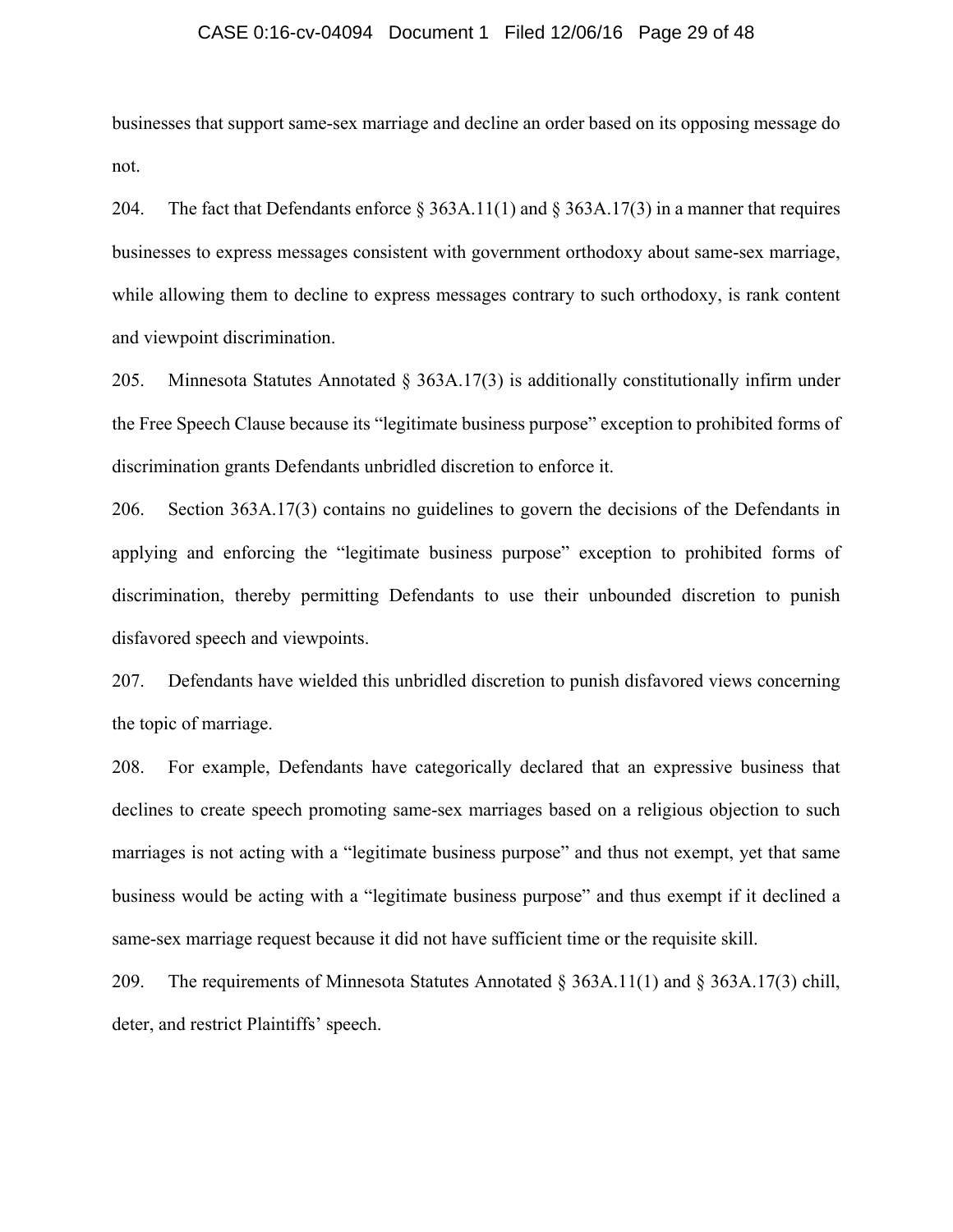## CASE 0:16-cv-04094 Document 1 Filed 12/06/16 Page 30 of 48

210. Absent their fear of prosecution under Minnesota Statutes Annotated § 363A.11(1) and § 363A.17(3), Plaintiffs would immediately announce and promote their entry into the wedding field and begin producing films expressing their beliefs and message about marriage.

211. Plaintiffs currently suffer the ongoing harm of self-censorship of their desired, protected speech, in order to avoid prosecution under Minnesota Statutes Annotated § 363A.11(1) and § 363A.17(3).

212. Because Minnesota Statutes Annotated § 363A.11(1) and § 363A.17(3) violate Plaintiffs' free speech rights, they must further a compelling interest in a narrowly tailored way.

213. The application of Minnesota Statutes Annotated § 363A.11(1) and § 363A.17(3) to force Plaintiffs to engage in unwanted expression does not further any legitimate, rational, substantial, or compelling interest.

214. Forcing Plaintiffs to promote marriage as the union of two people of the same sex if they promote marriage as the union of one man and one woman does not serve any interest in a narrowly tailored way.

215. Defendants have alternative, less restrictive means to achieve any legitimate interests rather than forcing Plaintiffs to abandon their First Amendment free speech rights.

216. Minnesota Statutes Annotated § 363A.11(1) and § 363A.17(3) are also underinclusive because they provide numerous exemptions to several forms of prohibited discrimination, including the bar on sexual orientation discrimination.

217. Thus, as applied to Plaintiffs, Minnesota Statutes Annotated § 363A.11(1) and § 363A.17(3) violate the Free Speech Clause of the First Amendment to the United States Constitution as incorporated and applied to the States through the Fourteenth Amendment.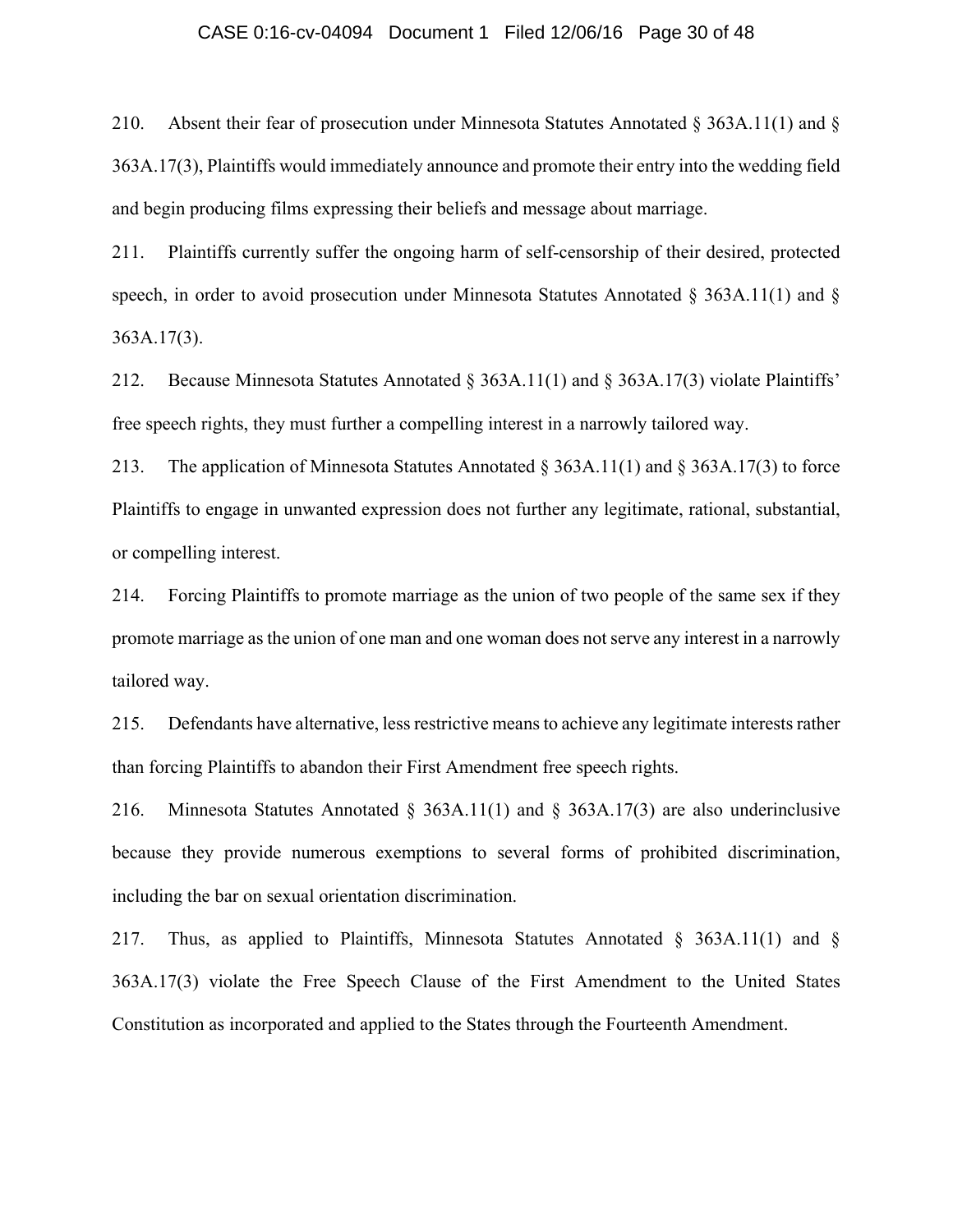### CASE 0:16-cv-04094 Document 1 Filed 12/06/16 Page 31 of 48

218. WHEREFORE, Plaintiffs respectfully ask that the Court grant the relief specified in the Prayer for Relief.

## **II. Second Cause of Action: Minnesota Statutes Annotated § 363A.11(1) and § 363A.17(3) Violate the First Amendment of the United States Constitution's Right to Expressive Association.**

219. Plaintiffs repeat and reallege each of the allegations contained in paragraphs 1-184 of this Complaint.

220. The First Amendment protects the right of persons to associate with others in pursuit of a wide variety of political, social, economic, educational, religious, and cultural ends.

221. The First Amendment bars the government from compelling persons to expressively associate with others in the process of creating and disseminating speech.

222. The First Amendment also prohibits the government from banning people from expressively associating with others in the process of creating and disseminating speech.

223. Plaintiffs engage in expressive association when they decide to accept a client and collaborate with them to use the client's unique story and wedding event as source material for Plaintiffs' production of films promoting and celebrating marriage as a union between one man and one woman.

224. Minnesota Statutes Annotated § 363A.11(1) and § 363A.17(3) harm Plaintiffs' ability to promote their beliefs about religion and marriage by requiring them to either decline to associate with clients who share their expressive purpose of promoting marriages between one man and one woman or to willingly associate with clients who desire to promote a view of marriage that directly contradicts their own.

225. Minnesota Statutes Annotated § 363A.11(1) and § 363A.17(3) requirement that Plaintiffs promote marriage as the union of two people of the same sex, if they promote marriage as the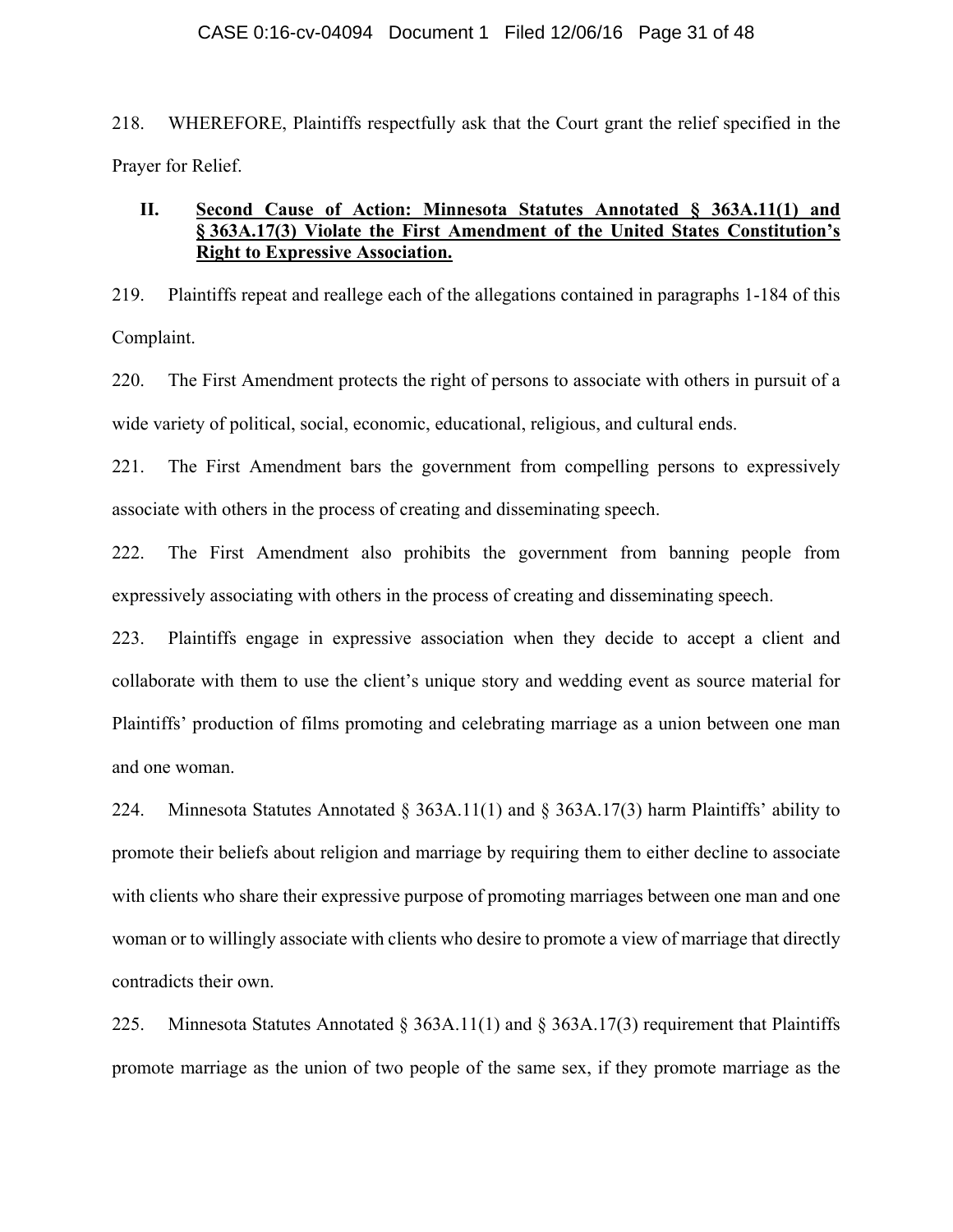### CASE 0:16-cv-04094 Document 1 Filed 12/06/16 Page 32 of 48

union of a man and a woman, would significantly impair Plaintiffs' religious message about marriage.

226. The requirements of Minnesota Statutes Annotated § 363A.11(1) and § 363A.17(3) chill, deter, and restrict Plaintiffs' expressive association.

227. Absent their fear of prosecution under Minnesota Statutes Annotated § 363A.11(1) and § 363A.17(3), Plaintiffs would immediately announce and promote their entry into the wedding field and begin associating with those who share their views about marriage to produce films expressing those views.

228. Plaintiffs currently suffer the ongoing harm of self-censorship of their desired, protected expressive association, in order to avoid prosecution under Minnesota Statutes Annotated § 363A.11(1) and § 363A.17(3).

229. Because Minnesota Statutes Annotated § 363A.11(1) and § 363A.17(3) violate Plaintiffs' right to expressive association, they must further a compelling interest in a narrowly tailored way. 230. The application of Minnesota Statutes Annotated § 363A.11(1) and § 363A.17(3) to force Plaintiffs to associate to express messages they do not want to express does not further any legitimate, rational, substantial, or compelling interest.

231. Forcing Plaintiffs to promote marriage as the union of two people of the same sex if they promote marriage as the union of one man and one woman does not serve any interest in a narrowly tailored way.

232. Minnesota Statutes Annotated § 363A.11(1) and § 363A.17(3) are also underinclusive because they provide numerous exemptions to several forms of prohibited discrimination, including the bar on sexual orientation discrimination.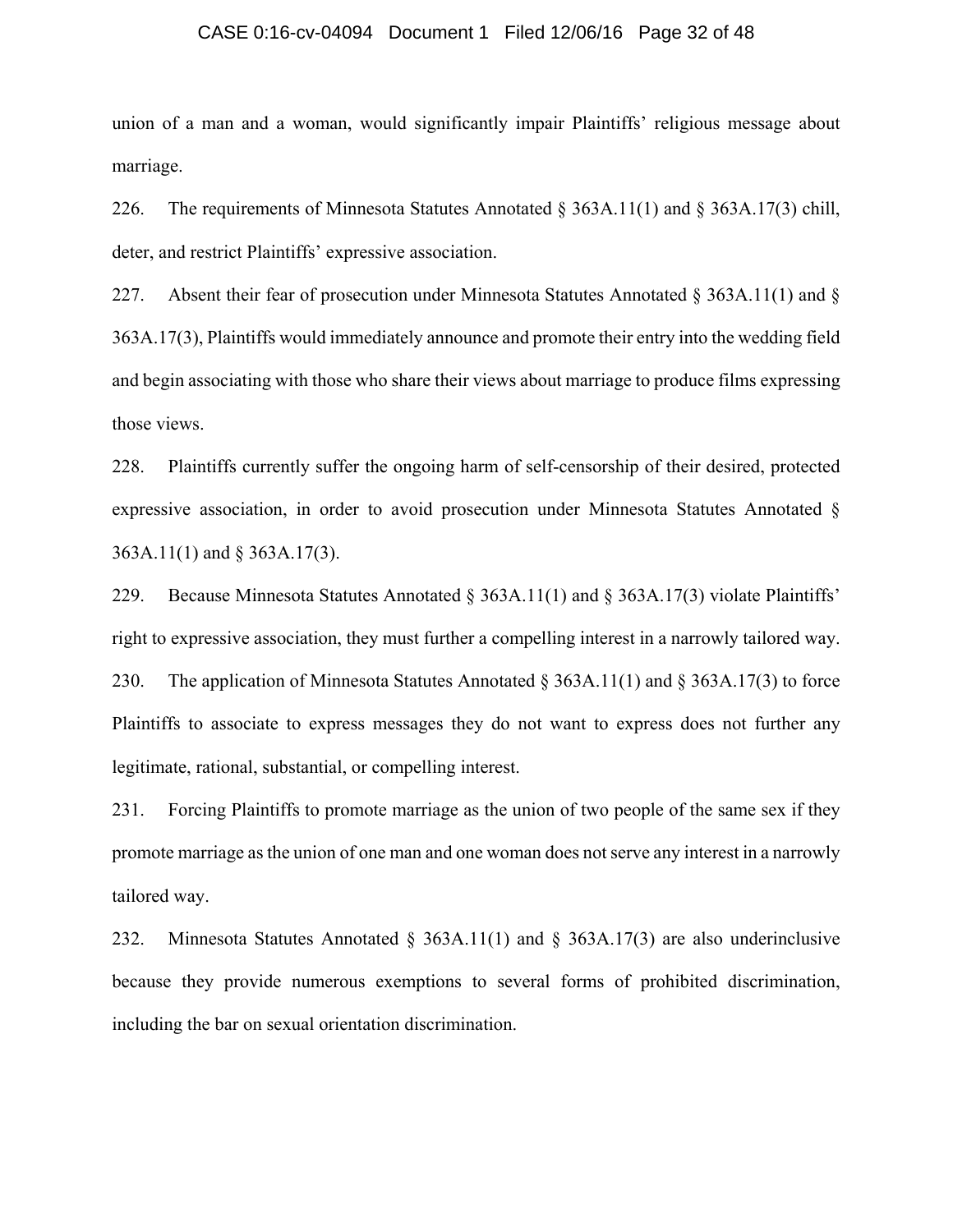## CASE 0:16-cv-04094 Document 1 Filed 12/06/16 Page 33 of 48

233. Defendants have alternative, less restrictive means to achieve any legitimate interests rather than forcing Plaintiffs to abandon their First Amendment right to expressive association.

234. Thus, as applied to Plaintiffs, Minnesota Statutes Annotated § 363A.11(1) and § 363A.17(3) violate the Plaintiffs' right to expressive association protected by the Free Speech Clause of the First Amendment to the United States Constitution as incorporated and applied to the States through the Fourteenth Amendment.

235. WHEREFORE, Plaintiffs respectfully ask that the Court grant the relief specified in the Prayer for Relief.

## **III. Third Cause of Action: Minnesota Statutes Annotated § 363A.11(1) and § 363A.17(3) Violate the First Amendment Right to Free Exercise of Religion.**

236. Plaintiffs repeat and reallege each of the allegations contained in paragraphs 1-184 of this Complaint.

237. Plaintiffs sincerely held religious belief is that marriage is and ought to be only the union of one man and one woman.

238. Plaintiffs sincerely held religious belief is that to practice their religion they must use their creative talents to promote marriage as the union of one man and one woman and that they should do this through wedding cinematography.

239. Plaintiffs would violate their religious beliefs if they use their creative talents to promote the message that marriage is anything other than the union of one man and one woman.

240. Plaintiffs' religious beliefs about marriage, expression, and business practice are based on the Bible and Christian doctrine.

241. Minnesota Statutes Annotated  $\S 363A.11(1)$  and  $\S 363A.17(3)$  are not operationally neutral or generally applicable and impose special disabilities on Plaintiffs due to their religious beliefs about marriage.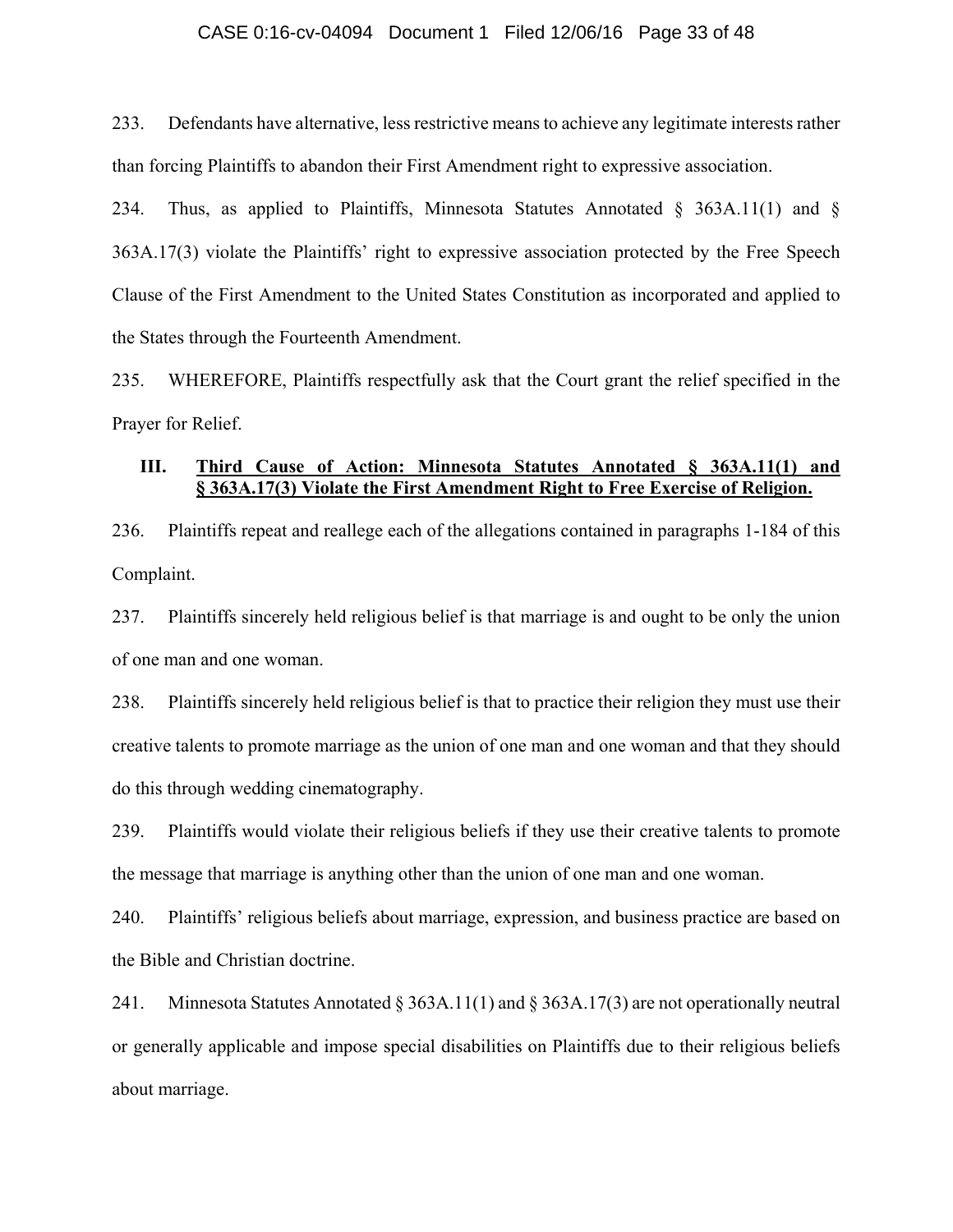## CASE 0:16-cv-04094 Document 1 Filed 12/06/16 Page 34 of 48

242. For example, in their application and enforcement of Minnesota Statutes Annotated § 363A.11(1) and § 363A.17(3), Defendants specifically target expressive business owners who believe, based on their religious beliefs, that marriage is between one man and one woman by forcing them to create expression promoting a conception of marriage that violates their beliefs.

243. However, Defendants allow those expressive business owners whose religion is consistent with same-sex marriage to own and operate an expressive business in the wedding industry without compelling them to promote messages about marriage that violate their beliefs.

244. This targeting of, and favoritism for, certain religious beliefs about marriage violates the Free Exercise Clause.

245. Minnesota Statutes Annotated § 363A.11(1) and § 363A.17(3) also force Plaintiffs to choose between three unacceptable options: (1) decline to create custom expression celebrating same-sex wedding ceremonies because of their religious beliefs, and suffer investigation, prosecution, and criminal penalties as a result; (2) violate their religious beliefs by creating custom expression celebrating same-sex wedding ceremonies in order to comply with the law; or (3) withdraw from the marketplace their service of creating wedding videos and suffer artistic and dignity harm in order to stay true to their Biblical beliefs about the definition of marriage as one man and one woman, as well as being deprived of their ability to use their God-given talents to create custom expression promoting their religious views about marriage.

246. Minnesota Statutes Annotated § 363A.11(1) and § 363A.17(3) do not force nonreligious persons and businesses to choose between these same options when they are faced with a request to promote messages that violate their beliefs.

247. Minnesota Statutes Annotated § 363A.11(1) and § 363A.17(3), as applied by Defendants, is also not neutral or generally applicable because it contains several categorical exemptions.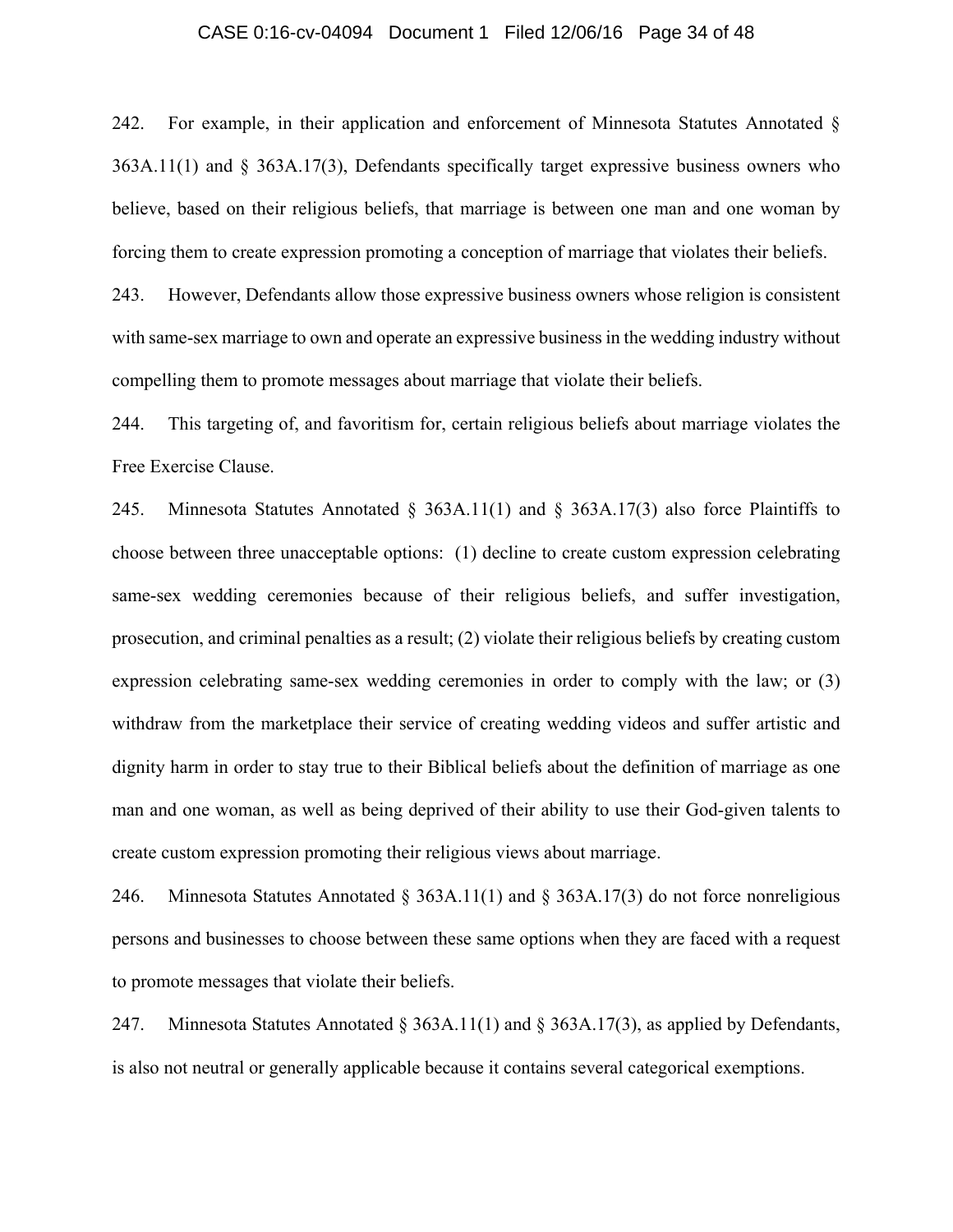## CASE 0:16-cv-04094 Document 1 Filed 12/06/16 Page 35 of 48

248. For example, one provision states that nothing in the MHRA, including § 363A.11(1) and § 363A.17(3), prohibits any "religious association, religious corporation, or religious society that is not organized for private profit" from "taking any action with respect to education, employment, housing and real property, or use of facilities" in "matters relating to sexual orientation." Minn. Stat. Ann. § 363A.26.

249. Another provision states that § 363A.11 as it relates to sex "shall not apply to such facilities as restrooms, locker rooms, and other similar places." Minn. Stat. Ann. § 363A.24.

250. The same provision states that the provisions of § 363A.11 "do not apply to employees or volunteers of a nonpublic service organization whose primary function is providing occasional services to minors, such as youth sports organizations, scouting organizations, boys' or girls' clubs, programs providing friends, counselors, or role models for minors, youth theater, dance, music or artistic organizations, agricultural organizations for minors, and other youth organizations, with respect to qualifications based on sexual orientation." Minn. Stat. Ann. § 363A.24.

251. In addition, Minnesota Statutes Annotated § 363A.17(3) provides an exemption from the discrimination it bans where the refusal to do business or to contract is "because of a legitimate business purpose."

252. Minnesota Statutes Annotated § 363A.11(1) and § 363A.17(3), as applied by Defendants, are not neutral or generally applicable because Defendants enforce it through a system of individualized exemptions under which they assess the reasons for an exemption and grant exemptions for nonreligious reasons but not for religious reasons.

253. Minnesota Statutes Annotated § 363A.11(1) and § 363A.17(3), as applied by Defendants, are not neutral or generally applicable because they contain the categorical exemptions listed above, yet Defendants refuse to grant a religious exemption to Plaintiffs.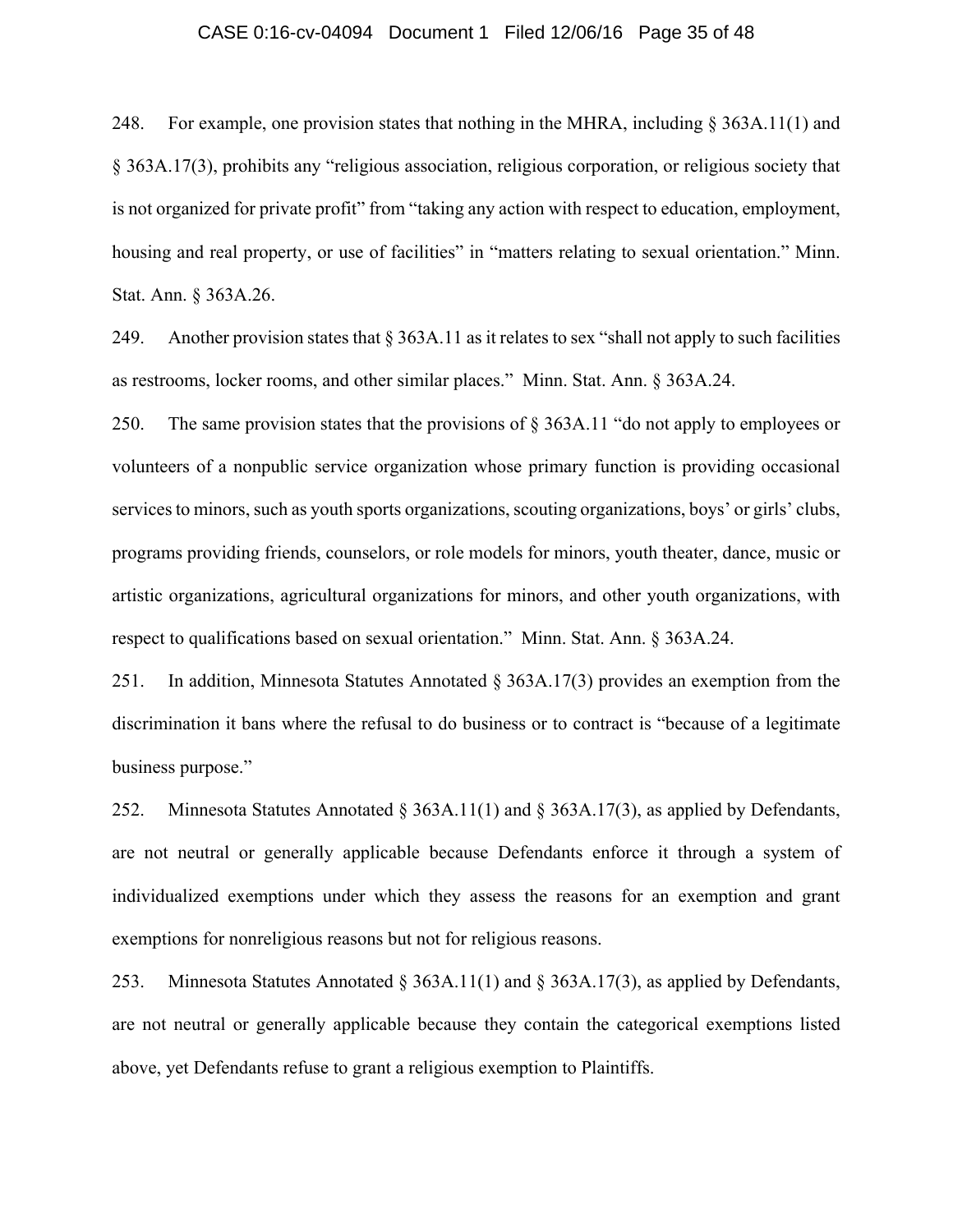## CASE 0:16-cv-04094 Document 1 Filed 12/06/16 Page 36 of 48

254. Minnesota Statutes Annotated § 363A.11(1) and § 363A.17(3) also violate Plaintiffs' free exercise rights under the hybrid rights doctrine because they implicate free exercise rights in conjunction with other constitutional protections, like the rights to free speech, expressive association, due process and equal protection.

255. Plaintiffs' compliance with their religious beliefs constitutes a religious exercise under the First Amendment.

256. Minnesota Statutes Annotated § 363A.11(1) and § 363A.17(3) substantially burden Plaintiffs' religious exercise.

257. Minnesota Statutes Annotated § 363A.11(1) and § 363A.17(3) impose severe coercive pressure, up to and including jail time, on Plaintiffs to change or violate their religious beliefs and chills and deters Plaintiffs' religious exercise by suppressing their religiously motivated messages. 258. The requirements of Minnesota Statutes Annotated § 363A.11(1) and § 363A.17(3) chill, deter, and restrict Plaintiffs' free exercise of religion.

259. Absent their fear of prosecution under Minnesota Statutes Annotated § 363A.11(1) and § 363A.17(3), Plaintiffs would immediately announce and promote their entry into the wedding field and begin producing films expressing their beliefs and message about marriage, in accordance with their religious convictions.

260. Plaintiffs currently suffer the ongoing harm of self-censorship of their desired, protected free exercise rights in order to avoid prosecution under Minnesota Statutes Annotated § 363A.11(1) and § 363A.17(3).

261. Because Minnesota Statutes Annotated § 363A.11(1) and § 363A.17(3) violate Plaintiffs' free exercise rights, they must further a compelling interest in a narrowly tailored way.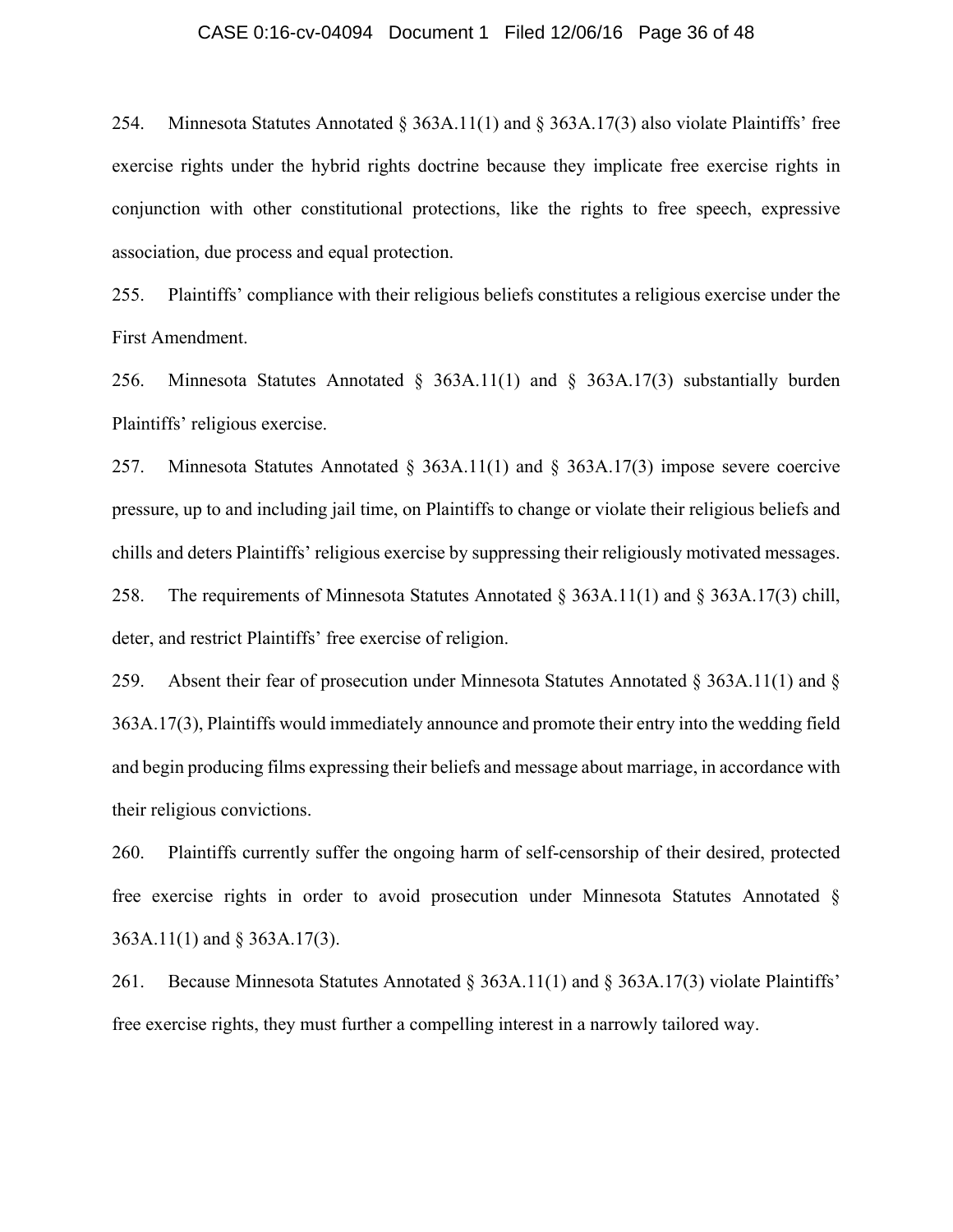## CASE 0:16-cv-04094 Document 1 Filed 12/06/16 Page 37 of 48

262. Defendants do not serve any legitimate, rational, substantial, or compelling interest in forcing Plaintiffs to violate their religious beliefs by creating videos that present same-sex weddings in a favorable light.

263. Minnesota Statutes Annotated § 363A.11(1) and § 363A.17(3) are also underinclusive because they provide numerous exemptions to several forms of prohibited discrimination, including the bar on sexual orientation discrimination.

264. To achieve any legitimate interests that Defendants may assert, Defendants have many alternative, less restrictive mechanisms available.

265. Thus, the MHRA violates Plaintiffs' right to free exercise of religion under the First Amendment to the United States Constitution as incorporated and applied to the States through the Fourteenth Amendment.

266. WHEREFORE, Plaintiffs respectfully ask that the Court grant the relief specified in the Prayer for Relief.

## **IV. Fourth Cause of Action: Minnesota Statutes Annotated § 363A.11(1) and § 363A.17(3) Impose Unconstitutional Conditions on Access to Minnesota's Marketplace.**

267. Plaintiffs repeat and reallege each of the allegations contained in paragraphs 1-184 of this Complaint.

268. The First Amendment prohibits the government from conditioning a benefit on the relinquishment of a First Amendment right.

269. Through their interpretation and enforcement of Minnesota Statutes Annotated § 363A.11(1) and § 363A.17(3), Defendants condition Plaintiffs' ability to participate in the wedding service industry and produce wedding cinematography promoting marriage between one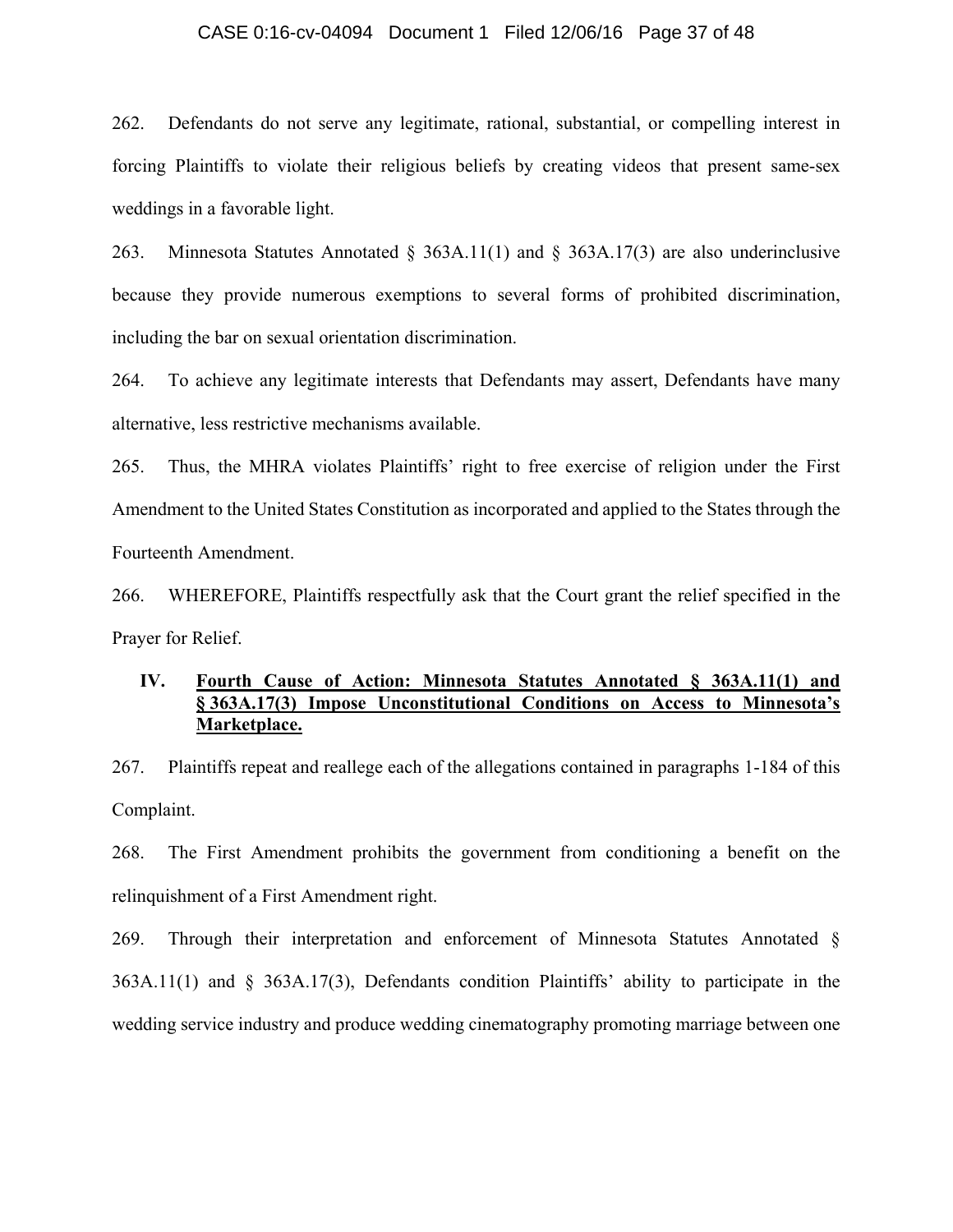## CASE 0:16-cv-04094 Document 1 Filed 12/06/16 Page 38 of 48

man and one woman on the unconstitutional requirement that Plaintiffs must also produce wedding cinematography promoting marriages other than between one man and one woman.

270. Plaintiffs have the First Amendment right to choose the content of their expression, to promote the messages they desire to promote, to participate in the creation of the speech they deem desirable, to exercise their religion by promoting messages consistent with their religious beliefs, and to decline to promote messages contrary to their religious beliefs.

271. But Minnesota Statutes Annotated § 363A.11(1) and § 363A.17(3) mandate that Plaintiffs create films promoting same-sex marriage, thereby unconstitutionally conditioning the receipt of an essential benefit—specifically, the right to make a living in the occupation of one's choice, the right to run a business, and the right to sell speech—on the willingness of Plaintiffs to surrender these First Amendment rights.

272. Thus, Minnesota Statutes Annotated § 363A.11(1) and § 363A.17(3) violate the unconstitutional conditions doctrine.

273. WHEREFORE, Plaintiffs respectfully ask that the Court grant the relief specified in the Prayer for Relief.

## **V. Fifth Cause of Action: Minnesota Statutes Annotated § 363A.11(1) and § 363A.17(3) Violate the Fourteenth Amendment Right to Equal Protection.**

274. Plaintiffs repeat and reallege each of the allegations contained in paragraphs 1-184 of this Complaint.

275. Under the Equal Protection Clause, the government may not treat someone disparately as compared to similarly situated persons and businesses when such disparate treatment burdens a fundamental right.

276. Plaintiffs are for all relevant purposes similarly situated to other expressive businesses in Minnesota that provide marriage-related services that express messages about marriage.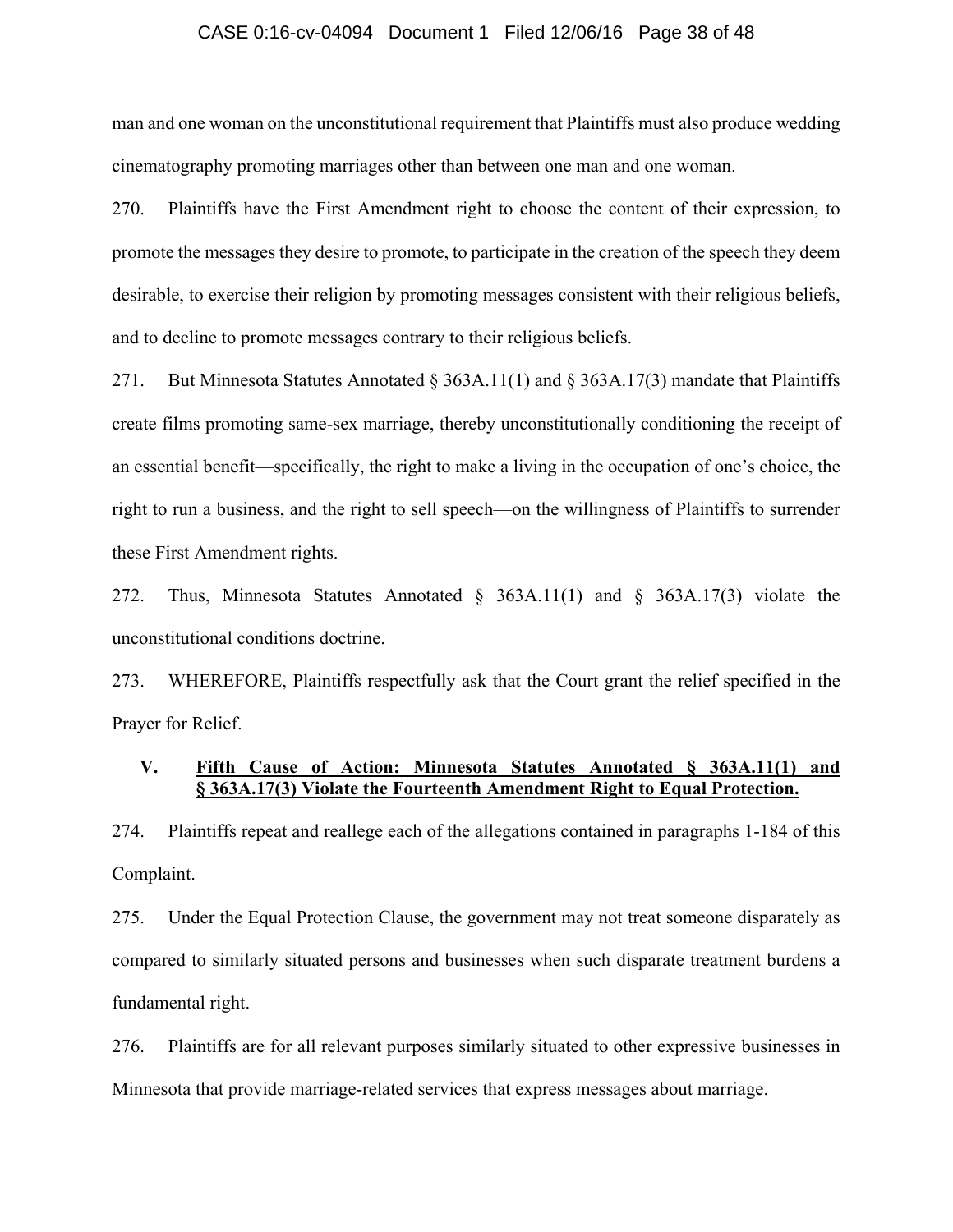## CASE 0:16-cv-04094 Document 1 Filed 12/06/16 Page 39 of 48

277. Minnesota Statutes Annotated 363A.11(1) and § 363A.17(3) and Defendants' interpretation and enforcement thereof treat Plaintiffs' religious speech and religious exercise differently from those similarly situated to Plaintiffs.

278. Specifically, Defendants permit those whose beliefs support same-sex marriage to own and operate a marriage-related expressive business according to their beliefs, and to express messages consistent with those beliefs, without fear of punishment.

279. Yet Defendants impose severe penalties on those whose religious beliefs oppose same-sex marriage and who desire to own and operate marriage-related expressive businesses according to their religious beliefs and to express messages consistent with those beliefs which includes avoiding expressing contrary messages.

280. Thus, Defendants treat Plaintiffs differently than similarly situated parties in a manner that infringes several fundamental rights of Plaintiffs, such as their freedom of speech, expressive association, and free exercise of religion.

281. When the enforcement of laws, like Minnesota Statutes Annotated  $\S$  363A.11(1) and  $\S$ 363A.17(3), infringe on such fundamental rights, courts presume discriminatory intent.

282. In this case, the presumption of discriminatory intent is borne out by Defendants' intentional discrimination against the rights of free speech and free exercise of religion by Plaintiffs and those like Plaintiffs who hold traditional Christian beliefs about marriage as an institution between one man and one woman.

283. Defendants do not serve any legitimate, rational, substantial, or compelling interest in forcing Plaintiffs to violate their religious beliefs by creating videos that present same-sex weddings in a favorable light.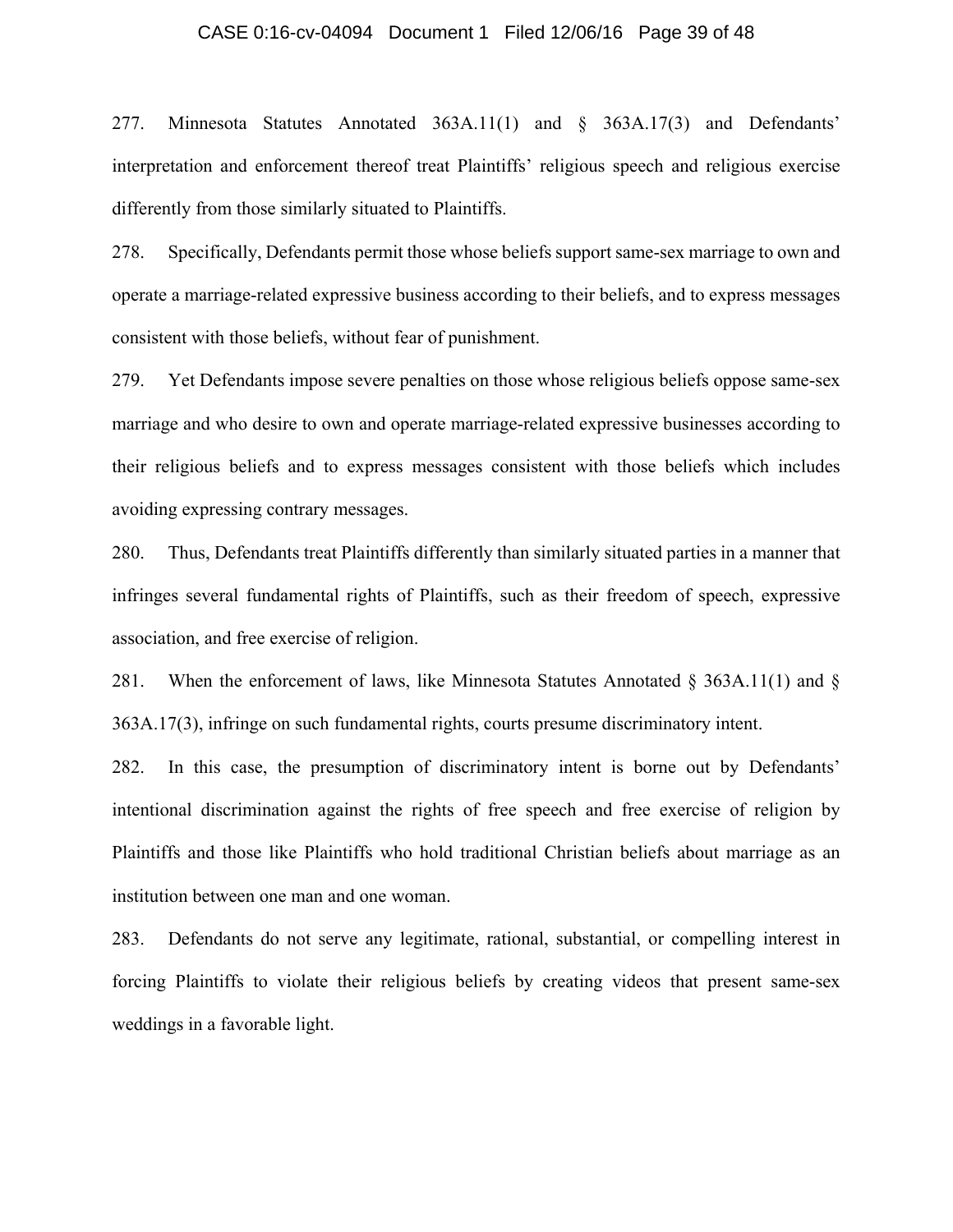## CASE 0:16-cv-04094 Document 1 Filed 12/06/16 Page 40 of 48

284. Minnesota Statutes Annotated § 363A.11(1) and § 363A.17(3) are also underinclusive because they provide numerous exemptions to several forms of prohibited discrimination, including the bar on sexual orientation discrimination.

285. To achieve any legitimate interests that Defendants may assert, Defendants have many alternative, less restrictive mechanisms available.

286. WHEREFORE, Plaintiffs respectfully ask that the Court grant the relief specified in the Prayer for Relief.

## **VI. Sixth Cause of Action: Minnesota Statute Annotated § 363A.17(3) Violates the Fourteenth Amendment Right to Procedural Due Process.**

287. Plaintiffs repeat and reallege each of the allegations contained in paragraphs 1-184 of this Complaint.

288. The Due Process Clause of the Fourteenth Amendment prohibits the government from censoring speech or outlawing behavior pursuant to vague standards that grant unbridled discretion to government officials to arbitrarily prohibit some expression and action and that fail to give speakers and actors sufficient notice whether their speech or actions violate the law.

289. Minnesota Statute Annotated § 363A.17(3) permits enforcement officials to grant exemptions to the forms of discrimination bars if the alleged discrimination is "because of a legitimate business purpose."

290. The MHRA nowhere defines "legitimate business purpose."

291. The MHRA contains no guidelines to govern the decisions of the Defendants in applying and enforcing the "legitimate business purpose" exception to prohibited forms of discrimination, thereby permitting Defendants to use their unbounded discretion to punish disfavored speech and viewpoints.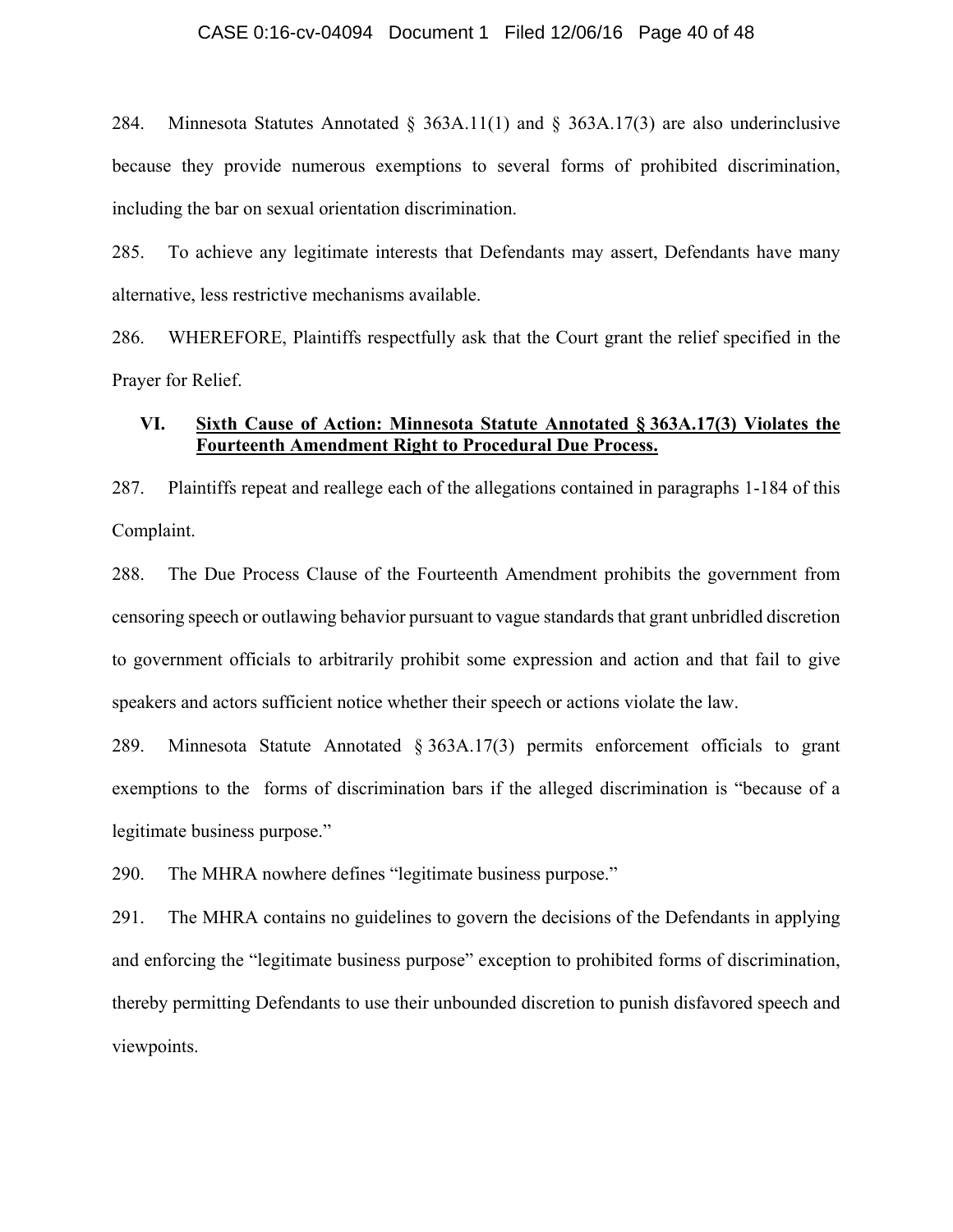## CASE 0:16-cv-04094 Document 1 Filed 12/06/16 Page 41 of 48

292. Defendants have wielded this unbridled discretion to punish disfavored views concerning the topic of marriage.

293. For example, Defendants have categorically declared that an expressive business that declines to create speech promoting same-sex marriages based on a religious objection to such marriages is not acting with a "legitimate business purpose" and thus not exempt, yet that same business would be acting with a "legitimate business purpose" and thus exempt if it declined a same-sex marriage request because it did not have sufficient time or the requisite skill.

294. Citizens of common intelligence must guess about whether their desired speech or actions will be treated as a "legitimate business purpose," and thus exempt from § 363A.17(3), or deemed not to be a "legitimate business purpose," and thus not exempt.

295. The "legitimate business exception" provides insufficient warning or notice as to what expression or conduct is prohibited.

296. Therefore, the rights of Plaintiffs and other Minnesotans now turn on the whim of government officials, and Plaintiffs and other Minnesotans therefore cannot know whether their desired speech violates the law.

297. Minnesota Statute Annotated § 363A.17(3) therefore violates Plaintiffs' rights under the Due Process Clause of the Fourteenth Amendment to the United States Constitution.

298. WHEREFORE, Plaintiffs respectfully ask that the Court grant the relief specified in the Prayer for Relief.

## **VII. Seventh Cause of Action: Minnesota Statutes Annotated § 363A.11(1) and § 363A.17(3) Violate the Fourteenth Amendment Right to Due Process.**

299. Plaintiffs repeat and reallege each of the allegations contained in paragraphs 1-184 of this Complaint.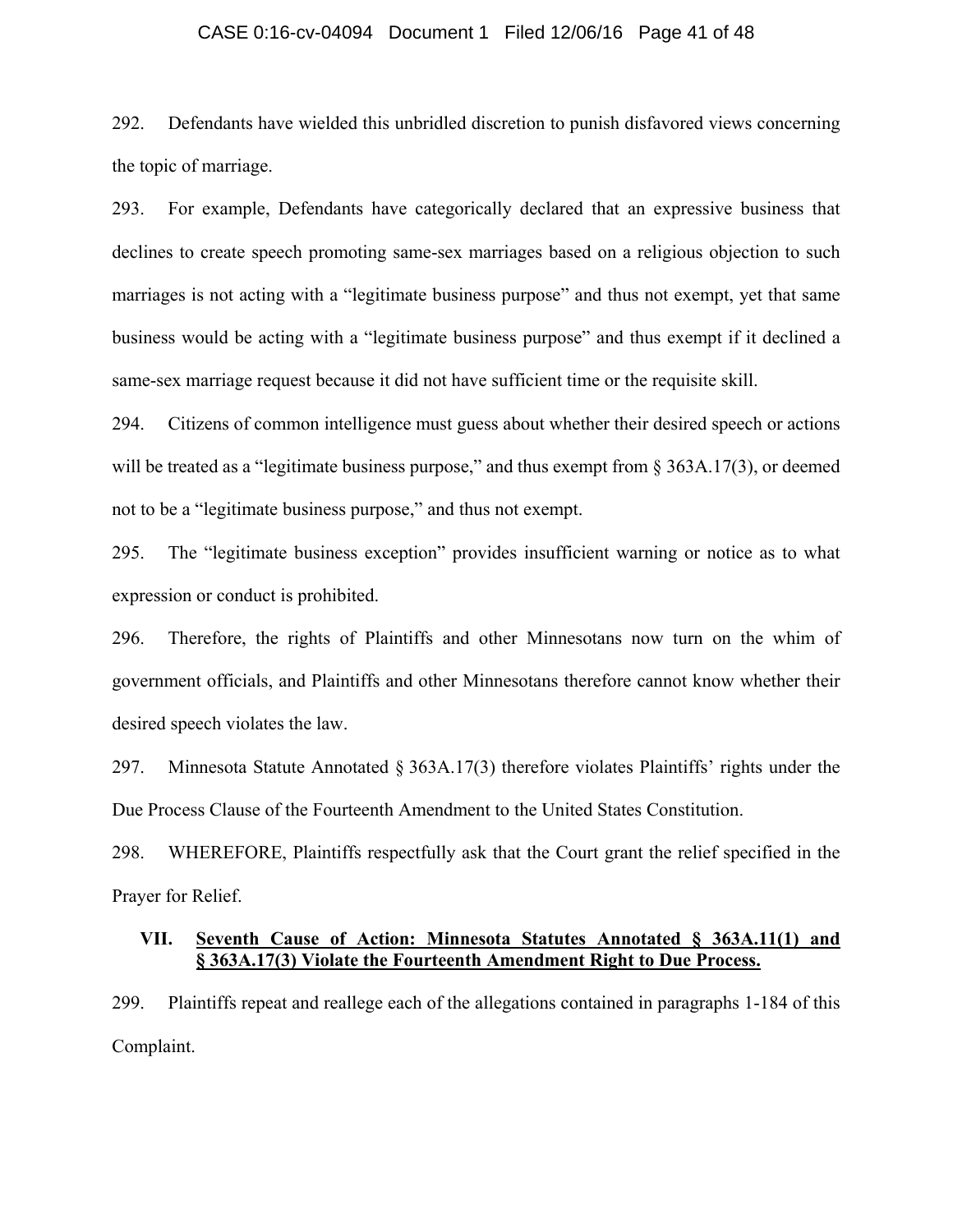## CASE 0:16-cv-04094 Document 1 Filed 12/06/16 Page 42 of 48

300. The Supreme Court's majority opinion in *Obergefell v. Hodges*, 135 S. Ct. 2584, 2598 (2015), and other Supreme Court precedent, dictates that the Fourteenth Amendment protects the liberty of individuals to make choices central to their own dignity and autonomy, including "choices that define [their] personal identity and beliefs."

301. The Fourteenth Amendment protects the rights of individuals to serve their God in accordance with the dictates of their own consciences, thereby allowing them to make the decisions that define their personal identity based on religious beliefs.

302. The Fourteenth Amendment guarantees the right to pursue one's entrepreneurial dreams, engage in the common occupations of life, operate a business, earn a livelihood, and continue employment unmolested.

303. The right to pursue one's entrepreneurial dreams is fundamental as a matter of history and tradition.

304. The Fourteenth Amendment protects personal rights essential to individuals' orderly pursuit of happiness.

305. The desire of individuals to use their own talents and imaginations to pursue a livelihood is part of the deeply held ethos of the American dream. To deny that dream to those with certain deeply held religious beliefs is to strip them of their identity, dignity, liberty, and potential to find fulfillment and to impose on them an abhorrent degree of stigma and injury.

306. According to Supreme Court precedent, such as *Obergefell*, while a state can have its own views of the ideal ordering of society, when it imposes those beliefs through law with the necessary consequence of putting the imprimatur of the State on excluding people with certain personal beliefs from the pursuit of basic liberties, they demean and stigmatize those individuals in a manner forbidden by the Fourteenth Amendment.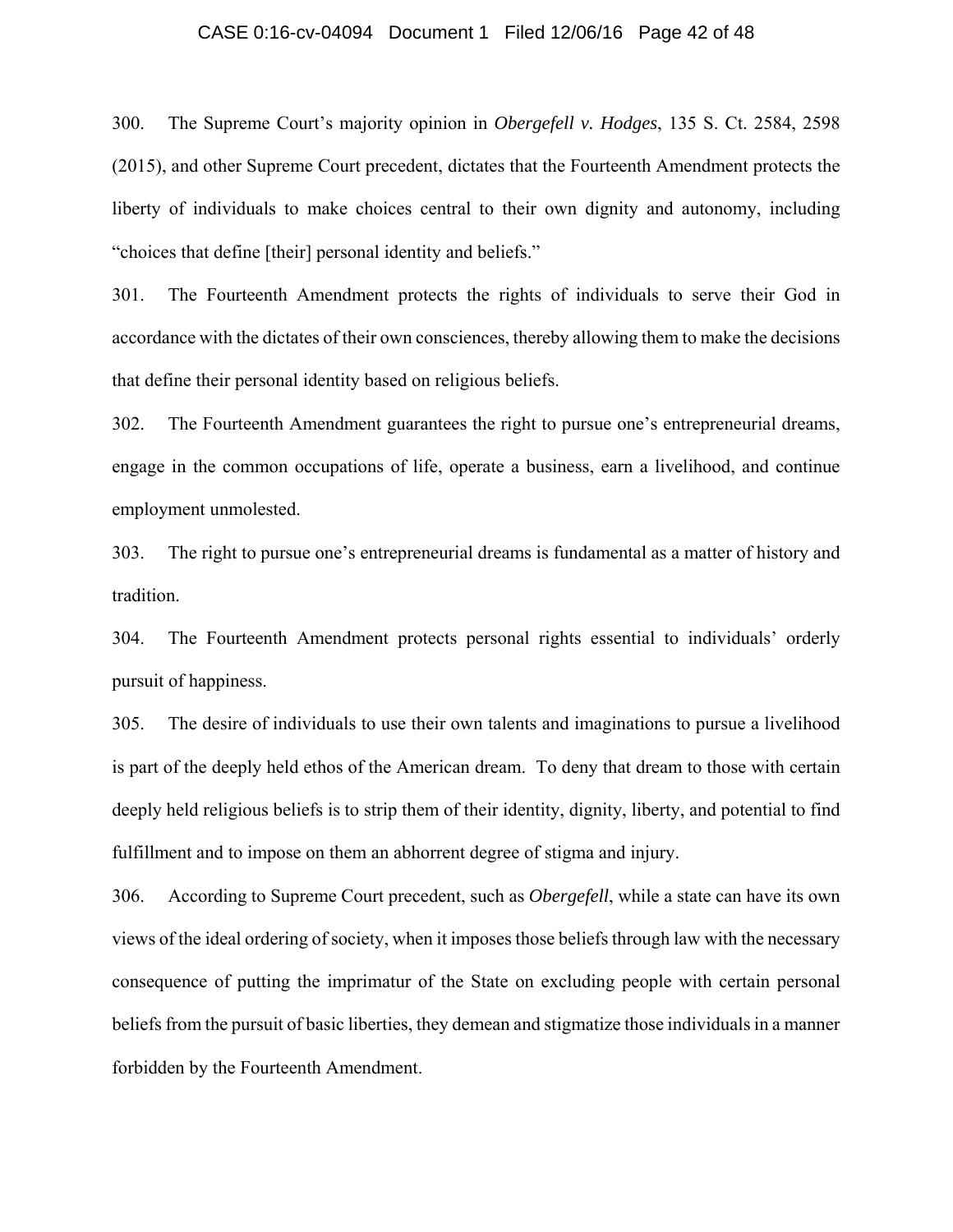### CASE 0:16-cv-04094 Document 1 Filed 12/06/16 Page 43 of 48

307. Under the Supreme Court's precedent, to deny people the right to engage in their business in a way that is consistent with their own concepts of existence and identity is to deny them liberty, disparage their intimate personal choices and identity, and diminish their personhood.

308. Carl and Angel Larsen believe that marriage may exist only between one man and one woman.

309. This belief is a core tenant of the Larsen's faith.

310. The Larsen's faith defines them, their identity, and every aspect of their lives, including their business interactions.

311. The Larsens desire to engage in the marketplace to make videos celebrating weddings as they believe God designed them is an intimate choice that defines—and is an expression of—their personal identity and beliefs that are central to their dignity and autonomy.

312. The requirement of Minnesota Statutes Annotated § 363A.11(1) and § 363A.17(3), as explained by Commissioner Lindsey, is that all businesses like the Larsen's business, must facilitate, participate in, celebrate, and produce expression favorable to same-sex weddings if they use their business to celebrate and produce expression favorable of weddings they believe are correctly defined as one man and one woman.

313. Thus, Minnesota Statutes Annotated § 363A.11(1) and § 363A.17(3) deny the Larsen's self-identity, dignity, liberty, intimate personal choices, and personhood by prosecuting them for the messages they choose not to express, strips them of their of dignity, stigmatizes their very identity as social pariah, and punishes them in violation of the Fourteenth Amendment.

314. Because Minnesota Statutes Annotated  $\S$  363A.11(1) and  $\S$  363A.17(3) infringe these rights under the Fourteenth Amendment, it must further a compelling interest in a narrowly tailored way.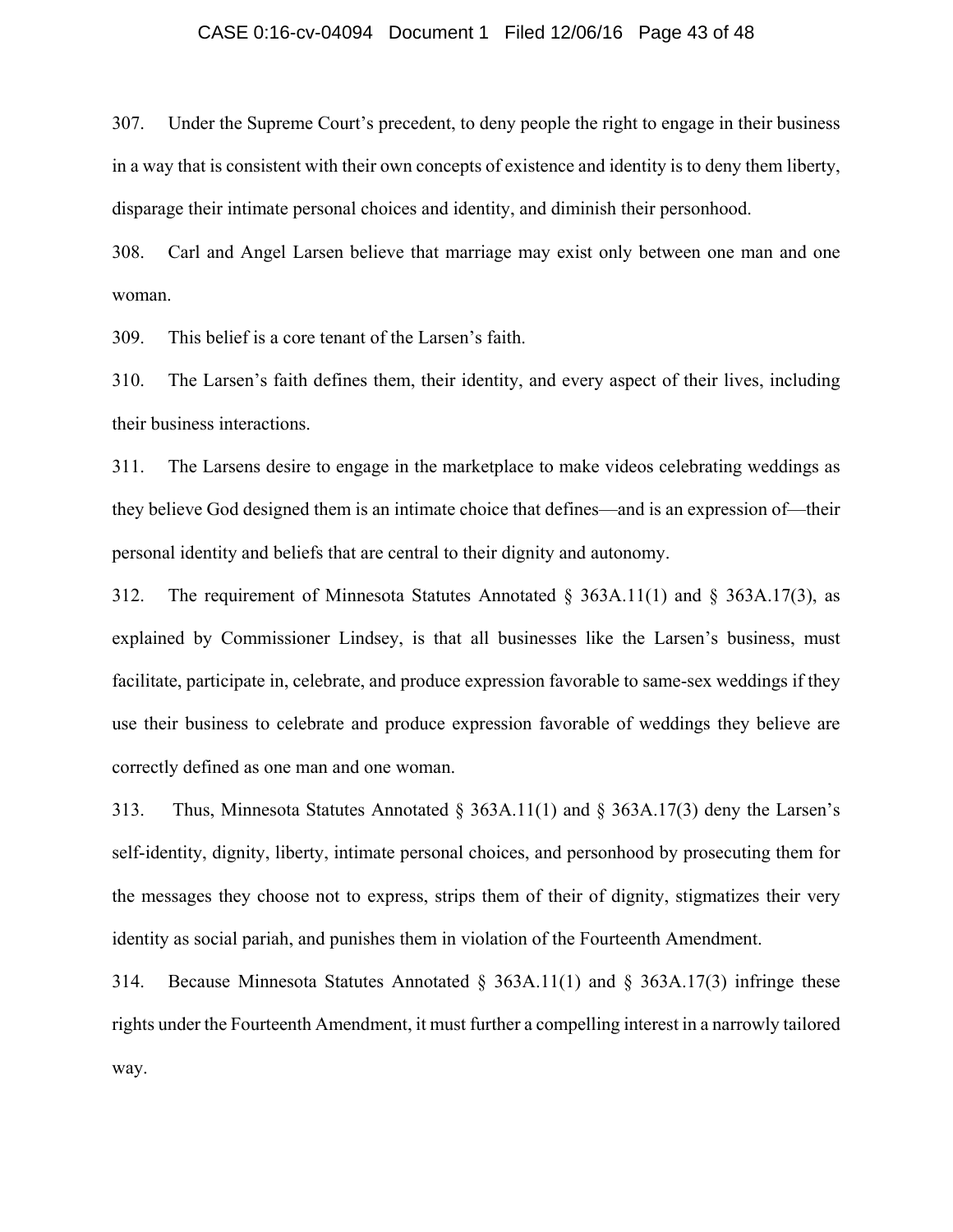## CASE 0:16-cv-04094 Document 1 Filed 12/06/16 Page 44 of 48

315. Minnesota Statutes Annotated §363A.11(1) and § 363A.17(3), as applied to Plaintiffs, does not serve any legitimate, rational, substantial, or compelling interest by forcing the Plaintiffs to abandon their religious identity, personal dignity, personal autonomy, and personal liberty, and instead imposes stigma and strips them of dignity.

316. And in addition to Minnesota Statutes Annotated § 363A.11(1) and § 363A.17(3) not serving a legitimate interest, they are not narrowly tailored to do so regardless.

317. Defendants have alternative less restrictive means to achieve any legitimate interests that do not require them to force the Plaintiffs to abandon their religious identity, personal dignity, personal autonomy, and personal liberty and face government-imposed stigma and denial of dignity.

318. Accordingly, as applied to the Plaintiffs, Minnesota Statutes Annotated § 363A.11(1) and § 363A.17(3) deny the Plaintiffs the right to make intimate choices that define their religious identity, personal dignity, personal autonomy, and personal liberty and instead stigmatizes the Larsens and denies their dignity in violation of the Fourteenth Amendment of the United States Constitution.

319. WHEREFORE, Plaintiffs respectfully ask that the Court grant the relief specified in the Prayer for Relief.

## **PRAYER FOR RELIEF**

 WHEREFORE, Plaintiffs ask this Court to enter judgment against Defendants and to provide the following relief:

1. Preliminary and permanent injunctive relief to stop Defendants and any person acting in concert with them from enforcing Minnesota Statutes Annotated § 363A.11(1) and § 363A.17(3) as-applied to Plaintiffs' business of producing video productions (a) promoting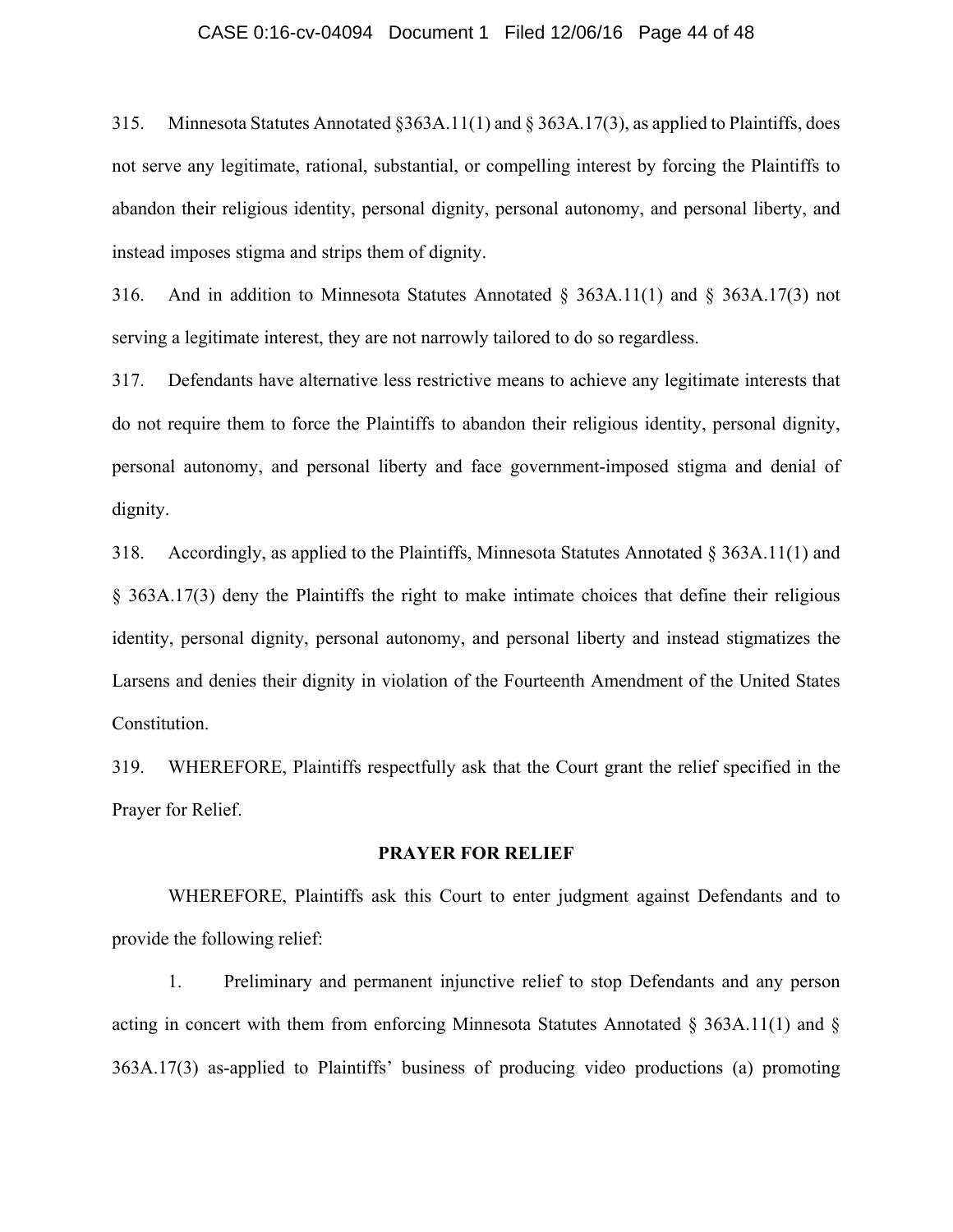## CASE 0:16-cv-04094 Document 1 Filed 12/06/16 Page 45 of 48

marriage exclusively as an institution between one man and one woman, and (b) declining to create video productions that express ideas that conflict with their beliefs about marriage;

2. A declaration that Minnesota Statutes Annotated  $\S$  363A.11(1) and  $\S$ 363A.17(3) violate the United States Constitution's Freedom of Speech Clause, Free Exercise of Religion Clause, Due Process Clause, and Equal Protection Clause as applied to Plaintiffs' desired communications (a) promoting marriage exclusively as an institution between one man and one woman, and (b) declining to create video productions that express ideas that conflict with their beliefs about marriage;

3. That this Court adjudge, decree, and declare the rights and other legal relations of the parties to the subject matter in controversy here so that these declarations shall have the force and effect of a final judgment;

4. That this Court retain jurisdiction of this matter for the purpose of enforcing its orders;

5. That this Court award Plaintiffs' costs and expenses of this action, including reasonable attorneys' fees, in accordance with 42 U.S.C. § 1988;

6. That this Court issue the requested injunctive relief without a condition of bond or other security being required of Plaintiffs; and

7. That this Court grant any other relief that it deems equitable and just in the circumstances.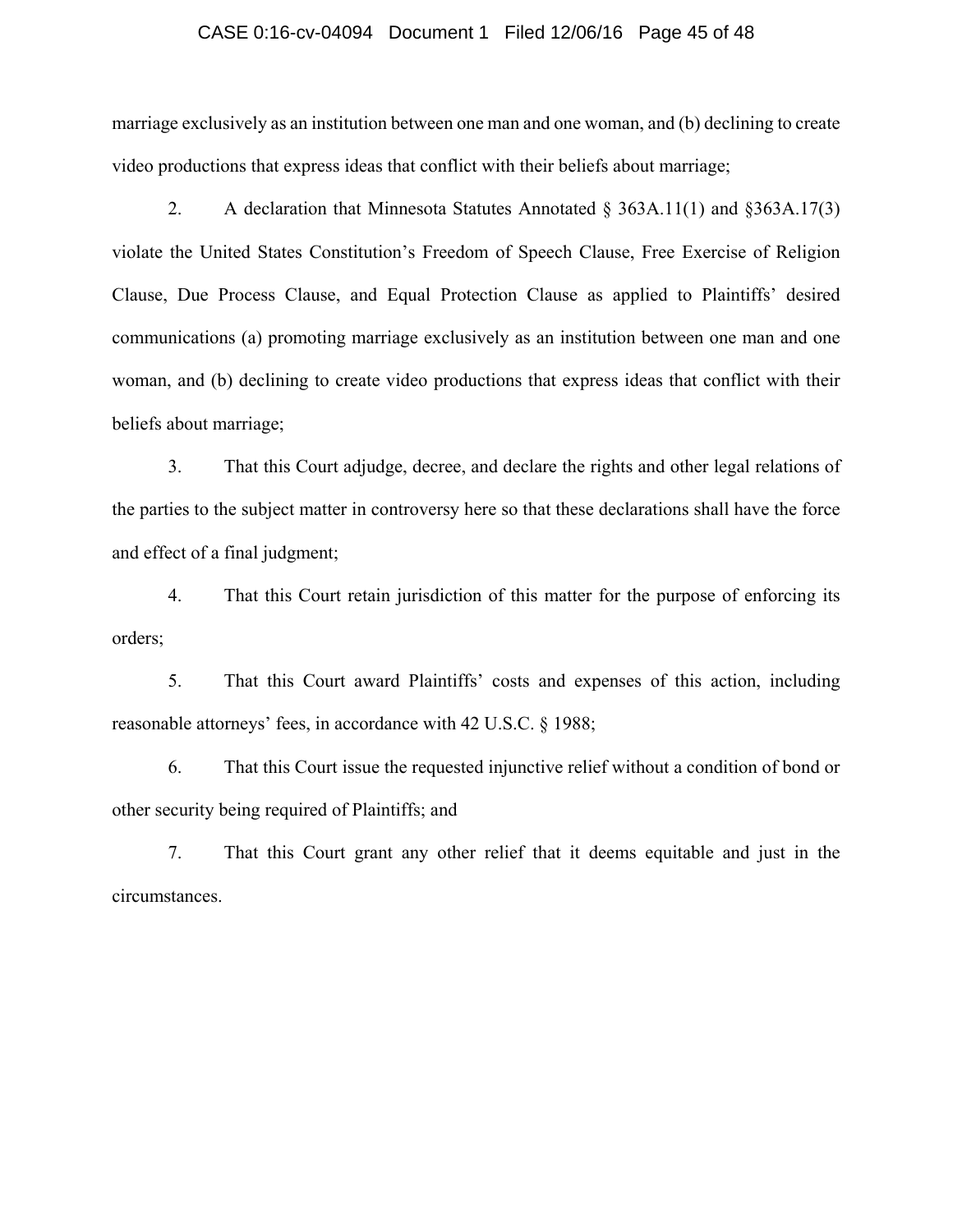Respectfully submitted this 6th day of December, 2016.

JORDAN LORENCE, MN 0125210 J. CALEB DALTON, DC 1033291\* **ALLIANCE DEFENDING FREEDOM** 440 First St. NW, Suite 600 Washington, DC 20001 (202) 393-8690 jlorence@ADFlegal.org cdalton@ADFlegal.org

JEREMY D. TEDESCO, AZ 023497\* JONATHAN A. SCRUGGS, AZ 030505\* **ALLIANCE DEFENDING FREEDOM** 15100 N. 90th Street Scottsdale, Arizona 85260 (480) 444-0020 (480) 444-0028 Fax jtedesco@ADFlegal.org jscruggs@ADFlegal.org

DAVID A. CORTMAN, GA 188810\* RORY T. GRAY, GA 880715\* **ALLIANCE DEFENDING FREEDOM** 1000 Hurricane Shoals Road, NE, Suite D-1100 Lawrenceville, GA 30043 (770) 339-0774 (770) 339-6744 dcortman@ADFlegal.org rgray@ADFlegal.org

*\*Pro Hac Vice Applications Forthcoming* 

By: /s/ Renee K. Carlson

RENEE K. CARLSON, MN 0389675 **CARLSON LAW, PLLC**  855 Village Center Drive Suite 259 St. Paul, MN 55127 (612) 455-8950 rcarlson@rkclawmn.com

*Attorneys for Plaintiffs*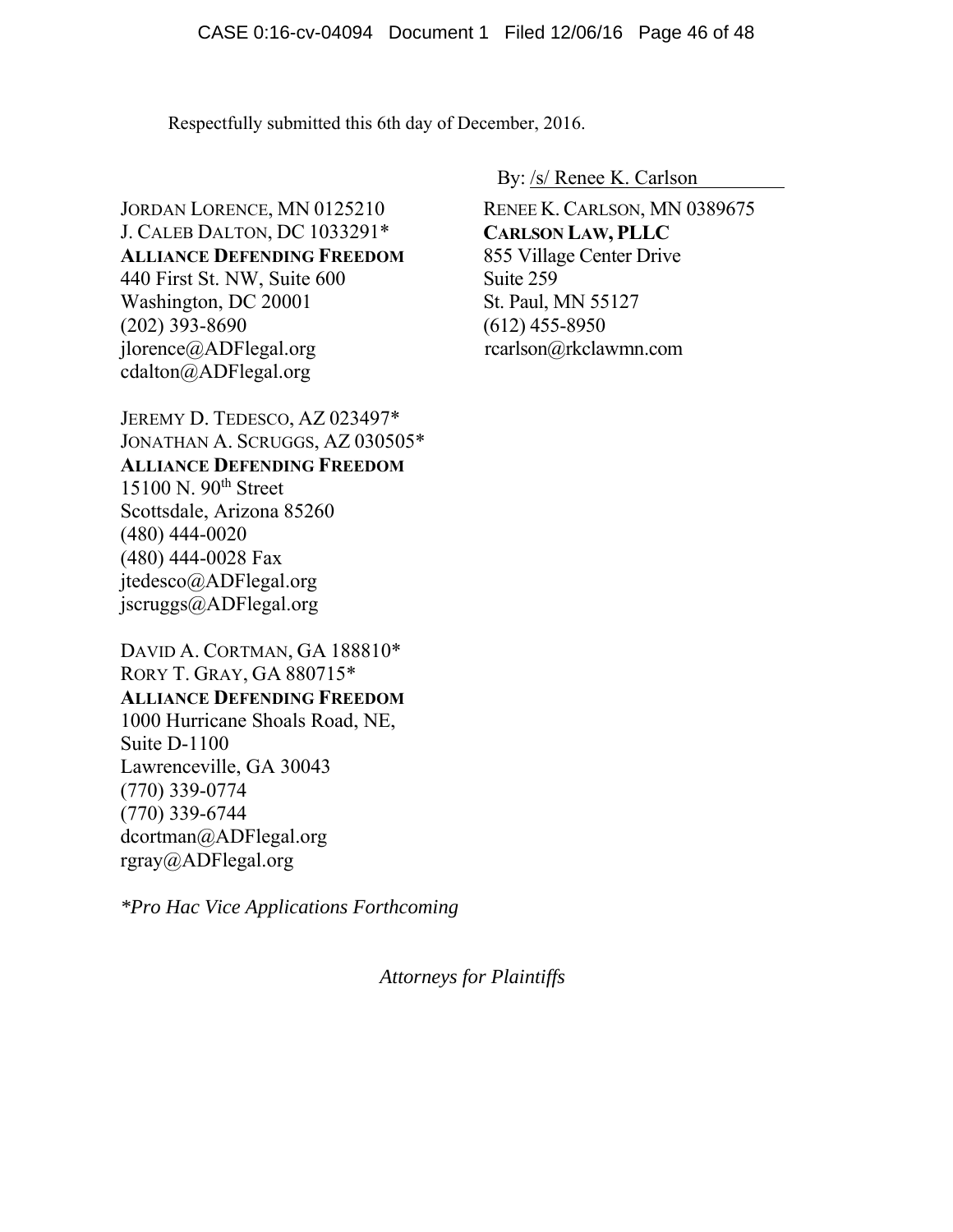# **DECLARATION UNDER PENALTY OF PERJURY**

I, CARL LARSEN, a citizen of the United States and a resident of the State of Minnesota, hereby declare under penalty of perjury pursuant to 28 U.S.C. § 1746 that the foregoing is true and correct to the best of my knowledge.

Executed this 6th day of December, 2016, at St. Cloud, Minnesota.

 $\mathscr{A}$ 

CARL LARSEN TELESCOPE MEDIA GROUP